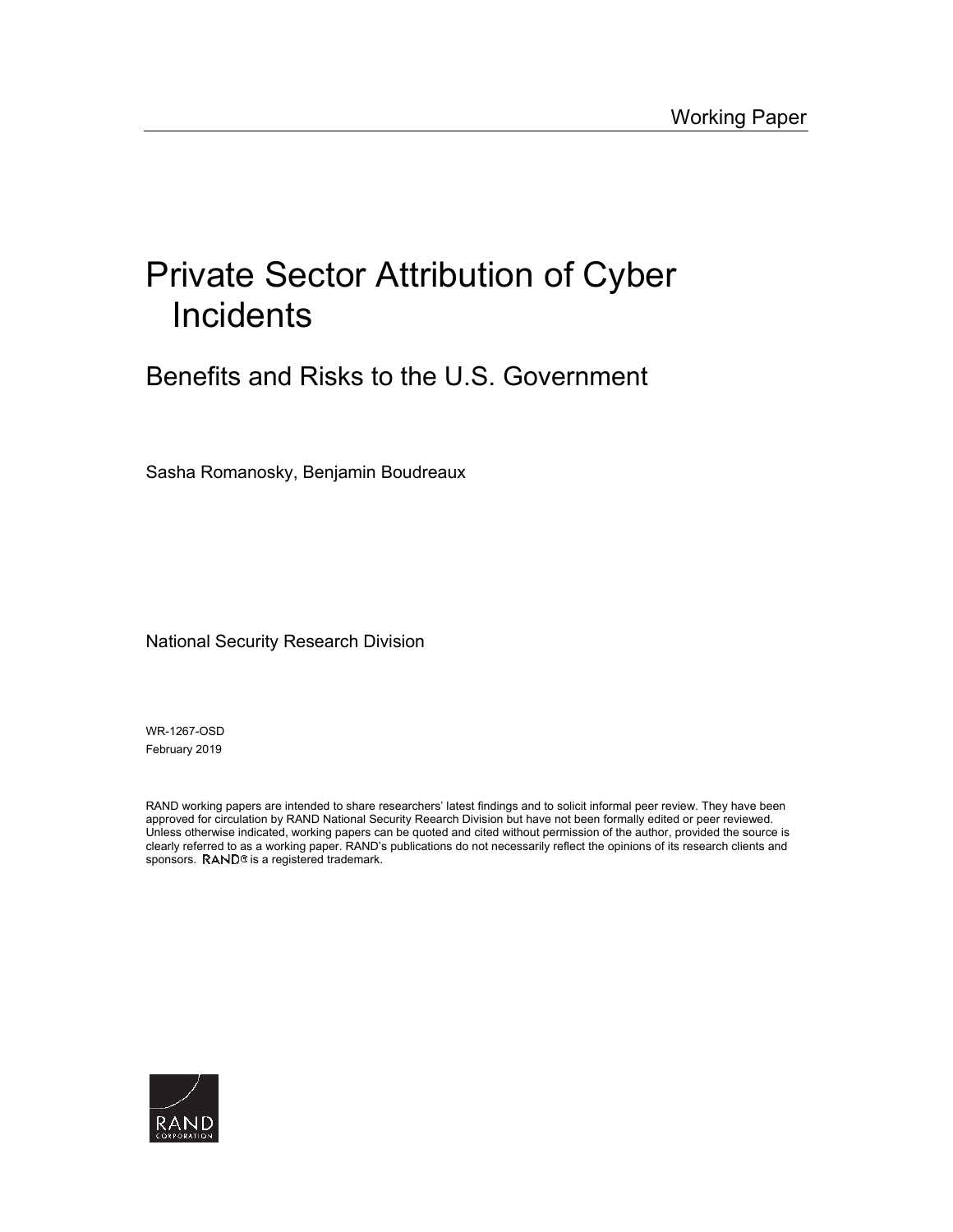For more information on this publication, visit [www.rand.org/pubs/working\\_papers/WR1267.html](http://www.rand.org/pubs/working_papers/WR1267.html)

Published by the RAND Corporation, Santa Monica, Calif. © Copyright 2019 RAND Corporation RAND<sup>®</sup> is a registered trademark

#### Limited Print and Electronic Distribution Rights

This document and trademark(s) contained herein are protected by law. This representation of RAND intellectual property is provided for noncommercial use only. Unauthorized posting of this publication online is prohibited. Permission is given to duplicate this document for personal use only, as long as it is unaltered and complete. Permission is required from RAND to reproduce, or reuse in another form, any of its research documents for commercial use. For information on reprint and linking permissions, please visit [www.rand.org/pubs/permissions.html.](http://www.rand.org/pubs/permissions.html)

The RAND Corporation is a research organization that develops solutions to public policy challenges to help make communities throughout the world safer and more secure, healthier and more prosperous. RAND is nonprofit, nonpartisan, and committed to the public interest.

RAND's publications do not necessarily reflect the opinions of its research clients and sponsors.

Support RAND Make a tax-deductible charitable contribution at [www.rand.org/giving/contribute](http://www.rand.org/giving/contribute)

[www.rand.org](http://www.rand.org)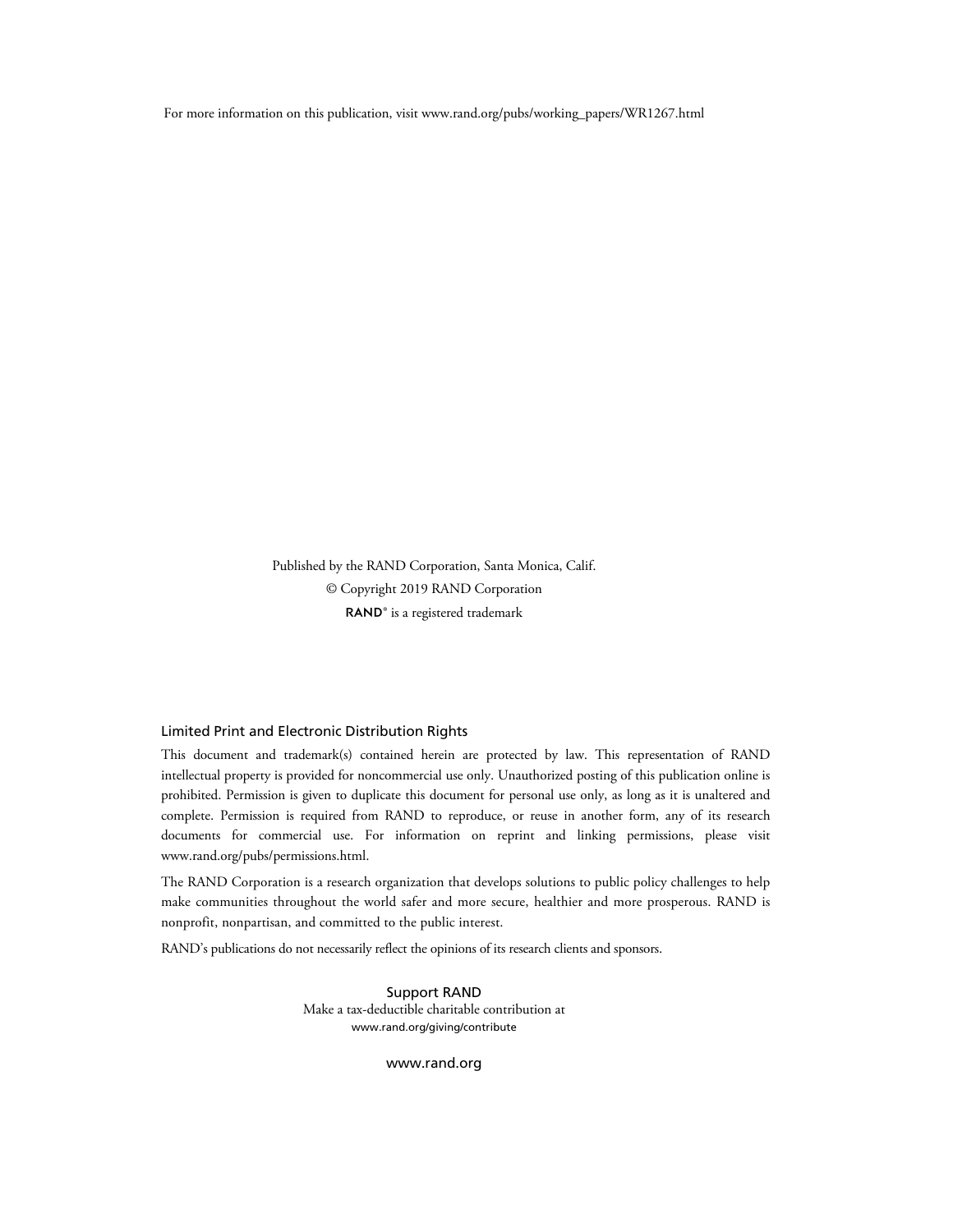## Private Sector Attribution of Cyber Incidents: Benefits and Risks to the U.S. Government

#### **DRAFT**

Sasha Romanosky [sromanos@rand.org](mailto:sromanos@rand.org) RAND Corporation

Benjamin Boudreaux [bboudrea@rand.org](mailto:bboudrea@rand.org) RAND Corporation

#### Abstract

Over the past decade, private sector cyber security companies have developed advanced capabilities that enable them to attribute malicious cyber activity to nation-states or state-sponsored actors. These capabilities may even rival those of some government intelligence agencies, and present new challenges because historically in the U.S. only the Federal government had the ability to link hostile actions with foreign actors. It is therefore unclear whether this growing trend of private sector attribution of cyber incidents represents a benefit or a liability for the U.S. Government (USG) and its cybersecurity and diplomatic efforts. In this Article, we address four related questions. First, what is the purpose of attribution, both for private sector companies, and the USG? Second, what benefits and risks does private sector attribution bring to the USG? Third, what are the relative capabilities of each stakeholder? And fourth, how should the USG collaborate with the private sector going forward? In order to answer these questions, we begin with a brief overview of cyber attribution. We then examine attribution reports from the private sector, the USG, and a dataset of publicly known state-sponsored cyber activity. Finally, we present the results of qualitative research in which we interviewed 15 senior subject matter experts from the intelligence community, law enforcement, the National Security Council staff, academics, and private sector threat intelligence companies. We conclude with insights from this analysis.

Keywords: cyber attribution, threat intelligence, APT, cyber attack, cyber incident, thematic saturation

Acknowledgements: We would like to thank Lilian Ablon, Sina Beaghley, Megan Doscher, Alex Grigsby, Jamil Jaffer, Martin Libicki, Mårten Mickos, Christopher Porter, Elizabeth Petrun Sayers, Christopher StMyers, Lori Uscher-Pines, Darius Wiles, and each of our anonymous participants for their comments and insights. We would also like to thank two anonymous colleagues who provided insights during the early stages of this project.

This research was sponsored by the Office of the Secretary of Defense and conducted within the Cyber and Intelligence Policy Center of the RAND National Defense Research Institute, a federally funded research and development center (FFRDC). The views expressed are those of the authors and do not reflect the official policy or position of the Department of Defense or the U.S. Government.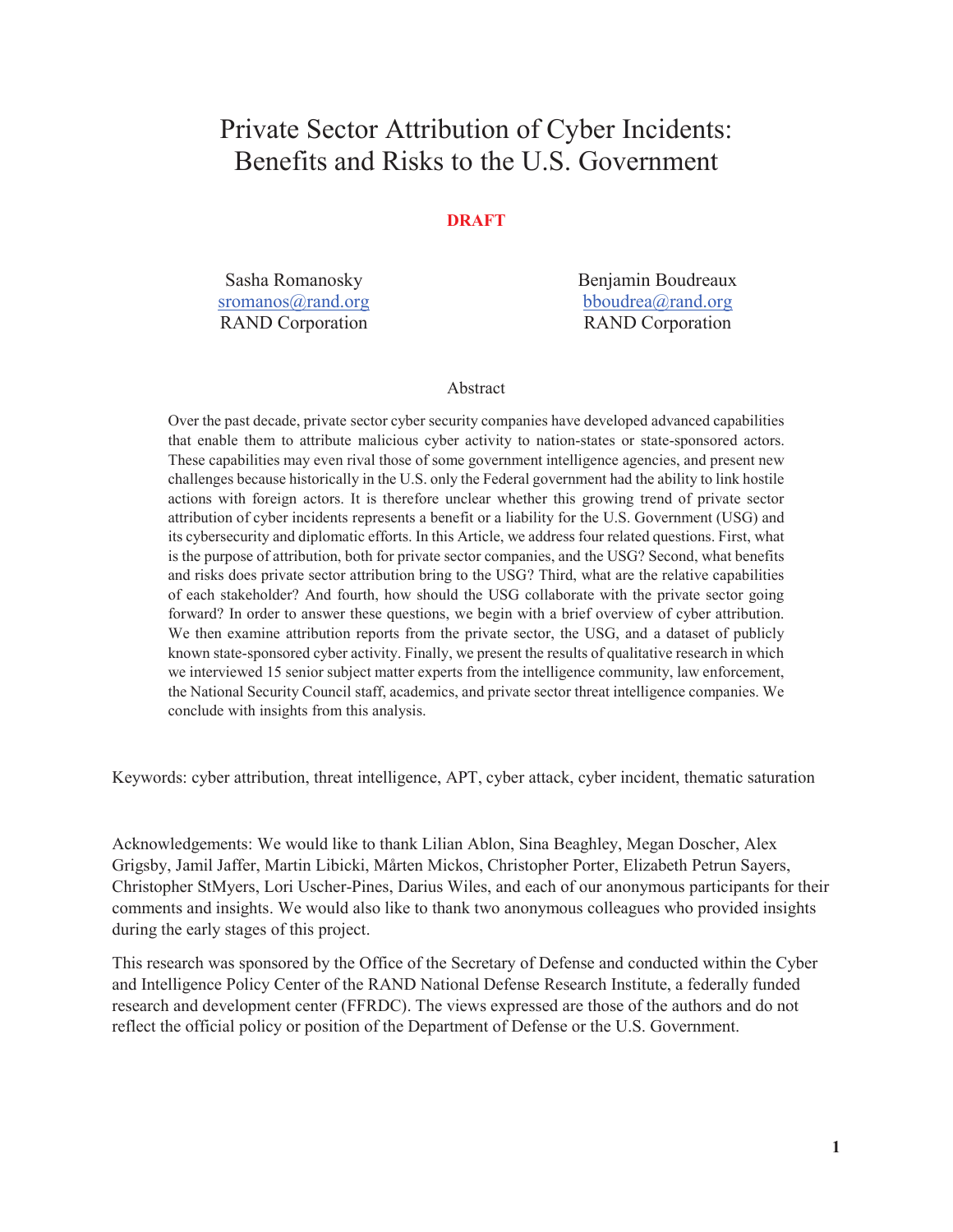## Introduction

 $\overline{a}$ 

In a blog post in June 2016, the threat intelligence company CrowdStrike attributed the breach of the Democratic National Committee's (DNC's) networks to two groups of cyber actors closely linked to the Russian government.<sup>1</sup> The DNC had requested CrowdStrike's assistance and gave it permission to share the results of their attribution finding with the public. CrowdStrike explained that part of what motivated the publication of their finding was to "help protect even those who do not happen to be our customers" (Alperovitch, 2016).

Several months later in October, and a month before the US presidential election, the U.S. government (USG) made its own public attribution through a joint statement by the Department of Homeland Security (DHS) and the Director of National Intelligence (DNI). In this joint statement, the USG claimed that it was "confident" that the breach was directed by "senior most officials" of the Russian government.<sup>2</sup> Although the statement did not include any evidence or technical details, it was followed by a DHS/FBI Joint Analysis Report (JAR) called "GRIZZLYSTEPPE" that offered technical details about the malicious tools.3 The GRIZZLYSTEPPE report, however, included a broad range of vague indicators, some not necessarily relevant to the DNC hack, and was widely criticized by the information security community as "sowing confusion about the hackers' identities."<sup>4</sup> In January 2017 in the waning days of the Obama administration, the U.S. government intelligence community released a coordinated report that situated the DNC breach as part of a broader Russian disinformation campaign.

In Congressional hearings, senior USG leaders were asked in detail about the methods they employed to arrive at their attribution. In response, former FBI director James Comey noted they could not offer details without revealing sensitive sources and methods, but explained that the FBI experts analyzed the forensic and other technical details provided by CrowdStrike ("we got the forensics from the pros that they hired").<sup>5</sup> Former DHS Secretary Johnson added that "the DNC did not feel it needed DHS' assistance at that time…they don't want our help, they have CrowdStrike."<sup>6</sup>

This case depicts a variety of dynamics emerging from the growth of private sector firms that attribute malicious cyber incidents to nation state actors, and how these capabilities interact with USG activities and interests. First, it speaks to the motivations behind publicly attributing a cyber incident, both for private companies, as well as the USG. For example, CrowdStrike's attribution may have been intended to help other potential victims, but it also generated extensive media attention that raised CrowdStrike's public profile in a growing cyber threat marketplace. On the other hand, the USG must balance a range of interests in its public attribution, including its responsibilities for domestic cybersecurity, intelligence collection, deterrence in cyberspace, and an effective foreign policy. Second, attribution of the DNC breach demonstrates that there are opportunities for the USG to leverage private sector capabilities, but also that there are risks with the government now not always having a preeminent role in this space. For

<sup>&</sup>lt;sup>1</sup> As CrowdStrike noted, "on rare occasions, a customer decides to go public with information about their incident and give us permission to share our knowledge of the adversary tradecraft with the broader community" (Alperovitch, 2016).

<sup>&</sup>lt;sup>2</sup> [See https://www.dhs.gov/news/2016/10/07/joint-statement-department-homeland-security-and-office-director](https://www.dhs.gov/news/2016/10/07/joint-statement-department-homeland-security-and-office-director-national)national. Last accessed July 26, 2018.

<sup>&</sup>lt;sup>3</sup> See [https://www.us-cert.gov/GRIZZLY-STEPPE-Russian-Malicious-Cyber-Activity.](https://www.us-cert.gov/GRIZZLY-STEPPE-Russian-Malicious-Cyber-Activity) Last accessed July 26, 2018.<br><sup>4</sup> See https://www.cyberscoon.com/dbs.election.backing.grizzly.steppe.jocs/ Last accessed July 26, 2018.

<sup>&</sup>lt;sup>4</sup> See [https://www.cyberscoop.com/dhs-election-hacking-grizzly-steppe-iocs/. L](https://www.cyberscoop.com/dhs-election-hacking-grizzly-steppe-iocs/)ast accessed July 26, 2018.

See [http://transcripts.cnn.com/TRANSCRIPTS/1703/20/cnr.07.html. L](http://transcripts.cnn.com/TRANSCRIPTS/1703/20/cnr.07.html)ast accessed July 26, 2018.

<sup>6</sup> See [https://www.politico.com/story/2017/06/21/dnc-no-help-homeland-security-hacks-239800.](https://www.politico.com/story/2017/06/21/dnc-no-help-homeland-security-hacks-239800) Last accessed July 26, 2018.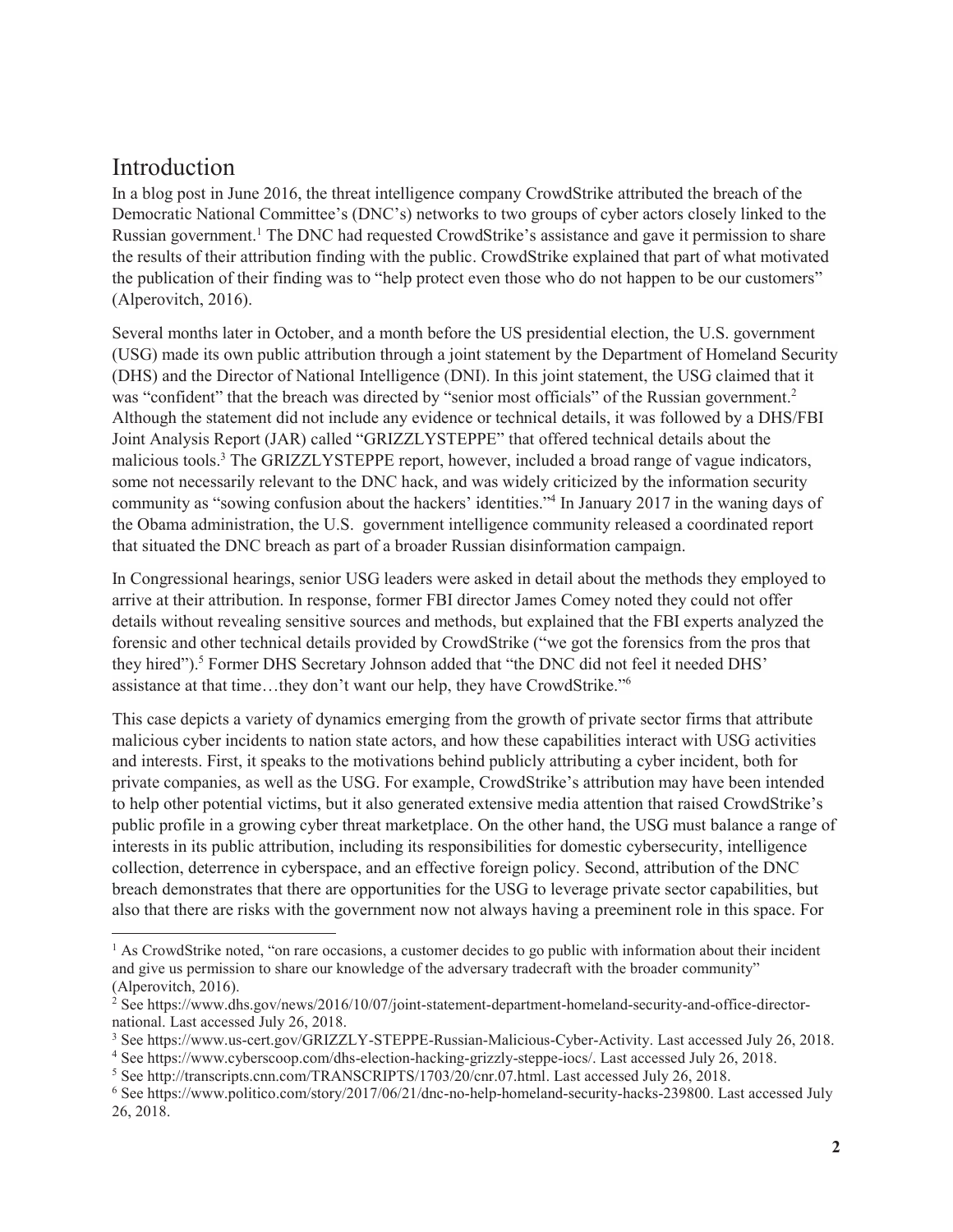example, CrowdStrike had the capabilities to disclose the breach months before the USG, and its attribution might have pressured the USG to offer its own attribution or otherwise respond to the Russians responsible. Third, in part because of its extensive cyber forensics capabilities and direct access to the victim's network, a high-profile victim of a major nation-state actor (the DNC) relied on the capabilities of a private firm for assistance rather than the Federal government. This raises the question of who may have better capabilities and under which conditions be able to collect information and associate an incident with an attacker. Fourth, perhaps in part because of the close connections between the FBI and CrowdStrike (the President of CrowdStrike is a former senior FBI official), the two entities participated in a valuable and growing form of public-private cooperation through CrowdStrike's sharing of forensic analysis.7

Each of those four points, we argue, present emerging tensions, but also opportunities for the USG as it seeks to navigate and further understand its role, and the role of the private sector in cyberspace. Therefore, in this Article, we seek to answer the following four questions:

- 1. What is the purpose of attributing a cyber incident to a nation-state, or nation-sponsored individual or entity, both for private sector and the USG?
- 2. What are the risks and benefits of private sector attribution of cyber incidents for the USG and its agencies, such as the intelligence community and law enforcement?
- 3. What are the relative capabilities for reaching high confidence attributions between private companies and the USG?
- 4. What opportunities exist for collaboration between these groups going forward?

While this discussion is presented in the context of the USG (including law enforcement, the intelligence community, network defense entities, and foreign policy community) we want to stress how the issues raised are likely to impact the governments of *any* country that confronts malicious cyber activity.

We begin by providing an overall context for attribution and describe generally what is cyber attribution. We then examine the stakeholders that are making attribution claims, and we perform analysis of a dataset of publicly known state-sponsored cyber activity. Finally, we present the results of qualitative research in which we interviewed 15 subject matter experts from the intelligence community, law enforcement, the National Security Council staff, academics, and private sector threat intelligence companies. We conclude with insights from this analysis.

## What is Attribution of Cyber Incidents?

Cyber attribution is the process by which evidence of a malicious cyber activity is collected, analyzed, and associated to an originating party (i.e. the attacker).<sup>8</sup> Since the first rigorous threat intelligence report in 2013 which sought to attribute a collection of cyber intrusions of U.S. companies to the Chinese military, there has been a growing body of literature concerning the technical challenges of attributing a cyber incident to an individual or government entity (Rid and Buchanan, 2015; Lin, 2016). In addition, other scholarship has addressed particular strategic, legal and ethical issues that arise when entities seek to attribute cyber events (Anderson, 2018; Eichensehr, 2017; Guerrero-Saade, 2015; Edwards et al 2017). The current state of affairs is complicated enough that there have even been numerous proposals to

 $\overline{a}$ <sup>7</sup> See [https://www.crowdstrike.com/shawn-henry/.](https://www.crowdstrike.com/shawn-henry/) Last accessed July 24, 2018.

<sup>8</sup> By "malicious cyber activity" (or simply "cyber incident") we consider any computer-enabled malicious activities, intended to compromise the confidentiality, integrity, or availability of computing devices. This includes espionage operations.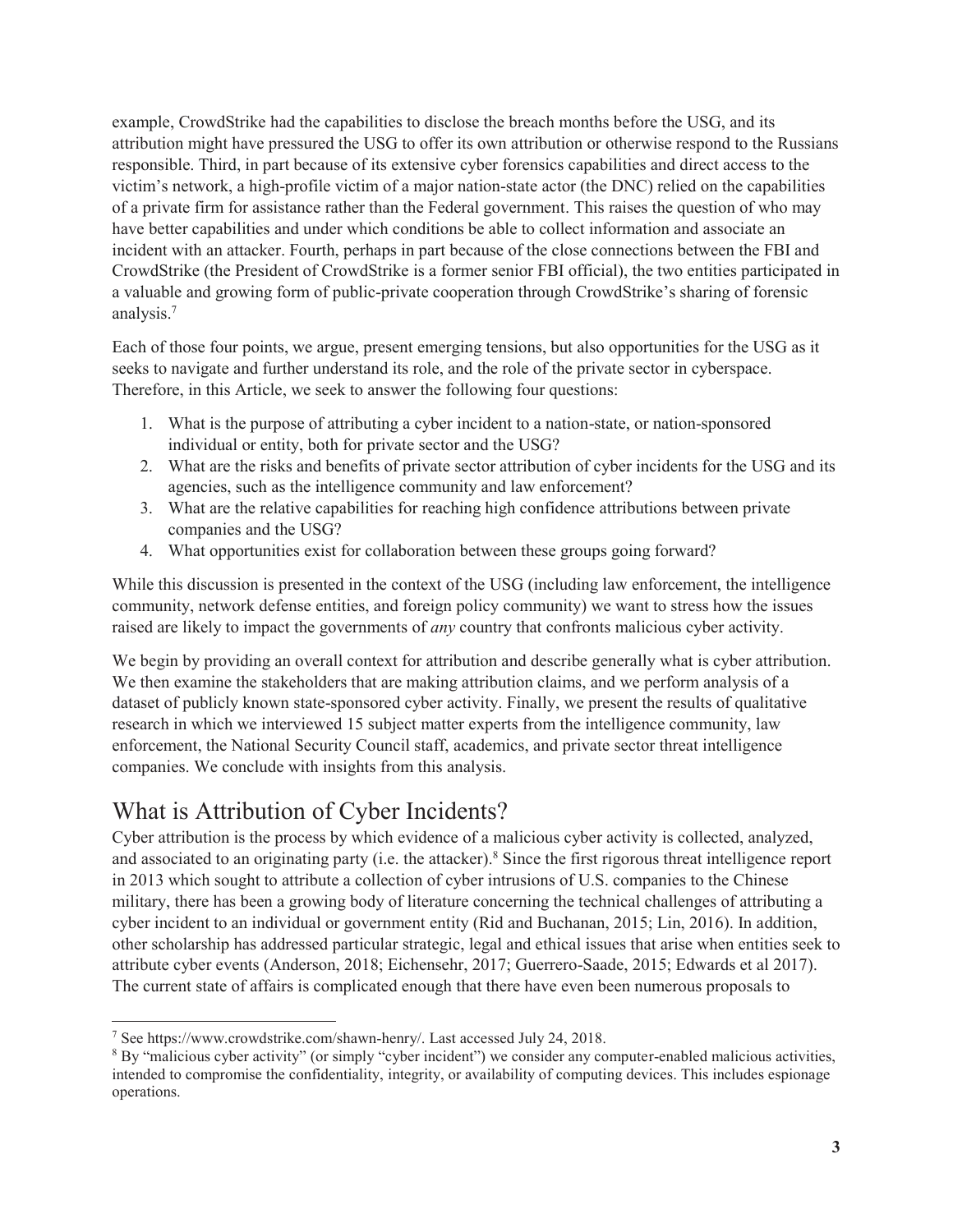standardize attribution reports or even create new international or private-sector led organizations whose mission is to attribute malicious cyber activity (Davis et al, 2017; Microsoft's Cyber IAEA<sup>9</sup>; Atlantic Council Attribution Council<sup>10</sup>). Others have also developed analytic models to help frame attribution procedures. For instance, the Diamond Model uses graph theory to formally characterize the distinct components of a cyber incident, and track any developments of those characteristics over time (Caltagirone, 2013), while the Q model takes a conceptual and strategic approach to help analysts better understand intrusion activity (Rid, 2015). Lin (2017) distinguishes between three types of attribution, each requiring increasing forms and degrees of evidence: attribution to the machine, to the human, and to the party.

For the purpose of this Article, however, we consider two main types of attribution: technical and political as shown in Figure 1. *Technical attribution* is the act of associating software, computer, or networking artifacts with a cyber incident. The body of evidence collected for technical attribution may include computer log entries, network traffic, malicious software (malware), file timestamps, or other modifications to computing hardware or software.





Additional evidence that can be brought to bear may include all-source intelligence which can include signals intelligence (SIGINT) intercepted communications, and human intelligence (HUMINT) from well-positioned human sources. In general, advanced SIGINT and HUMINT were historically only available to highly-sophisticated nation-states, however, threat intelligence companies (and other nongovernmental organizations) are now developing their own capabilities that may rival nation-states capabilities (Weinbaum et al, 2017). Open source intelligence (OSINT) based on publicly available information may also help in attribution. This type of evidence is available for all stakeholders and includes activities such as surfing Darknet sites, leveraging publicly available websites, blogs, document repositories, and otherwise studying the behavior and tactics of cyber threat actors. Together, these additional sources help achieve higher levels of attribution confidence.

<sup>9</sup> See [https://blogs.microsoft.com/eupolicy/2016/07/08/the-role-of-cybernorms-in-preventing-digital-warfare/.](https://blogs.microsoft.com/eupolicy/2016/07/08/the-role-of-cybernorms-in-preventing-digital-warfare/) Last accessed July 26, 2018.

<sup>&</sup>lt;sup>10</sup> See [http://www.atlanticcouncil.org/images/publications/Confidence-Building\\_Measures\\_in\\_Cyberspace.pdf.](http://www.atlanticcouncil.org/images/publications/Confidence-Building_Measures_in_Cyberspace.pdf) Last accessed July 26, 2018.

 $11$  This Sankey flow diagram is a notional description of how pieces of information are combined to create various forms of attribution. We recognize that these information types are not exhaustive, nor always available during attribution. Further, the arrows suggest a strictly linear progression toward political attribution, which we recognize is not always the case.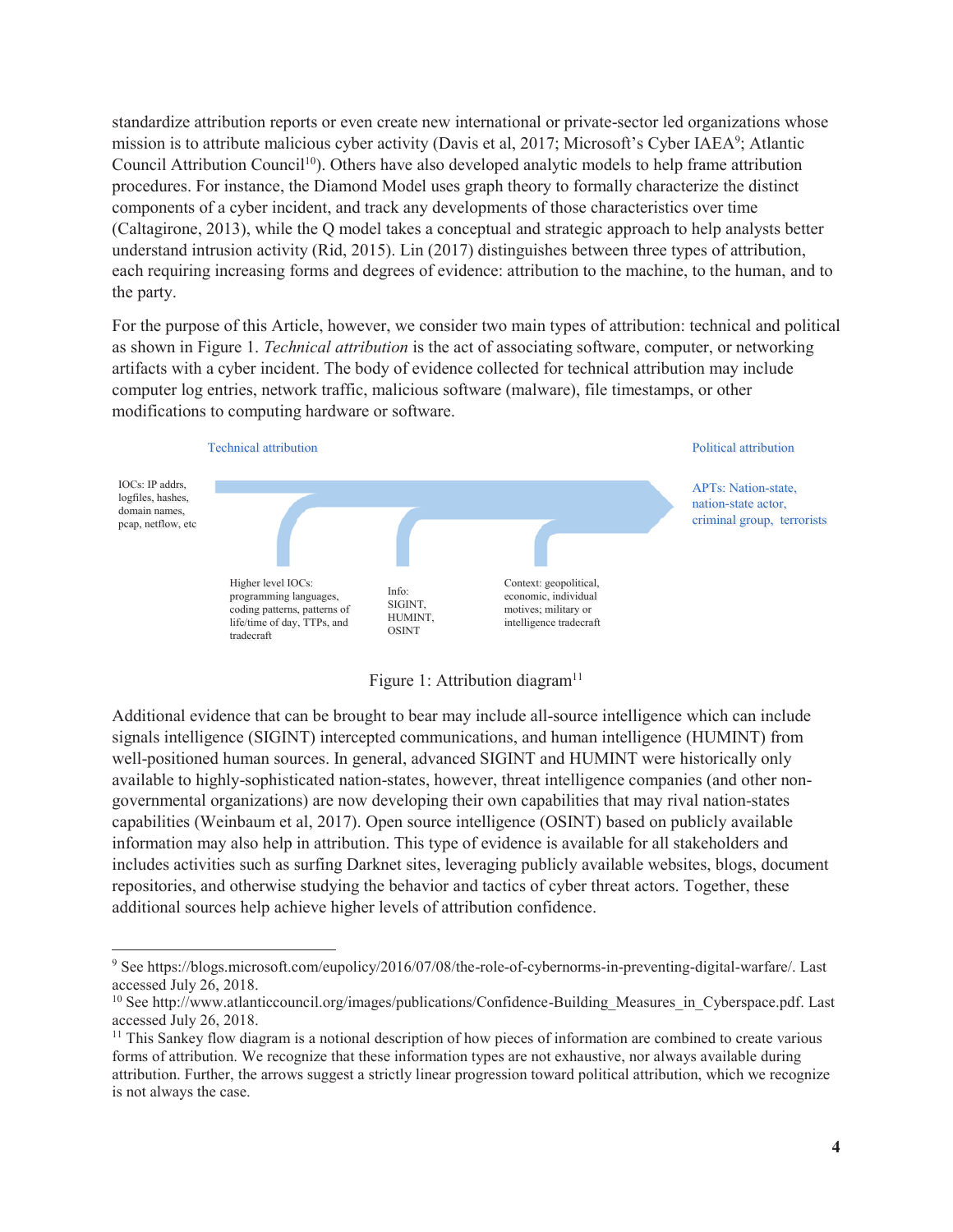The most challenging type of attribution, *political attribution,* requires understanding the geo-political context and motives of potential attackers, such as information about the threat group's governance, financial or reputational gains. Together, this information is incorporated in order to associate an incident or campaign to the particular threat actor - commonly referred to as an advanced persistent threat (APT) responsible for tasking, directing, or controlling the operation.12

Unsurprisingly though, attribution is rarely a straightforward exercise. An investigator will likely not have all the necessary information, and even if she does, the evidence may be misleading. Technical indicators can be re-used, marred by incomplete data, false flag and deception trickery, and forensic difficulties (Porter, 2016; Bishop et al 2009; Bartholomew and Andres Guerrero-Saade, 2016).13 All-source intelligence may not be available or may provide conflicting evidence. Political attribution is also difficult since political motives are not always clear and can be purposely obscured to create confusion.<sup>14</sup> For example, states regularly use proxy and non-government actors to conduct cyber operations, with these actors being directed, controlled, and monitored by official state authorities to varying degrees (Healey, 2011; Maurer, 2018). The relevant government might be aware of these operations and thus might bear some legal or other responsibility to prevent them, but might also be able to create sufficient distance to muddy a judgment.<sup>15</sup> Indeed, states might even benefit from the plausible deniability that these dynamics create—see e.g. Russian denials that they were responsible for the 2007 Estonian DDoS claiming that these were patriotic hackers rather than officials acting on behalf of the Russian government. Lastly, political attribution might not ever be reached with analysis of a single incident, and instead might require analyzing an incident in relation to other incidents leveraging similar tactics, techniques and practices (TTPs).

## What is Known About Publicly Attributed Cyber Incidents?

 $\overline{a}$ 

We now seek to understand and characterize the types of attribution statements and reports that have been made about malicious cyber activity. In short, we address the questions: what does cyber attribution look like, and who is making it?

We address these questions by examining three datasets of attribution information from the private sector, the USG, and an independently curated source of state-sponsored cyber incidents. As discussed below, the unit of "attribution" can differ across each of these datasets. For the private sector, attribution reports may identify a piece of malware, or cyber incident(s), which may or may not be connected to a threat group (an APT). On the other hand, attribution statements from the USG attribute states or individuals (in the case of indictments) to specific incidents against the U.S., while the third dataset seeks to associate *all* known state-sponsored cyber incidents.

<sup>&</sup>lt;sup>12</sup> While many definitions may exist, we consider an APT to refer to a sophisticated cyber actor who invests extensive resources (time, attention, toolsets, infrastructure) to conduct malicious cyber operations. An APT may or may not be under the direct control of a nation-state.

<sup>&</sup>lt;sup>13</sup> As in the case of multiple attackers allegedly behind the Sony data breach, "South Korea alternately blamed North Korea for the attack as well as China—since an IP address in China appeared to be part of the campaign. Officials later retracted the allegations", [https://www.wired.com/2014/12/evidence-of-north-korea-hack-is-thin/.](https://www.wired.com/2014/12/evidence-of-north-korea-hack-is-thin/) See also [http://deadline.com/2014/12/is-the-chinese-armys-cyber-squad-behind-the-sony-attack-1201325918/.](http://deadline.com/2014/12/is-the-chinese-armys-cyber-squad-behind-the-sony-attack-1201325918/) There are a myriad of other examples of malicious actors using attack infrastructure, code, or techniques used by other attackers with the intention of confounding attribution. Documents last accessed July 24, 2018.<br><sup>14</sup> An example of this is the Cyber Caliphate incident against TV5Monde that was originally attributed to the Islamic

State, but was later determined to be Russian.

<sup>&</sup>lt;sup>15</sup> See Tallinn Manual 2.0 discussion of legal responsibility of states for cyber actions emanating from their territory.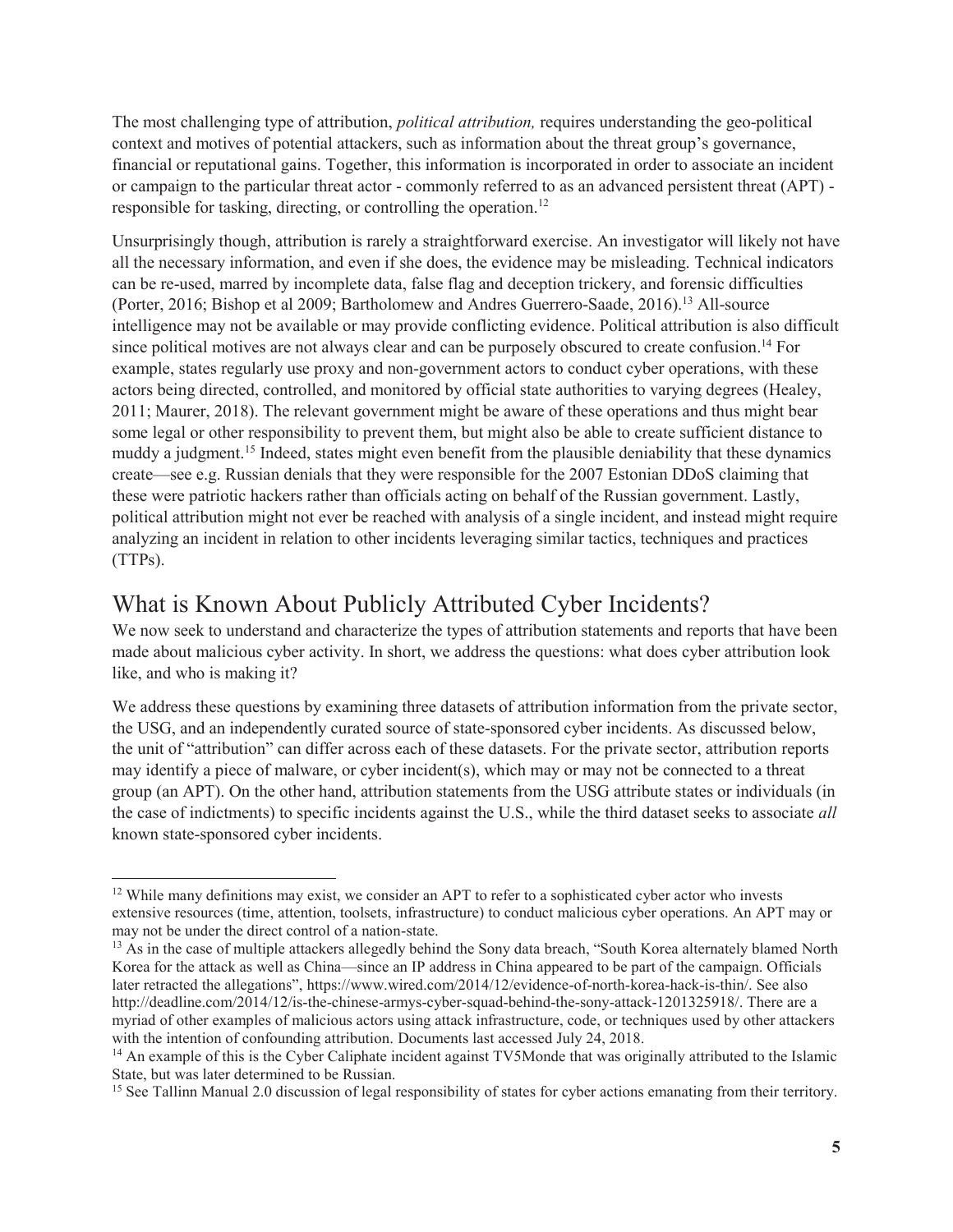#### Attribution by the Private Sector

In the discussion below we examine threat reports from 5 of the leading threat intelligence companies. While there are many other very capable firms that track and report privately on APT groups, we limit our analysis to those firms that are most vocal in producing *publicly available* attribution reports, namely, (listed in alphabetical order): Cisco, CrowdStrike, Dell SecureWorks, Fireye, and Kaspersky.

#### **The "Thing" Being Attributed**

Part of the reason attribution is confusing is that companies attribute incidents to different things. In some cases, the "thing" being attributed is malware (as in the case of trojans,  $^{16}$  remote access tools<sup>17</sup> or exploits<sup>18</sup>), or a particular attack (as in the case of botnet attacks or ransomware<sup>19</sup>), or *campaigns* of related attacks (as with a number of identified North Korean incidents by Group 123).20 Or it could be a nation state, a state-sponsored entity, or a criminal group.<sup>21</sup> For the purpose of this Article, however, it is the latter group of threat actors (states, state-sponsored entities, and criminal groups), collectively referred to as APTs, with which we are mainly concerned.<sup>22</sup>

These APTs are differentiated from historic and simpler actors or attacks that may simply deface or DDoS a website, or crash a networking device. Instead, APTs are generally characterized by being deliberate in their choice of victims, using custom-built malware which may exploit zero-day vulnerabilities, operate slowly and deliberately over months or years, and are able to adapt to an organization's network defense and hunt teams (FireEye, 2018b). Specifically, FireEye defines APTs as, "distinct set of cyber tools, techniques, and procedures (TTPs) that are employed directly or indirectly by a nation-state or a sophisticated, professional criminal organization for cyber espionage or the long-term subversion of adversary networks."23 Similarly, Kaspersky defines them as, "concerted, stealthy, ongoing attacks against specific organisations — in contrast to speculative, isolated, opportunistic incidents that make up the bulk of cybercriminal activity."24

As described above, the general practice is to associate APTs to specific countries or state-sponsored groups (in addition to terrorist and criminal groups). For example, CrowdStrike takes a very adversarybased approach to attribution, stating that their, "primary focus is to track adversaries associated with

<sup>&</sup>lt;sup>16</sup> See p45, https://www.accenture.com/t20170928T145132Z\_w\_\_/hk-en/\_acnmedia/PDF-61/Accenture-Cyber-Threat-Scape-Report.pdf. Last accessed July 13, 2018.

<sup>17</sup> See <https://www.crowdstrike.com/blog/adwind-rat-rebranding/>or

[https://blog.talosintelligence.com/2018/04/gravityrat-two-year-evolution-of-apt.html.](https://blog.talosintelligence.com/2018/04/gravityrat-two-year-evolution-of-apt.html) Last accessed July 12, 2018.

[<sup>18</sup> See https://www.crowdstrike.com/blog/ironman-deep-panda-uses-sakula-malware-target-organizations-multiple](https://www.crowdstrike.com/blog/ironman-deep-panda-uses-sakula-malware-target-organizations-multiple-sectors)sectors/. Last accessed July 12, 2018.

<sup>&</sup>lt;sup>19</sup> See [https://www.crowdstrike.com/blog/gameover/.](https://www.crowdstrike.com/blog/gameover/) Last accessed July 12, 2018.

<sup>20</sup> See [https://blog.talosintelligence.com/2018/01/korea-in-crosshairs.html.](https://blog.talosintelligence.com/2018/01/korea-in-crosshairs.html) Last accessed July 13, 2018.

<sup>&</sup>lt;sup>21</sup> Or sometimes Kaspersky Labs uses a name to refer to both an APT and a Trojan, as in the case of

BLACKENERGY, [https://securelist.com/blackenergy-apt-attacks-in-ukraine-employ-spearphishing-with-word](https://securelist.com/blackenergy-apt-attacks-in-ukraine-employ-spearphishing-with-word-documents/73440/)documents/73440/, or an APT and backdoor, [https://securelist.com/minidionis-one-more-apt-with-a-usage-of-cloud](https://securelist.com/minidionis-one-more-apt-with-a-usage-of-cloud-drives/71443/)drives/71443/. Last accessed July 13, 2018.

<sup>&</sup>lt;sup>22</sup> See also Florian Roth's comments at https://medium.com/@cyb3rops/the-newcomers-guide-to-cyber-threat-actor-

naming-7428e18ee263 who describes these problems with naming conventions. Last accessed July 17, 2018.<br><sup>23</sup> See [http://www2.fireeye.com/rs/848-DID-242/images/fe-rpt-regional-atr-emea.pdf.](http://www2.fireeye.com/rs/848-DID-242/images/fe-rpt-regional-atr-emea.pdf) Last accessed July 13, 2018.<br><sup>24</sup>

glossary/?utm\_source=securelist&utm\_medium=blog&utm\_campaign=termin-explanation. Last accessed July 13, 2018.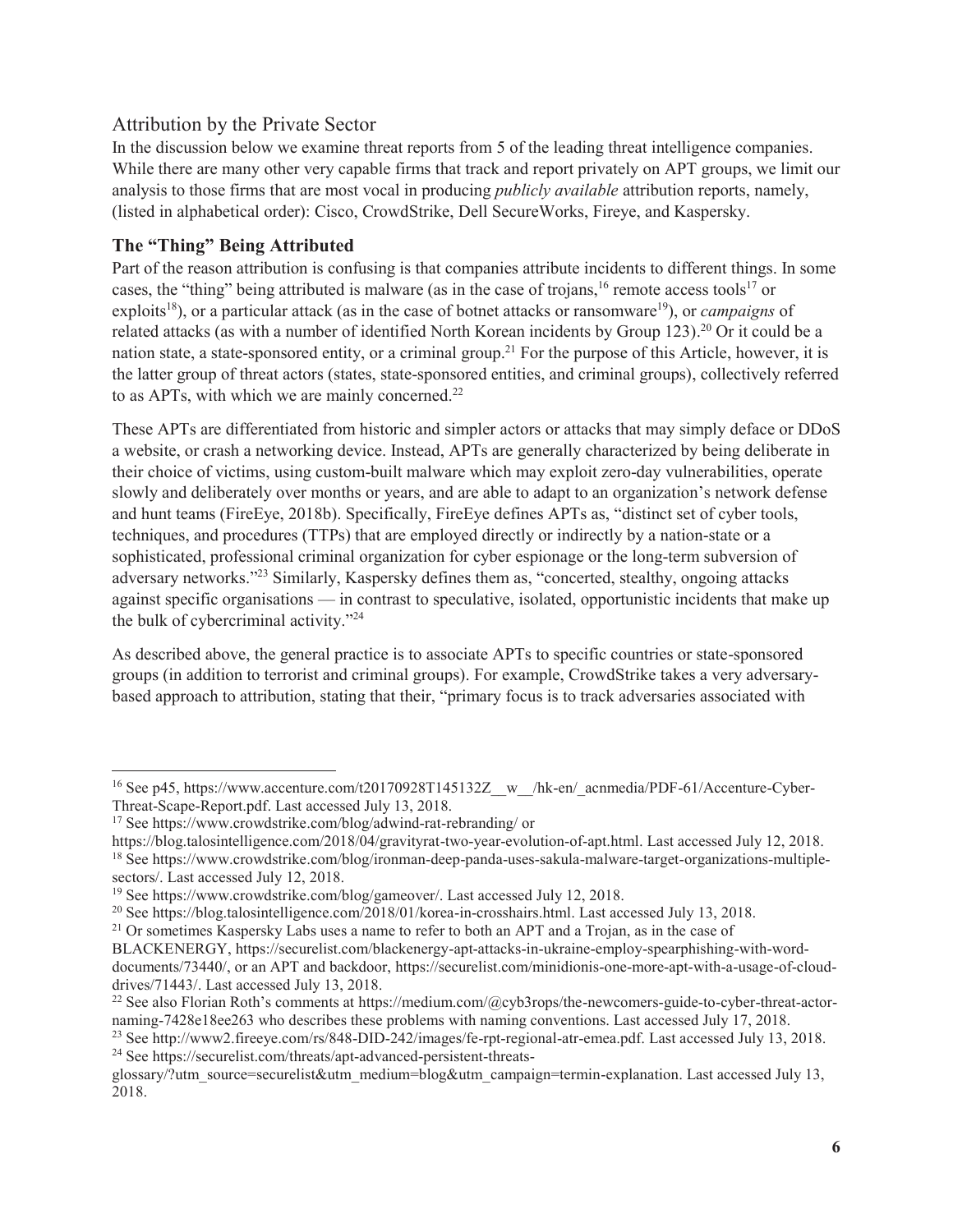nation-state actors and monitor their activity,"25 and when naming threat groups, the intention is that the name, "designates both the adversary's nation-state and the group they targeted."26

Further, some companies seek to publicly call out specific individuals who allegedly carried out the cyber incident (i.e. Lin's (2007) *attribution to the person*). For example, FireEye's Mandiant began this trend with its APT1 report describing Chinese exfiltration of corporate information from the U.S where it used a number of techniques to connect cyber activity with individual(s) from the 2nd Bureau of the People's Liberation Army (PLA) General Staff Department's (GSD) 3rd Department, or Unit 61398 (Mandiant, 2013). Not to be outdone, CrowdStrike sought to connect the individual 'cpyy' of PUTTER PANDA to 12th Bureau of the 3rd Department of the GSD through "unintentional backgrounds in images of his dormitory and images of his office."27

On the other hand, Cylance specifically does not focus on disclosing information about the humans conducting a cyber incident. As they state in Operation Cleaver, "all personally identifiable information about the members of Operation Cleaver has been withheld. We don't care who the adversary is, where they work or reside, who they're dating or what party photos they upload to Facebook – all we care about is preventing campaigns like Operation Cleaver from negatively affecting the real world" (Cylance, 2014).

Kaspersky very deliberately does not attribute those APT groups to any particular state actor or criminal group because of the potential for false or misleading indicators.28 However, they may sometimes refer to APT names used by other companies, which have been associated to nation-states.

#### **How Many Named APTs Are There?**

It is difficult to know with much precision how many APT groups any given private company is tracking and *when* they were formally named. For example, even though FireEye claims to track thousands of threat actors (FireEye, 2018b), not all reports are available to the public, and even when they are - in our experience - company websites make it difficult to locate the reports.

Based on publicly available information from company websites and reports, as well as additional opensource information, we can begin to estimate the number of named APT groups from these most vocal companies. While we have tried to be complete in our analysis, the numbers provided below are estimates and subject to measurement error for many of the reasons previously discussed. It is *not* our intention to suggest that the total number of named APTs is a measure of capability, either by the company, or the threat actors. We merely present the numbers below in order to provide the reader with an understanding of the scope and scale of APT naming by the private sector, as compared with the USG (discussed in a later section).

<sup>25</sup> See [https://www.crowdstrike.com/blog/whois-anchor-panda/.](https://www.crowdstrike.com/blog/whois-anchor-panda/) Last accessed July 11, 2018.

<sup>26</sup> *Id.*

<sup>27</sup> See [https://www.crowdstrike.com/blog/hat-tribution-pla-unit-61486/.](https://www.crowdstrike.com/blog/hat-tribution-pla-unit-61486/) Last accessed July 12, 2018.

<sup>28</sup> See video [https://www.kaspersky.com/blog/attribution-not-easy/6348/,](https://www.kaspersky.com/blog/attribution-not-easy/6348/) at min 3:45 for an explanation of their approach. Last accessed July 25, 2018.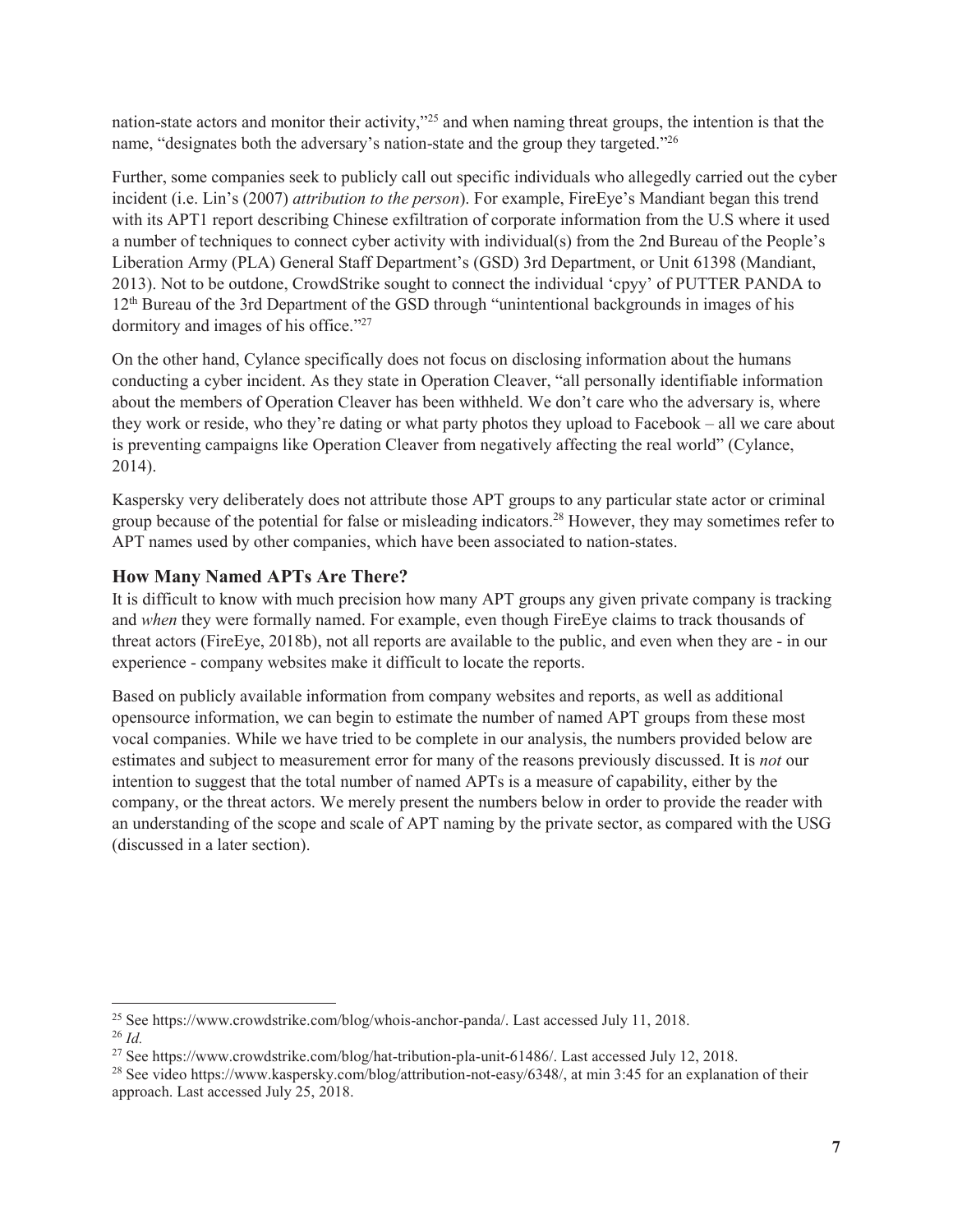We find that FireEye has publicly attributed approximately 47 APT groups,<sup>29</sup> 36 of which are nation-state actors, and 10 financially motivated (FIN) threat actors.<sup>30</sup> Of those nation-state groups, about 20 are suspected to be from China, with others suspected to be from Russia (i.e. APT28, APT29), Iran (i.e. APT33, APT34, APT35), Korea/DPRK (i.e. APT37), and other undisclosed or unknown countries or affiliations. A summary of these results are shown in Table 1.

| Country              | FireEye | CrowdStrike Kaspersky <sup>32</sup> |     | Dell               | <b>Cisco</b> |
|----------------------|---------|-------------------------------------|-----|--------------------|--------------|
|                      |         |                                     |     | <b>SecureWorks</b> | <b>Talos</b> |
| China                | 20      | 40                                  | N/A |                    |              |
| Russia               |         |                                     | N/A | h                  |              |
| Iran                 |         |                                     | N/A |                    |              |
| North Korea          |         |                                     | N/A |                    |              |
| Criminal / Terrorist | 10      | 29                                  | N/A |                    |              |
| Other                |         |                                     | N/A |                    |              |
| Unknown/Undisclosed  |         |                                     | N/A |                    |              |
|                      |         |                                     |     |                    |              |
| Total                | 47      | 85                                  | 36  | Q                  | 19           |

#### Table 1: Named APTs<sup>31</sup>

CrowdStrike is much more prolific with regard to naming, citing at least 85 threat groups. For example, it has publicly attributed almost 40 Chinese-based APT groups alone, with at least an additional 3 from Russia, 7 from Iran, 4 from North Korea, and many more from other countries or criminal groups.33

Kaspersky has also publicly named almost 40 unique APT groups.<sup>34</sup> Note that while they maintain a webpage listing many more threats,<sup>35</sup> some of these relate to specific malware or attacks (e.g. Stuxnet, Blue Termite), while others do refer to APT groups (e.g. EQUATION GROUP).

Finally, Dell SecureWorks and Cisco Talos are less prolific in their attributions, with 19 each.

Again, these numbers are not meant to reflect relative capabilities of these companies, because there are many reasons why a firm may or may not track and/or name a given threat group either publicly or privately. Instead, these results are only meant to provide one perspective regarding the volume of APTs that are publicly named by private sector threat intelligence firms.

<sup>29</sup> Based on<https://www.fireeye.com/current-threats/apt-groups.html>, the company's blog posts, as well as [http://apt.threattracking.com.](http://apt.threattracking.com) Last accessed July 10, 2018. But again, we recognize that they track many more groups, campaigns, and activities not publicly disclosed.

 $30$  See https://www.sita.aero/globalassets/microsites/atis-apac-2018/the-dynamic-threat-landscape-in-the-aviationsector-rob-van-der-ende.pdf, which claims that they track 10 financial threat groups. Last accessed July 18, 2018.

<sup>&</sup>lt;sup>31</sup> Links to all sources are available from the authors upon request.<br><sup>32</sup> See discussion above of why [Kaspersky does not directly attribute t](http://www.crowdstrike.com/blog/)[o particular nation states or c](http://apt.threattracking.com)riminal groups.<br><sup>33</sup> Based on company blog post

<sup>(</sup>admittedly dated) info graphic available at [https://www.crowdstrike.com/blog/meet-the-adversaries/.](https://www.crowdstrike.com/blog/meet-the-adversaries/) Last accessed July 13, 2018.

 $34$  Bas[ed on searching all blog posts on](https://apt.securelist.com/#!/threats)<https://securelist.com/>under the filter of "APT Reports" back to 2003.<br><sup>35</sup> See [https://apt.securelist.com/#!/threats.](https://apt.securelist.com/#!/threats) Last accessed July 19, 2018.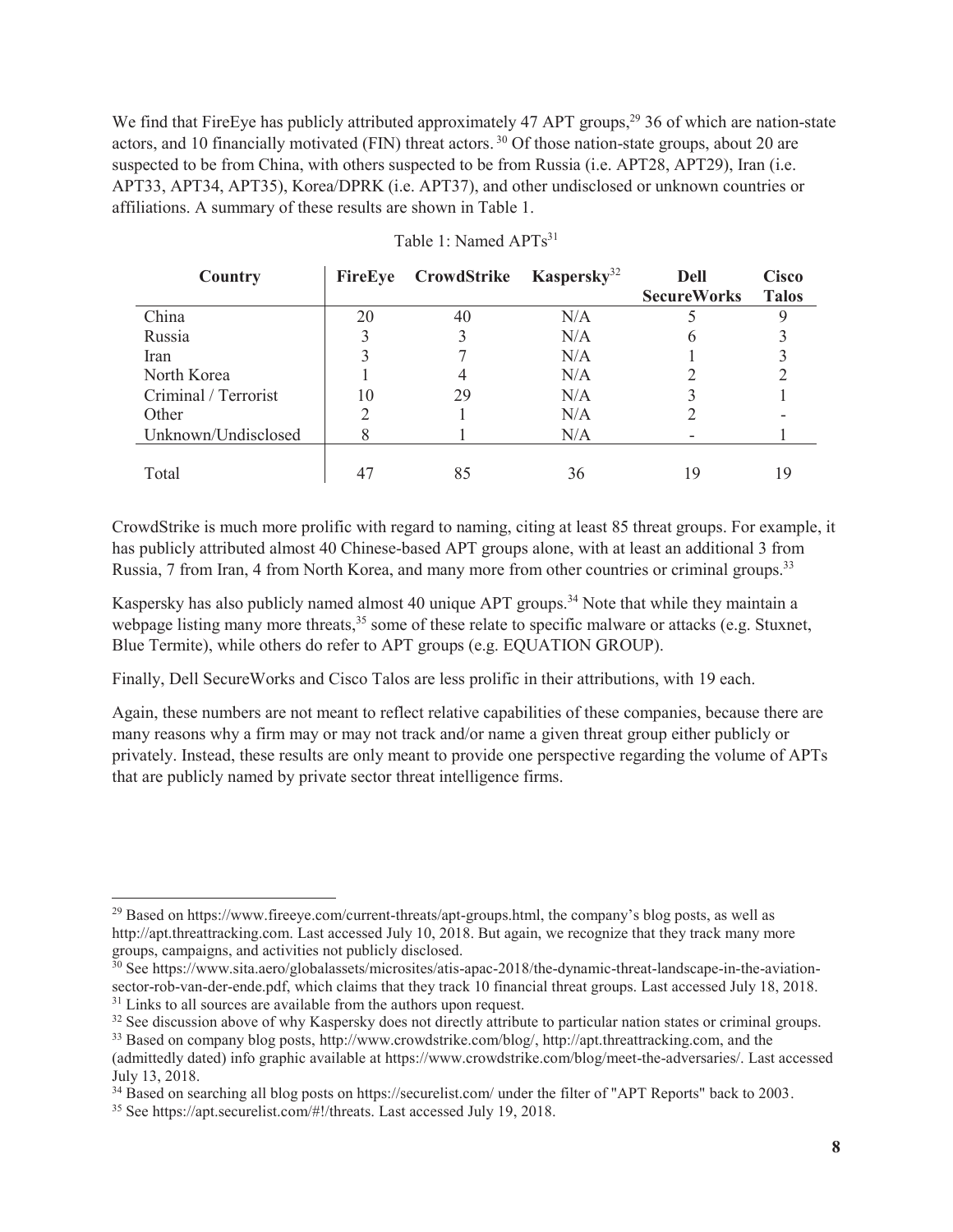#### **Naming Conventions**

Attribution is also muddled because each company uses different naming conventions and often there are multiple names given to the same (suspected) threat groups. For example, FireEye takes a pragmatic approach to naming by appending an integer to the string, "APT" as shown in Figure 2.

| APT3<br>And instructor<br>-<br><b>Dealership and Marchan Aberta</b>                                                                                                                                   | <b>APT5</b><br>continued and<br>÷<br><b>Manufacturer of the American Advertising</b>                                                                                                    | APT <sub>10</sub><br>to the resident and<br><b>PERMIT TON</b><br>discussed by determining and                                                                                                                                   | APT <sub>12</sub><br>and extent<br>Bank retrodi  Desirek<br>Hardwick & Automotive Andrews<br>description of the control descrip-                                                                                         | <b>APT16</b><br>multi-light such<br><b>SEALAND</b><br>distances of changes to detect                                                                                          | <b>APT17</b><br>and extended in<br>inguising lobace<br><b>Manufacturer (Manufacture Abellia)</b>                                                                                          | APT <sub>18</sub><br>to in contract of<br><b>WANT STATE</b><br><b><i>Stationard March Mall</i></b>                                                      |
|-------------------------------------------------------------------------------------------------------------------------------------------------------------------------------------------------------|-----------------------------------------------------------------------------------------------------------------------------------------------------------------------------------------|---------------------------------------------------------------------------------------------------------------------------------------------------------------------------------------------------------------------------------|--------------------------------------------------------------------------------------------------------------------------------------------------------------------------------------------------------------------------|-------------------------------------------------------------------------------------------------------------------------------------------------------------------------------|-------------------------------------------------------------------------------------------------------------------------------------------------------------------------------------------|---------------------------------------------------------------------------------------------------------------------------------------------------------|
| <b>General Armstra</b><br>. .<br><b>Gentlem</b>                                                                                                                                                       | <b>CONTRACTOR</b><br>$\bullet$<br><b>SERVICE</b>                                                                                                                                        | <b>CALL AT THE</b><br>$\bullet$<br>ments                                                                                                                                                                                        | more arrange<br>$\bullet$ inter-<br><b>MARKET</b>                                                                                                                                                                        | Colorado de Valencia<br>. .<br><b>SALES</b>                                                                                                                                   | <b>GALLASTER</b><br>$\bullet$ $\cdots$<br>since.                                                                                                                                          | 2010<br>mean sense.<br>$\bullet$<br><b>STARTS</b>                                                                                                       |
| accuración de Marchan<br>to all achieves in an analysis<br>Instruct to Automation State<br>Advised and American<br><b>WORKTON</b><br>art wa bably of<br>and a shareholder that                        | Entitled at The photos<br>personal de la facilitat de<br>ers a policitation<br>restrictions in a set<br>that restaura terradas<br><b>MORALDON</b><br>1700-2203 or 41-85-233, California | School and court structures<br>policies and billion who, but<br>acceleration threat for their<br><b>Council Harry</b><br>mende at robot.<br>In a rate to a site discussed that have<br>particularly the control of the state of | <b>Participants and Party</b><br>Alle consists believe and<br>metric processing and counter<br>and to do an introduction work with<br>and a partition which gives<br><b>MODELS</b> TOOL<br>Internet in our Waters makers | contrast six to provide<br>contraction is the bag shall.<br>at continues belongs from<br>and The continued shake their<br><b>BEIGLITEE</b><br><b>Editor conduction cannot</b> | <b>USLindaked MP4.NL</b><br>dell'in vita en devien 24 desime<br>beliefing brigains believ allows:<br>and the product in the first state of<br>latests rite.<br>THE ALL BOYS (20 years)    | <b>Distant &amp; Amtiviana Indianalist</b><br>potenting one shall relate.<br>Seattle paid spherits with about<br><b>HERZYON</b><br><b>BY ARIA GRAPH</b> |
| <b>APT28</b><br>Ackiness.c.                                                                                                                                                                           | APT <sub>29</sub><br><b>GAS MARINE</b><br>$-$                                                                                                                                           | <b>APT30</b><br><b>Building Bradford Ave.</b>                                                                                                                                                                                   | <b>APT32</b><br>Auto International                                                                                                                                                                                       | <b>APT33</b><br>model behind a sub-<br><b>SOLU</b>                                                                                                                            | APT34<br>Automatical Avenue<br>$-$                                                                                                                                                        | APT37<br>And indexes of<br>training and                                                                                                                 |
| <b>Supply of Miller State</b><br>DOO7                                                                                                                                                                 | <b>Horizon A Walter And</b><br><b>SOU</b>                                                                                                                                               | <b>Social Automatic Book</b><br>zoto                                                                                                                                                                                            | <b><i><u>Registration</u></i></b><br>2014                                                                                                                                                                                | Sociological meeting shorts<br>2011                                                                                                                                           | Suite of Activities<br><b>SOM</b>                                                                                                                                                         | <b>Sunday of Motor Service</b><br>2055                                                                                                                  |
| <b>TOROL AVENU</b><br><b>Market</b>                                                                                                                                                                   | <b><i>INSURANCE</i></b><br>and State-Sounderly                                                                                                                                          | <b>Similar services</b><br>$\bullet$                                                                                                                                                                                            | <b>HARABIA</b><br>8 -                                                                                                                                                                                                    | time area.<br><b>Mr. Andrews</b><br>and construction                                                                                                                          | <b>TREST ATTNS</b><br><b>Mr. Basebook</b><br>and controlled                                                                                                                               | <b><i><u>SALE ATTEN</u></i></b><br>O Herrin                                                                                                             |
| <b>MARKET</b><br>No Churston, and Index Systems<br>has been a substract<br>Bosto area tracer busin<br>Parson HPR-62-EX<br>and the property of the<br><b>MORE TRI</b><br>LOST CALL AN ISSUE AND LODGED | <b>SERVICE</b><br>Monthal Guilayer abusines<br>trop and plat years.<br>the chairs in the control with<br><b>NATIONAL PIPE</b><br>BCRDI parametrisci                                     | <b>SALES</b><br>Wardland (Milliam Moon of the Afr<br>and an anti-state and and an<br><b>CRUSH COMPANY</b>                                                                                                                       | <b>HARM</b><br>Total Galaxie Analys<br>change graces madra<br>MOVED OF                                                                                                                                                   | <b>Separate</b><br><b>Detroited Entran</b><br><b>MORATON</b><br><b>CONTRACTOR</b>                                                                                             | <b>MARINE</b><br><b>BANNON BANKING</b><br>processing terms down-\$<br>and a dealer construction and<br>Brandy Automatic Assessment<br>⊞ದ<br><b>MORN TES</b><br><b>Engineer mode store</b> | <b>CARDIO</b><br><b>State Street Section</b><br><b>B</b> chairs happened a single<br>allowed as a battle and calculate<br><b>CARLES AND ANGELES</b>     |
| <b>FIN5</b><br><b>MARINE</b><br><b>COL</b>                                                                                                                                                            | <b>FIN7</b><br><b>Nickelay</b>                                                                                                                                                          | FIN9<br><b>SECRETARY</b><br>purchasi pulation                                                                                                                                                                                   | <b>FIN10</b><br><b>Accounting</b><br><b><i>A BAT MONEY LANGER</i></b>                                                                                                                                                    |                                                                                                                                                                               |                                                                                                                                                                                           |                                                                                                                                                         |
| <b><i>Photograph</i></b> Allenton States                                                                                                                                                              | <b>Dealers and Service Andre</b>                                                                                                                                                        | <b>Harrist al Wilson Britis</b>                                                                                                                                                                                                 | Substitute and interests powers.                                                                                                                                                                                         |                                                                                                                                                                               |                                                                                                                                                                                           |                                                                                                                                                         |
| <b>TATION</b><br>Today and Asiatakak Kindy<br>and cheer simulate to dealers must<br><b>CARD MADE</b>                                                                                                  | <b>TRIAL</b><br>Division Arbitration & Add-Link<br>per lets and actions since 1-4                                                                                                       | <b>TANKS</b><br><b>Exhibition Program</b> Indiana<br>habitants in substitute to provide the<br>designed a state country state and                                                                                               | men.<br>Toda admitted betty approximated in                                                                                                                                                                              |                                                                                                                                                                               |                                                                                                                                                                                           |                                                                                                                                                         |
| <b>Service</b><br>makers, boom control tiers.<br><b>REGISTER</b><br><b>Manager State</b><br>Text \$1.100.00                                                                                           | <b>CAMILING FORES</b><br><b>SEARCH CONTROL</b><br><b>The Science Red</b><br>the product for the product<br><b>Coloradores</b>                                                           | <b>Search</b><br><b>Alumni Recorreng Services</b><br>householders and all starting<br>personal at three-<br>technology days and an                                                                                              | Special Fields<br>sensicitis<br>hats in home as thought all is put                                                                                                                                                       |                                                                                                                                                                               |                                                                                                                                                                                           |                                                                                                                                                         |
|                                                                                                                                                                                                       | 2005<br>Education & Processing<br><b>CONTROL RATION</b><br>2011                                                                                                                         | <b>SOUT</b><br><b>Silver Auto Annibodies, 40 db</b><br><b>Editor: on a leman motive</b><br>Laire militaire<br><b>DOM:</b><br><b>Excels the monoton</b>                                                                          | 2009<br><b>STATISTIC</b> THE<br><b><i><u>SALESSER</u></i></b><br>2014                                                                                                                                                    | <b>THREAT GROUPS</b><br>2009<br><b>Brighters</b> Google<br>All Artistines detroitings<br>2013<br><b>Service</b>                                                               | <b>TOTE</b><br>article to achieve through the state                                                                                                                                       | FIREEYE TRACKS CYBER ATTACKERS ALL OVER THE WORLD. WE LIKE TO<br>KNOW WHAT YOU ARE UP AGAINST SO WE CAN DEFEND YOU FROM IT.<br><b>DOOK</b>              |

Figure 2: FireEye APT naming<sup>36</sup>

On the other hand, CrowdStrike has adopted animal monikers for its APT naming convention as shown in Figure 3, where PANDA adversaries refer to Chinese threat actors, BEARS refer to Russia, KITTENS to Iran, TIGERS to India, CHOLLIMAs to North Korea, JACKALS to terrorist groups, and SPIDERS to criminal groups.



Figure 3: CrowdStrike APT naming<sup>37</sup>

Cisco Talos, on the other hand, uses "Group" followed by an integer number for their APT naming convention, and uses common nouns when naming criminal campaigns, as with COINHOARDER.<sup>38</sup> Dell SecureWorks uses metals (Gold, Bronze, Iron, Zinc, Nickel, Cobalt).<sup>39</sup> And finally, while reports are not

<sup>&</sup>lt;sup>36</sup> Source, FireEye.<br><sup>37</sup> Source https://www.crowdstrike.com/blog/meet-the-adversaries/. Last accessed July 12, 2018.

<sup>&</sup>lt;sup>38</sup> See https://blog.talosintelligence.com/2018/02/coinhoarder.html#more. [Last a](https://blog.talosintelligence.com/2018/02/coinhoarder.html#more)ccessed July 13, 2018.<br><sup>39</sup> Though, historically, they used the "TG" or Threat Group naming convention.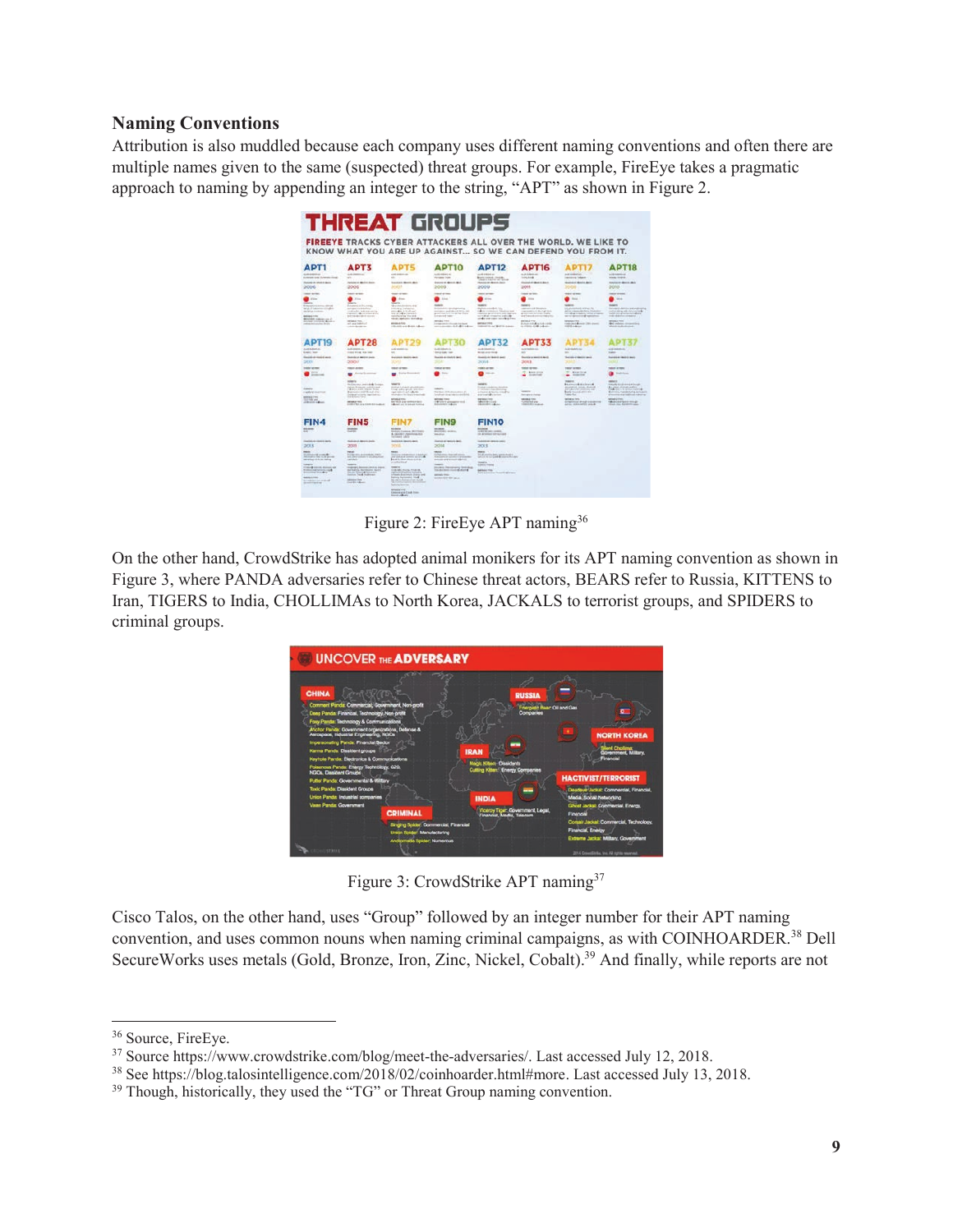publicly available, Accenture iDefense uses fish-themed names such as, SNAKEMACKEREL, JACKMACKEREL, and SANDFISH (Accenture, 2017).

To our knowledge, there is no authoritative list of named APTs by all companies. However, the most comprehensive lists are available at MITRE's Advanced Tactics, Techniques and Common Knowledge  $(ATT\&CK)$ ,<sup>40</sup> and the crowdsourced compilation curated by Florian Roth  $(Qcvb3rops)^{41}$  who provides the table as shown in Figure 4.42

|                         | <b>APT Groups and Operations</b> |               |                            |                              |                                   |                                     |                    |                            |             |                      |                                              |
|-------------------------|----------------------------------|---------------|----------------------------|------------------------------|-----------------------------------|-------------------------------------|--------------------|----------------------------|-------------|----------------------|----------------------------------------------|
|                         | <b>README</b><br>China           | <b>Russia</b> | North Korea<br><b>Iran</b> | <b>NATO</b><br><b>Israel</b> | Middle East                       | <b>Others</b>                       | Unknown            | Download                   | _Schemes    | Malware Sources      |                                              |
|                         | Ä                                | B             | C.                         | D.                           | E                                 | F                                   | G                  | H                          |             | J.                   | ĸ                                            |
| $\mathbf{1}$            | <b>Naming Schemes</b>            |               | * not consistently used    |                              |                                   |                                     |                    |                            |             |                      |                                              |
| $\overline{2}$          | Country / Selector FireEye /     | Mandiant      | Crowdstrike                | Kaspersky                    | <b>DELL</b><br><b>SecureWorks</b> | DELL<br><b>SecureWorks</b><br>(old) | <b>Check Point</b> | <b>Trend Micro</b><br>Labs | Cisco Talos | Verisian<br>iDefense | Microsoft<br>Windows<br>Defender<br>Research |
| $\overline{\mathbf{3}}$ | Generic                          | APT [X]       |                            |                              |                                   | $TG-[X]$                            |                    |                            | Group [X]   | (Fish Names)         | (Elements)                                   |
| $\overline{4}$          | China                            |               | [X] Panda                  | [X] Dragon*                  | <b>BRONZE</b> [X]                 |                                     |                    |                            |             |                      |                                              |
| 5.                      | Russia                           |               | [X] Bear                   | [X] Duke*                    | <b>IRON</b> [X]                   |                                     |                    |                            |             |                      |                                              |
| 6                       | North Korea                      |               | [X] Chollima               |                              | NICKEL [X]                        |                                     |                    |                            |             |                      |                                              |
|                         | Iran                             |               | [X] Kitten                 |                              | COBALT [X]                        |                                     |                    |                            |             |                      |                                              |
| 8                       | India                            |               | [X] Tiger                  |                              | ZINC [X]                          |                                     |                    |                            |             |                      |                                              |
| 9                       | Lebanon                          |               |                            |                              |                                   |                                     | [X] Cedar          |                            |             |                      |                                              |
| 10                      | <b>Arab Countries</b>            |               |                            | [X] Falcon                   |                                   |                                     |                    | [X] Viper                  |             |                      |                                              |
| 11                      | Criminals                        |               | [X] Spider                 |                              | GOLD [X]                          |                                     |                    |                            |             |                      |                                              |
| 12                      | Activists                        |               | [X] Jackal                 |                              |                                   |                                     |                    |                            |             |                      |                                              |

Figure 4: APT naming conventions<sup>43</sup>

Another reason that attribution is messy is that the same threat actor can be known by multiple names across threat intelligence companies. For example, APT28 (FireEye) is also known as FANCY BEAR (CrowdStrike), TG-4127 (Dell SecureWorks), and Group 74 (Cisco Talos). CHARMING KITTEN (Crowstrike) is also known as APT33 (FireEye) and Group 83 (Cisco Talos). GOTHIC PANDA (CrowdStrike) is also known as TG-0110 (Dell SecureWorks), APT3 (FireEye), BUCKEYE (Symantec), and Group 6 (Cisco Talos), while other APTs may go by as many as 10 different names.

#### **Threat Reports**

 $\overline{a}$ 

Generally speaking, the threat reports by the private companies we examined include a number of important sections. First, they identify the named APT group, its motives, and details concerning known targets. For example, the APT37 article from FireEye mentions that this group is a "suspected North Korean cyber espionage group" whose "primary mission is covert intelligence gathering in support of North Korea's strategic military, political and economic interests," and that it has targeted "South Korean government, military, defense industrial base, and media sector." (FireEye, 2018). Similarly, FireEye describes APT28 (aka FANCY BEAR) as a "suspected Russian government-sponsored espionage actor" that has conducted operations "in support of Russian strategic interests" by targeting "entities in the U.S., Europe and countries in the former Soviet Union, including government and militaries, defense attaches[sic], media entities and dissidents and figures opposed to the current Russian Government." (FireEye, 2017)

<sup>40</sup> See [https://attack.mitre.org/wiki/Groups.](https://attack.mitre.org/wiki/Groups) Last accessed July 18, 2018.

<sup>41</sup> See [http://apt.threattracking.com.](http://apt.threattracking.com) Last accessed July 18, 2018.

<sup>&</sup>lt;sup>42</sup> Note that all information is compiled from public sources, and may omit proprietary information that may be more complete and/or accurate.

<sup>43</sup> Source, [http://apt.threattracking.com.](http://apt.threattracking.com) Last accessed July 17, 2018.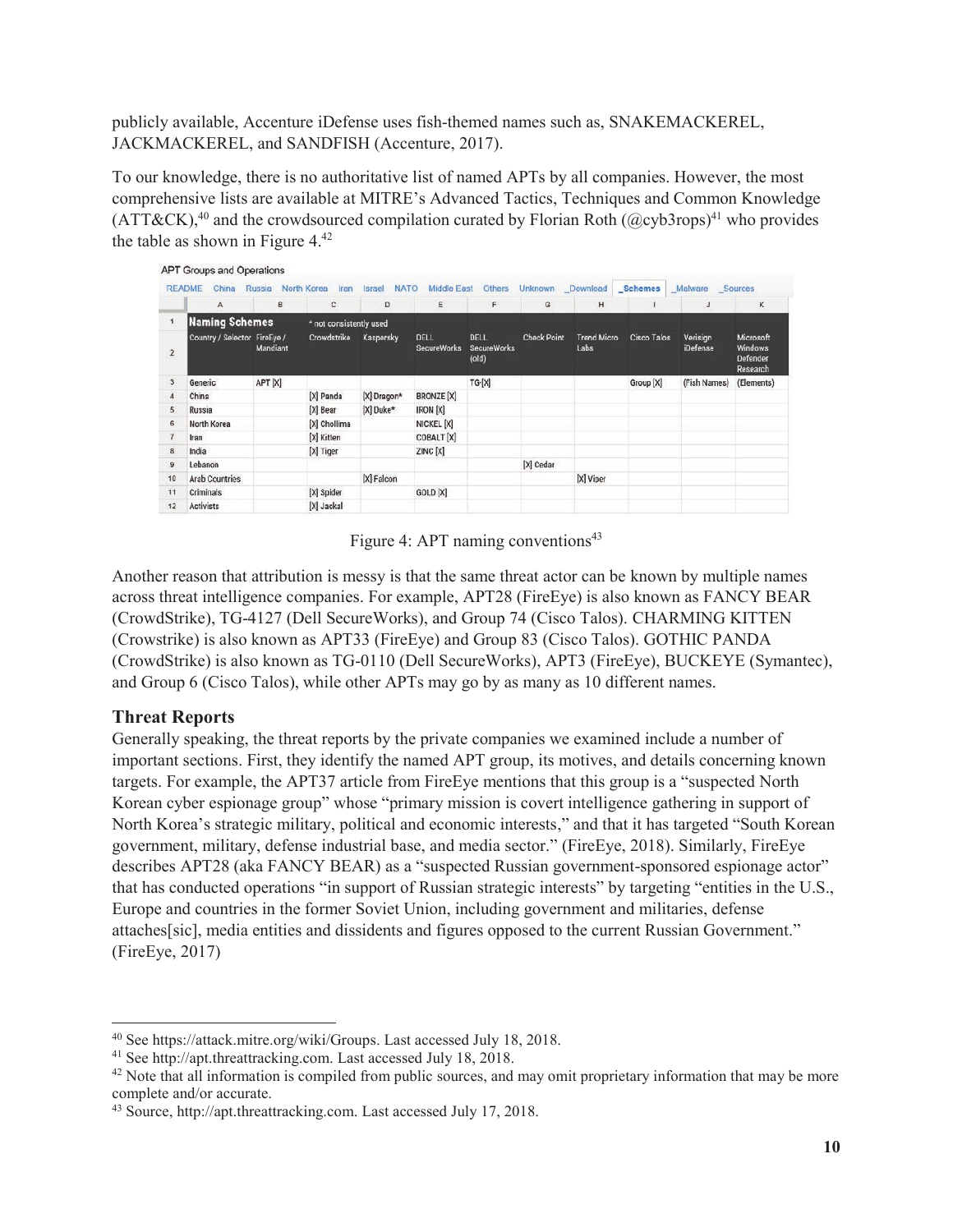In addition, the reports provide information about known attack vectors, command and control structures, and specific vulnerabilities or custom malware used or developed during exploit. For example, reports may cite phishing (or spear-phishing) campaigns that leverage zero-day vulnerabilities launched from compromised servers, whose purpose is to infiltrate an organization and exfiltrate corporate documents (see APT28, APT37).

Timelines of observed activity are also often carefully documented in many reports. For example, Dell SecureWorks captured the time of day events of BRONZE UNION (aka TG-3390) infiltrating a victim, as shown in the top and bottom panels in Figure 5.



Figure 5: Timeline of BRONZE UNION activity<sup>44</sup>

Note: The top panel shows times stamps for a single infiltration, while the bottom panel depicts intensity of malicious activity according to time of day (as measured along a 24 hr clock), day of week (inner to outer circle), and intensity increasing in color depth.

Finally, some reports provide a level of confidence and justification for attributing particular incidents to a threat group. For example, FireEye asserts that "we assess with high confidence that APT37 acts in support of the North Korean government" which they base on "targeting profile," "malware development," and "probable links to a North Korean individual believed to be the developer" (FireEye,

<sup>44</sup> Source, [https://www.secureworks.com/research/threat-group-3390-targets-organizations-for-cyberespionage.](https://www.secureworks.com/research/threat-group-3390-targets-organizations-for-cyberespionage) Last accessed July 18, 2018.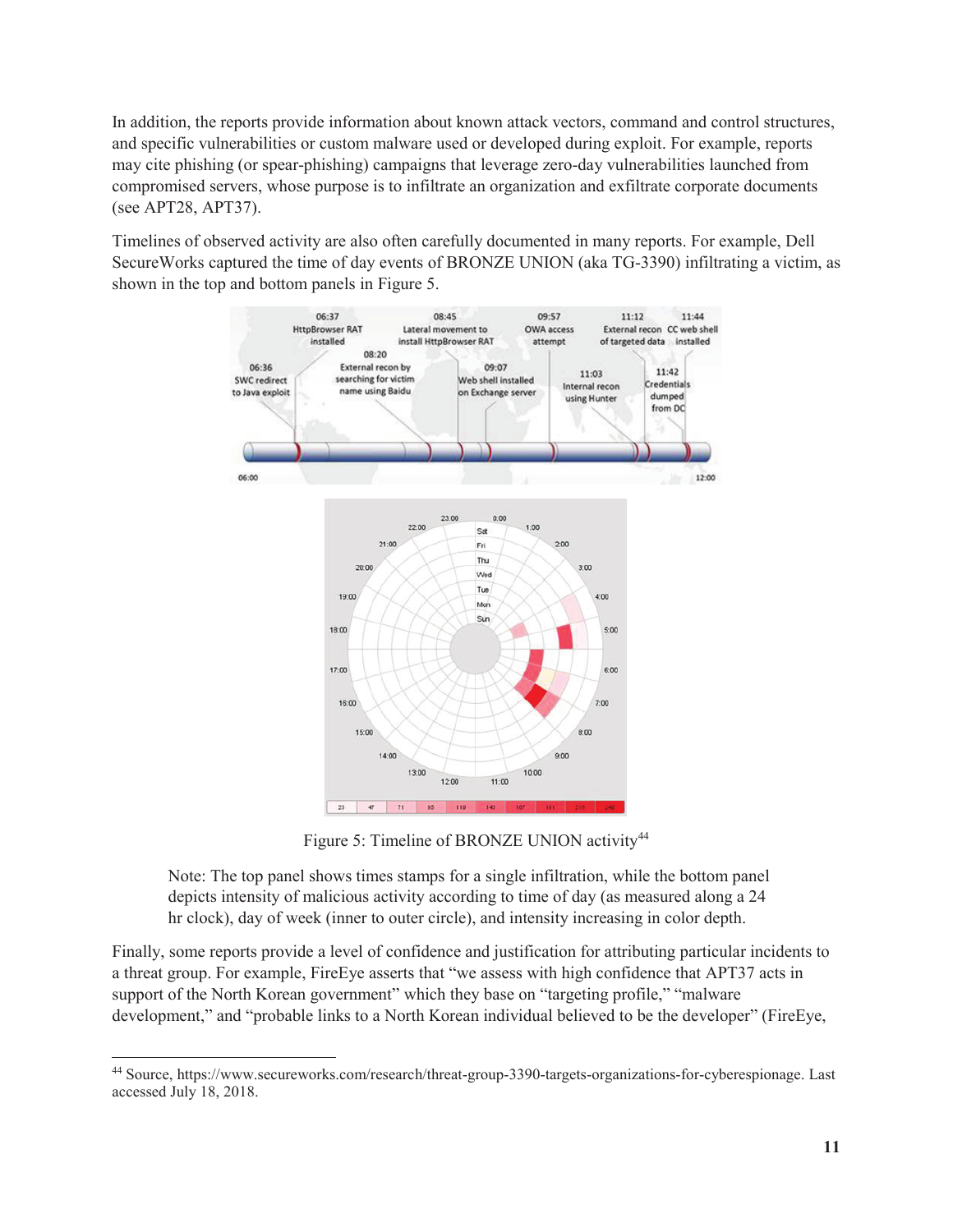2018). Similarly, CrowdStrike bases attribution, in part, on patterns of life, stating that, "[t]hese actors are rational and generally predictable…They tend to work normal business hours in their local time zone with few exceptions, and they don't typically work on weekends."<sup>45</sup> Kaspersky writes in one report, "Due to tools and tactics in use we attribute the campaign to LuckyMouse Chinese-speaking actor (also known as EmissaryPanda and APT27). The tools found in this campaign…are regularly used by a variety of Chinese-speaking actors. …Due to LuckyMouse's ongoing waterholing of government websites and the corresponding dates, we suspect that one of the aims of this campaign is to access web pages via the data center and inject JavaScripts into them."<sup>46</sup>

More information about threat reports for FireEye, CrowdStrike, Cisco Talos, Kaspersky, and Dell SecureWorks is provided in the Appendix.

Next we compare cyber attribution by the USG.

#### Attribution by the USG

 $\overline{a}$ 

In the U.S. context, the 2016 Presidential Policy Directive 41 "United States Cyber Incident Coordination" designates the FBI as the lead to conduct 'threat response' activities including providing attribution.47 ODNI, through the Cyber Threat Intelligence Integration Center (CTIIC) and with analysis provided by the full intelligence community, is the lead on providing intelligence support. Other agencies, especially DHS, might also provide evidence or analysis that assists the USG in reaching attribution. In addition, the U.S. Treasury Department through the Office of Foreign Assets Control (OFAC) has authority to attribute and sanction an entity for malicious cyber activity as part of Executive Order 13694.48 Attribution findings might be reached at various degrees of analytic confidence based on the type, extent, and significance of available evidence.<sup>49</sup> The United States' different bodies might not assess evidence the same way, and might disagree about attribution or confidence standards.

Once an attribution is reached, there is a secondary policy question of whether to publicly disclose the finding, and if so, in what form. In many cases, there have been leaks from USG officials, statements from Congress, or other press reports that an attribution finding has been internally reached, even though the USG has not offered an official public statement. In the relatively rare cases where the government makes a public attribution, these have come in a variety of forms: high level public statements, technical releases, intelligence assessments, and criminal indictments.

It should be noted that we do not assume that attribution by the USG (or any federal government, for that matter) is a perfectly calculated action with complete agreement by federal components and agencies. Indeed, conversations with former officials suggest that decisions to publicly attribute are fraught with political tensions and internal debates.

To date, there have been only a handful of official USG statements (16, by our count) identifying actors affiliated with nation-states for their cyber activity targeting U.S. persons or business, as shown in Figure 6. An accompanying table with citations is available in the Appendix.

<sup>45</sup> See <https://www.crowdstrike.com/blog/peering-around-corner/>. Last accessed July 12, 2018.

<sup>46</sup> See [https://securelist.com/luckymouse-hits-national-data-center/86083/.](https://securelist.com/luckymouse-hits-national-data-center/86083/) Last accessed July 13, 2018.

[<sup>47</sup> See https://obamawhitehouse.archives.gov/the-press-office/2016/07/26/presidential-policy-directive-united-states](https://obamawhitehouse.archives.gov/the-press-office/2016/07/26/presidential-policy-directive-united-states-cyber-incident)cyber-incident. Last accessed July 24, 2018.

<sup>&</sup>lt;sup>48</sup> See https://www.federalregister.gov/documents/2015/04/02/2015-07788/blocking-the-property-of-certainpersons-engaging-in-significant-malicious-cyber-enabled-activities. Last accessed July 28,2018.

<sup>&</sup>lt;sup>49</sup> For more on analytic standards, see ODNI Intelligence Community Directive 203.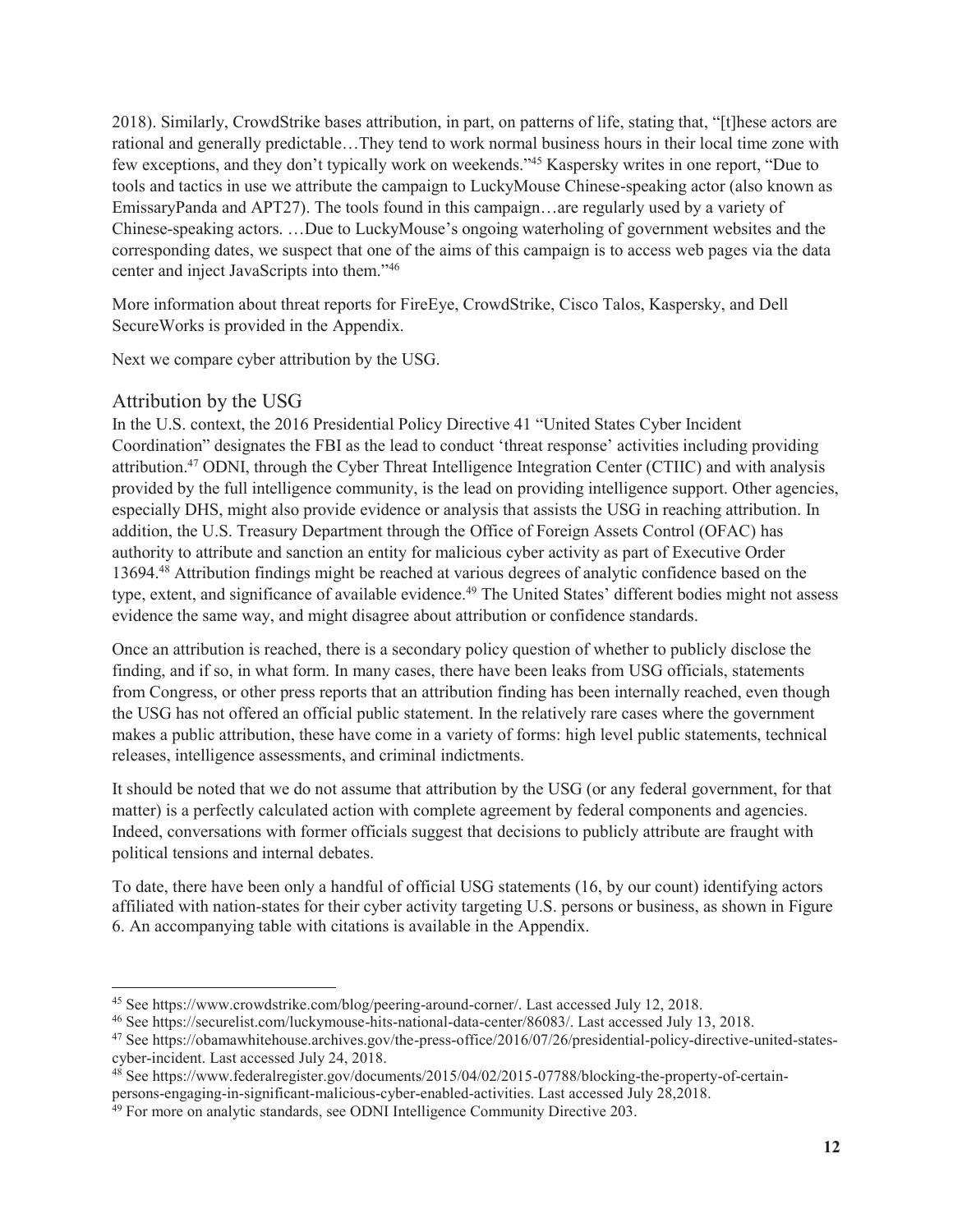

Figure 6: Timeline of USG attribution of cyber incidents

These data suggest that the frequency of public attribution by the USG is increasing in time. However, the USG has not taken a standardized approach to attribution—either in the timing of attribution, the mode, the type or extent of evidence supporting the attribution, the confidence level, or whether attribution is followed by other punitive measures. For example, the 2017 attribution of WannaCry and the 2018 attribution of NotPetya involved coordinated statements with international partners, however, those appear to be the sole cases of international collaboration.

Further, a number of the attribution statements explicitly reference the work of the private sector in supporting the attribution. For instance, the June 2017 DHS Technical Alert attributing DPRK's DDoS Botnet Infrastructure references the work of private sector companies IBM, Symantec, Novetta among others. In fact, for incidents involving private sector companies (for which the USG has no immediate visibility), it may likely *require* collaboration and information from the private sector in order to produce an attribution statement (we discuss collaboration in detail below).

Statements by the USG focus on the behaviors of the nation-states or offending individuals and incidents, rather than creating crafty naming schemes of APTs. For example, the documents from the Department of Justice (complaints and indictments) include extremely detailed information about the defendants and their affiliation (employment), a complete history of the defendants' TTPs, the outcome of their cyber activity, and the alleged criminal violations. For example, in the case of the indictment against 7 Iranians for committing DDoS attacks against companies in the U.S. from 2011-2013, the indictment includes two counts of conspiracy to commit computer hacking, and one count of unauthorized access to a protected computer.<sup>50</sup>

The attribution reports from US-CERT, on the other hand, refer to specific incidents, such as ransomware, or attacks against critical infrastructure (see Appendix), and therefore don't require attribution. The reports may include much of the same information as any private sector threat report, by including indicators of compromise (IOCs), TTPs, as well as any information US-CERT has regarding impact, and remediation measures. For example, recommendations from US-CERT for avoiding harm from the

 $\overline{a}$ 50 See [https://www.justice.gov/usao-sdny/file/835061/download.](https://www.justice.gov/usao-sdny/file/835061/download) Last accessed August 7, 2018.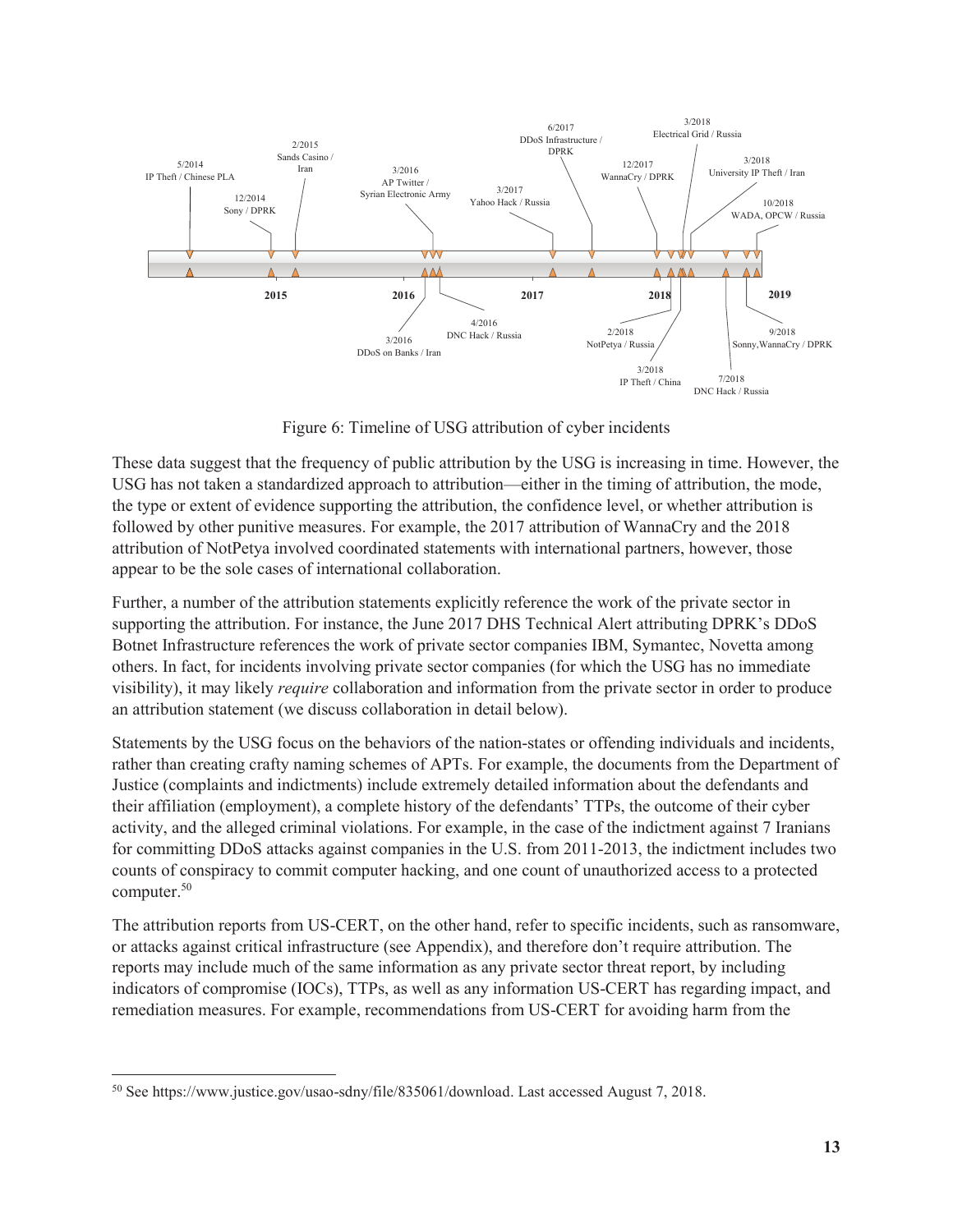WananCry ransomware attack include applying appropriate patches, ensuring anti-virus software is up to date and functioning properly, and testing one's backups.<sup>51</sup>

Now, to be clear, the variation in reporting style and content can largely be explained by the mission of the attributing agency. While the private sector may be thought of as a singular entity with similar interests, USG agency attribution is related to the purpose of the attributing agency.

#### Nation-State Attribution Data

While there are many reports describing individual attribution notices,<sup>52</sup> the most complete dataset of nation state incidents comes from the Council on Foreign Relations (CFR) which has collected a sample of over 220 observations of "publicly known state-sponsored incidents."53 Note that the CFR dataset only contains observations, "in which the perpetrator…is suspected to be affiliated with a nation-state. The tracker focuses on state-sponsored actors because its purpose is to identify when states and their proxies conduct cyber operations in pursuit of their foreign policy interests."<sup>54</sup>

As shown in the left panel of Figure 7, the number of incidents has been increasing steadily since 2005. One explanation for the dramatic increase is the growing ubiquity, complexity and opportunities that have arisen because of adoption of electronic devices and opportunities to exploit them. Another possible explanation is that it has become easier to detect these events. We are unable to separately distinguish the two factors because while it is certainly the case that attacker capabilities have increased over the past decade, so too have defender capabilities.



Figure 7: Cyber Incidents over Time (n=224), and Top Nation-States (n=177)

The right panel of Figure 7 shows the countries to which cyber incidents are most commonly attributed in the CFR dataset: China(86), Russia (50), North Korea (18) and Iran (23). These data show that while China has been most commonly attributed, Russia has seen the largest increase in incident attribution over the past 5 years. The sharp decline involving reported Chinese espionage activity is likely a result of the

53 See [https://www.cfr.org/interactive/cyber-operations.](https://www.cfr.org/interactive/cyber-operations) Last accessed July 26, 2018.

<sup>54</sup> *Id.*

<sup>51</sup> See [https://www.us-cert.gov/ncas/alerts/TA17-132A.](https://www.us-cert.gov/ncas/alerts/TA17-132A) Last accessed August 7, 2018.

<sup>&</sup>lt;sup>52</sup> For example, one report documents an impressive number of rapid efforts concerning attribution and sanctioning by the US government, [https://www.endgame.com/blog/technical-blog/indictments-sanctions-and-broken-promises](https://www.endgame.com/blog/technical-blog/indictments-sanctions-and-broken-promises-two-active-weeks-us-cyber-policy)two-active-weeks-us-cyber-policy. See also<https://www.fireeye.com/content/dam/collateral/en/mtrends-2018.pdf> for a summary of trends observed in 2017.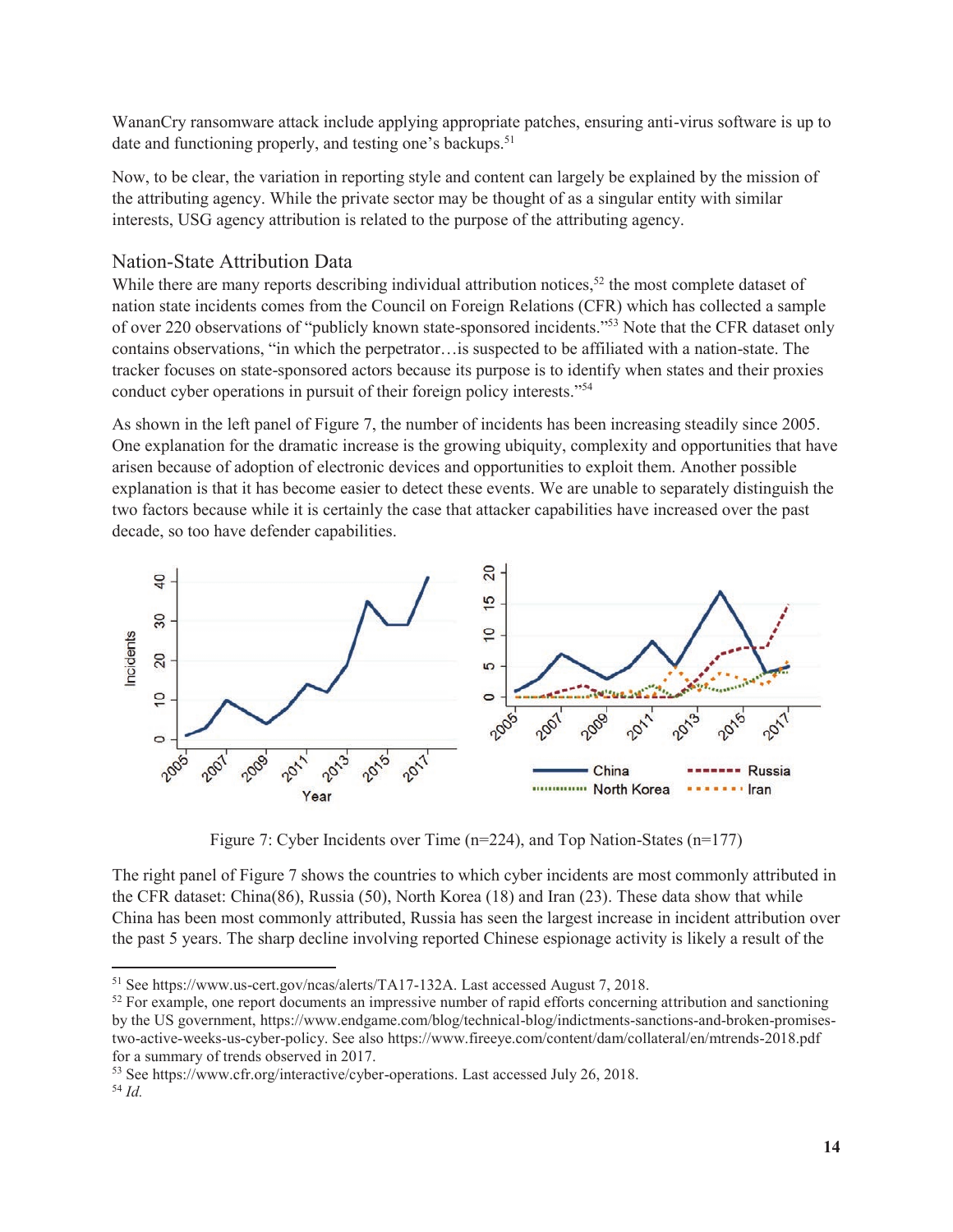Obama-Xi agreement in which both countries agreed to stop conducting or supporting cyber-enabled theft of intellectual property."55 On the other hand, the steady rise of Russian activity is consistent with reports of Russia's growing ability, and interest, to use cyber capabilities as a foreign policy tool.<sup>56</sup>

On the other hand, Figure 8 (left panel) shows the impact (outcome) of the events, and illustrates how the bulk of attribution has been against espionage activity, which is most often attributed to China and Russia (right panel).



Figure 8: Impact of Incidents ( $n=208$ ), by attributed country ( $n=177$ )

These results suggest that while China engages in predominantly espionage, North Korea and Russia engage in almost all forms of malicious cyber activity (of the forms recorded by this dataset). Note that this dataset also contains information about cyber incidents attributed to the U.S., which we discuss more in detail later in this Article.

Now that we have highlighted some of the complexities and tensions associated with attribution, and described the landscape of publicly available attribution reports, we next present results from interviewing cyber attribution experts.

## Expert Interviews

 $\overline{a}$ 

In order to better understand the significance that the growing capability of private sector attribution may have for the USG, we performed qualitative research by interviewing 15 senior subject matter experts to explore 4 main topics:

- 1) **The purpose of attribution**. What are the motivations, reasons, and value of private sector, and government stakeholders attributing a cyber incident to a nation state or other threat actor?
- 2) **The risks and benefits** of private sector attribution of cyber incidents for the USG (including IC and LE), i.e. does attribution by the private sector pose any risks to the USG (such as forcing it to act prematurely), or does it present any benefits (such as helping provide an unclassified vehicle for discussions)?

<sup>55</sup> [See](https://www.nbcnews.com/storyline/hacking-in-america/timeline-ten-years-russian-cyber-attacks-other-nations-n697111) [https://www.cfr.org/blog/us-china-cyber-espionage-deal-one-year-later.](https://www.cfr.org/blog/us-china-cyber-espionage-deal-one-year-later) [Last accessed August 7, 2018. 56 See https://www.nbcnews.com/storyline/hacking-in-america/timeline-ten-years-russian-cyber-attacks-other](https://www.nbcnews.com/storyline/hacking-in-america/timeline-ten-years-russian-cyber-attacks-other-nations-n697111)nations-n697111. Last accessed August 7, 2018.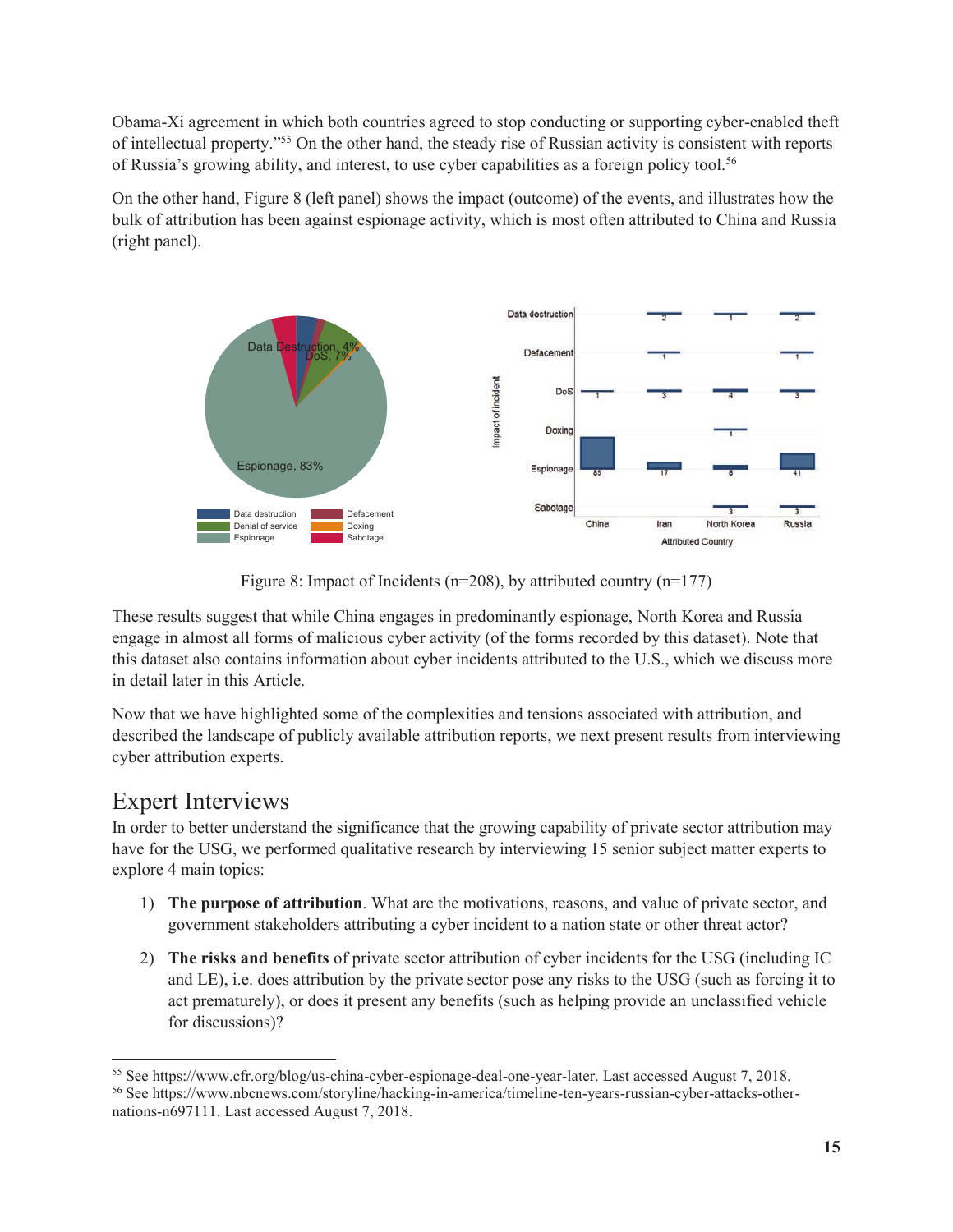- 3) **A comparison of capabilities** between private sector companies and USG government agencies, i.e. which group has better or different capabilities for information visibility, acquisition, and analysis, relative to the other?
- 4) **Opportunities for collaboration** between the USG and private sector. Given that these groups now exist in this ecosystem, what sort of collaboration makes sense going forward?

Formally, we performed thematic analysis based on semi-structured interviews in order to identify the strongest and most common themes that emerged from the interviews (Braun and Clarke, 2006; Glaser and Strauss, 1967). The purpose of thematic analysis is to achieve thematic saturation – the point at which collecting additional data reveal no new insights. In order to achieve saturation, we employed nonprobabilistic, purposive sampling (Guest et al, 2006) using a convenience sample of individuals known to the Authors, as well as the chain sampling approach (Goodman, 1961) where we solicited additional candidates from the participants, as well as other colleagues. Our selection criteria for participants was based on domain expertise (e.g. cyber threat intelligence, cyber policy, or cyber law), and stakeholder organization (intelligence community, law enforcement, academic/think tank, or private sector threat intelligence company). In many cases, individuals had experience across multiple organizations, for example many private sector participants were former FBI, or IC employees. All participants were senior career technology, government, or policy professionals, as shown in Table 2.

| Participant | Expertise    |             |                                                                            |  |  |  |  |  |
|-------------|--------------|-------------|----------------------------------------------------------------------------|--|--|--|--|--|
|             |              |             | U.S. Govt <sup>57</sup> Private sector <sup>58</sup> Academic / Non profit |  |  |  |  |  |
| #1          |              |             | X                                                                          |  |  |  |  |  |
| #2          | $\mathbf X$  |             |                                                                            |  |  |  |  |  |
| #3          | $\mathbf X$  |             |                                                                            |  |  |  |  |  |
| #4          | $\mathbf X$  |             |                                                                            |  |  |  |  |  |
| #5          | $\mathbf X$  |             |                                                                            |  |  |  |  |  |
| #6          | $\mathbf X$  | $\mathbf X$ |                                                                            |  |  |  |  |  |
| #7          | $\mathbf X$  | $\mathbf X$ |                                                                            |  |  |  |  |  |
| $\#8$       | X            |             | $\mathbf X$                                                                |  |  |  |  |  |
| #9          | $\mathbf X$  | $\mathbf X$ |                                                                            |  |  |  |  |  |
| #10         | $\mathbf{X}$ |             |                                                                            |  |  |  |  |  |
| #11         | $\mathbf X$  |             | $\mathbf X$                                                                |  |  |  |  |  |
| #12         | $\mathbf{X}$ |             |                                                                            |  |  |  |  |  |
| #13         |              |             | $\mathbf X$                                                                |  |  |  |  |  |
| #14         | $\mathbf X$  | $\mathbf X$ |                                                                            |  |  |  |  |  |
| #15         |              | $\mathbf X$ |                                                                            |  |  |  |  |  |

| Table 2: Participant expertise |  |
|--------------------------------|--|
|--------------------------------|--|

In total, we interviewed 15 participants from March through June 2018 and sent emails to 9 additional people, producing an overall response rate of 63% (15/24). Interviews were typically conducted on the phone by both authors of this Article, though two interviews were conducted by the principal investigator in a classified space.<sup>59</sup> Interviews were scheduled for 1 hour, but typically ran longer. Participants were

<sup>&</sup>lt;sup>57</sup> This includes law enforcement, those working in the intelligence community, National Security Council staff, and other senior government policy roles.

<sup>&</sup>lt;sup>58</sup> Includes either threat intelligence companies, or private security consulting companies.

<sup>59</sup> No classified notes were taken, nor does this Article contain any classified material.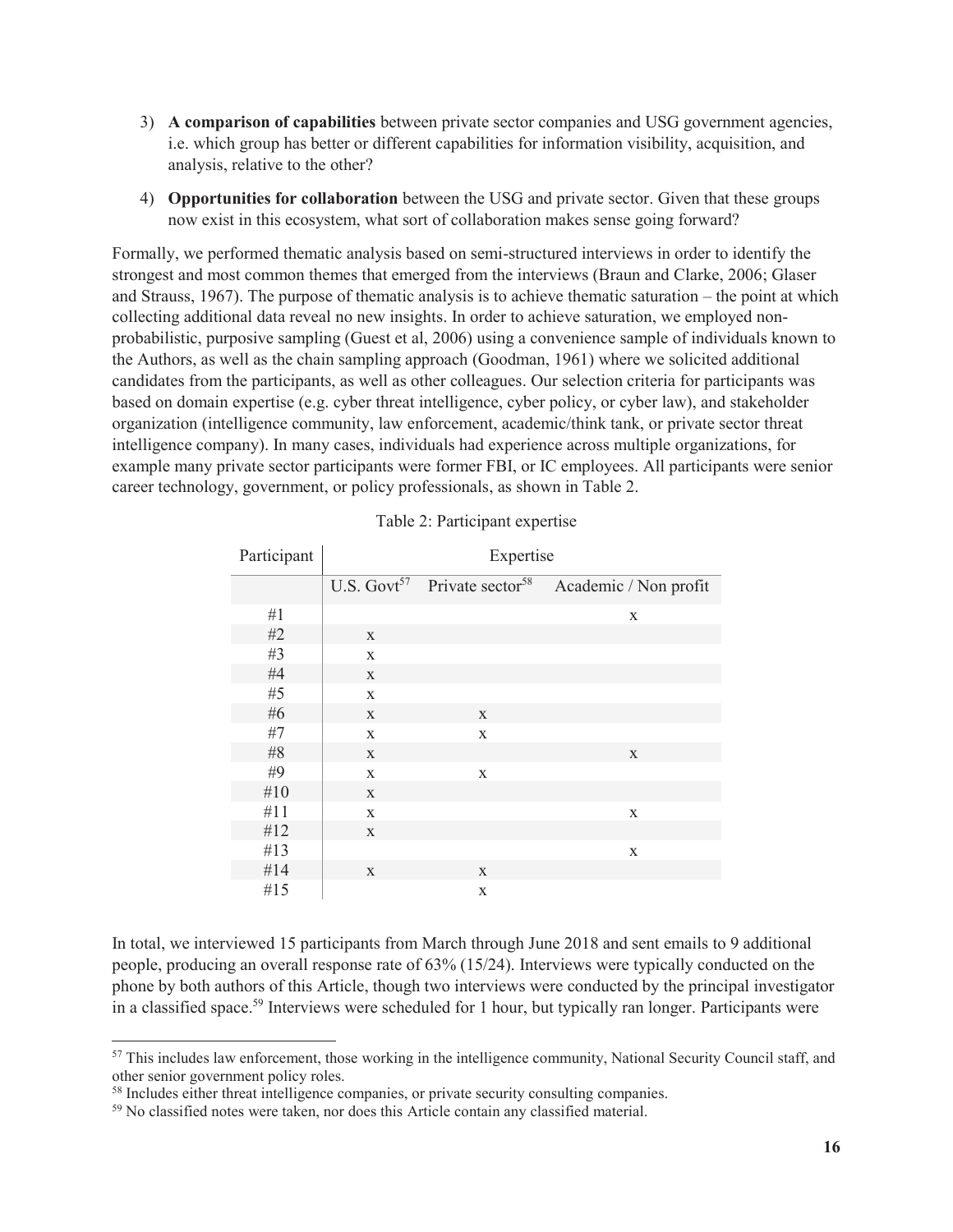not compensated financially for their participation, and no personally identifiable information was collected during the course of the interviews. Participation was voluntary, and the interviews were not recorded.

Research notes were taken by both authors during the interviews, and were compared between authors for interrater reliability (Nuenendorf, 2002). As a validation test, summary notes were then sent to the participants, and in only a few cases did participants revise their comments, though none in any material way. The summary notes were then tagged according to the relevant themes, and a codebook was created by the principal investigator after the completion of all interviews based on emerging topics within each theme. For intra-coder reliability, the principal investigator then re-evaluated the codebook, correcting any mistakes, and revising as appropriate. The final codebook consisted of 33 codes, across 5 themes (Purpose, Risks, Benefits, Capabilities, Collaboration). The *total* number of topics (light grey), and the number of *new* topics (black) identified from each subsequent interview are shown in Figure 9.



Figure 9: Topic Saturation

By the  $5<sup>th</sup>$  interview we obtained 67% (22/33) saturation, 88% saturation by the  $7<sup>th</sup>$  interview, and by the 9<sup>th</sup> interview, we achieved full saturation, suggesting we are reasonably assured to have identified all relevant themes from our interviews.

Next, we discuss the content of the interviews. Note that our intention of this section is to capture ideas and opinions of experts in the field of cyber attribution across disparate stakeholder groups. Therefore, the content below represents the thoughts and comments *of the participants only*, and do *not* reflect the opinions of the researchers of this Article or our affiliations.

#### Purpose of Attribution

We first asked participants about their views concerning the motivations by private sector and government agencies for attributing a cyber incident.

Unsurprisingly, there was the view that private firms publicly attribute in part to demonstrate the competence of the company, to raise its profile, and develop additional business opportunities. Participants offered examples of public attribution, such as Mandiant's APT1 report and CrowdStrike's attribution of the DNC attacks, that each, in their view, significantly increased the public prominence of those companies.

However, the most widespread view by participants was that private firms conduct public attribution to call attention to cybersecurity vulnerabilities and threats, and thereby help prepare and inform the broader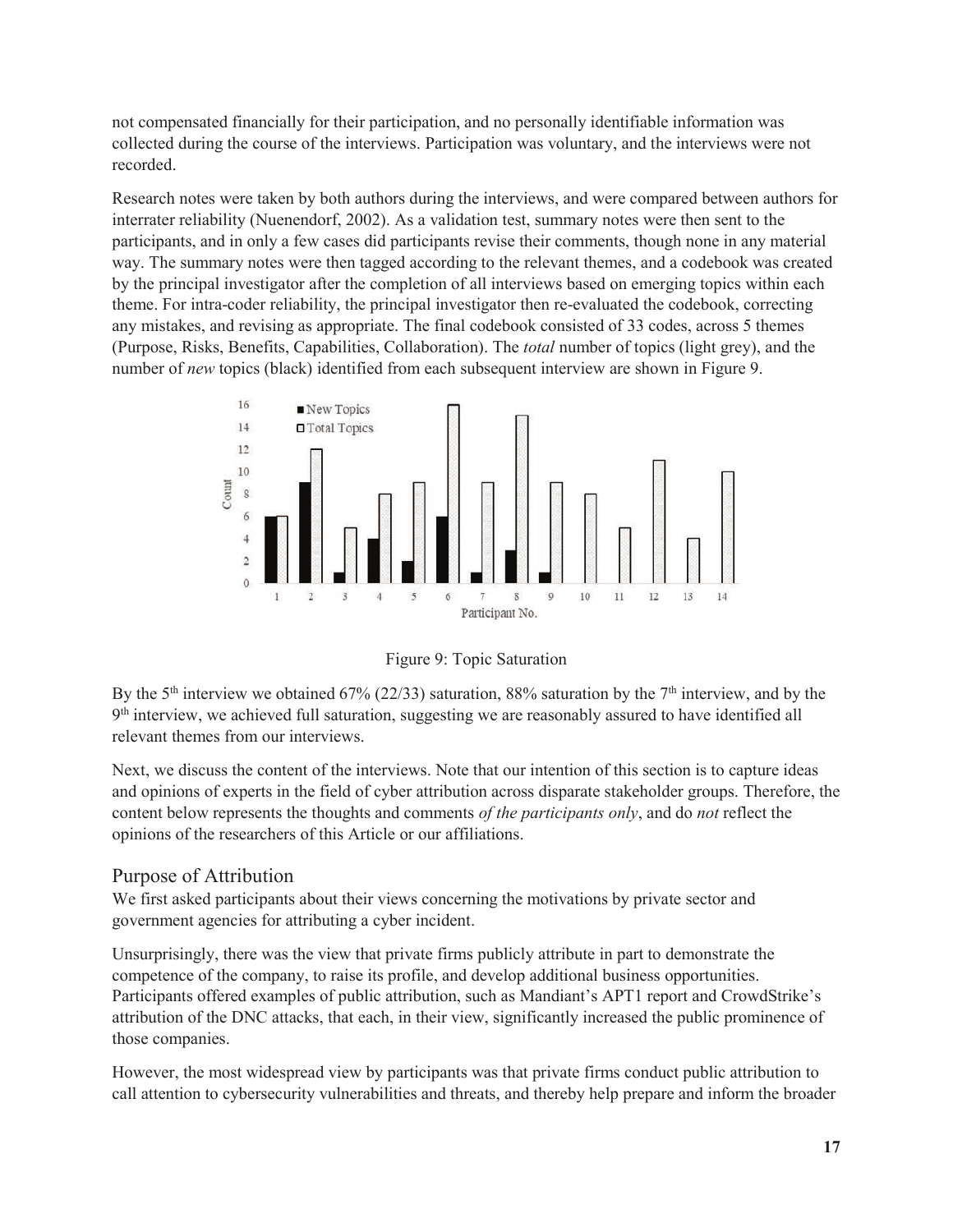community of network defenders (for instance, CrowdStrike's stated purpose for publicly attribution of the DNC hack was to "help protect even those who do not happen to be our customers") (Alperovitch, 2016). One private sector participant even described a sense of moral responsibility that drove companies to call out bad actors in order to improve the cyberspace ecosystem. Public attribution of specific incidents, it was mentioned, can help the broader cybersecurity community better understand statesponsored campaigns and actor-groups, which then assists network defenders in preventing future attacks.

In addition, participants noted that there are several companies with larger policy agendas that are served through public attribution. For instance, Microsoft has pursued a normative agenda to promote international stability by promoting governors on state-sponsored cyber operations, an objective furthered by public and regular disclosure of malicious actors.<sup>60</sup> Indeed, Microsoft has called for a formal attribution organization charged with "the verification of activities in cyberspace."61 Relatedly, one interviewee also noted that Mozilla's stated mission to promote the Internet as a global public resource provides another motive for identifying actors that undercut that vision.

Participants disagreed about the importance of the private sector attributing an incident to statesponsorship or direction. Although publicly assessing that an incident was under state-direction might help a company raise its profile, there were different views about whether the private sector has the capabilities to justify this type of claim (see below) and whether it actually is necessary to serve network defense goals. One private sector respondent noted that attribution to a nation-state (political attribution) may well be a distraction for network defenders and can consume scarce resources. Instead, this respondent noted, private sector attribution goals are best served by focusing on threat actor's TTPs rather than on the actor's relationship to a political entity. However, other respondents noted that political attribution helps ensure that victims truly appreciate their threat environment in order to adequately prepared for a state's highly resourced attacks.<sup>62</sup>

On the other hand, participants described how the USG has its own purposes for publicly attributing an attack, some of which align with private sector goals. The most commonly cited overarching motive for USG attribution was to promote deterrence in cyberspace. Participants noted that public attribution is an important component of deterrence for several reasons. First, public attribution helps 'deterrence by denial' by sharing information that can help build more effective cyber defenses. Participants noted that USG public attribution has sometimes come through technical indicator releases designed to be ingested by network defenders. Public attribution helps draw attention to these technical indicator releases and raises awareness of cybersecurity threat actors, vectors, and mitigation strategies. Second, participants described how public attribution is a prerequisite for economic sanctions or criminal indictments (e.g. the Chinese, Russian indictments to cyber activity). In these cases, public attribution is a preliminary and necessary piece of USG efforts to punish actors for their conduct. Although 'naming and shaming' is sometimes mentioned as a goal of public attribution, participants did not think that USG public attribution alone, in the absence of other punitive actions, imposed real costs.

In addition to deterrence, participants also noted that USG attribution may help build international consensus on what constitutes irresponsible or inappropriate behavior in cyberspace (e.g. normsbuilding). As more countries come to agreement on the 'red-lines' regarding state cyber conduct, they

<sup>60</sup> See for instance Microsoft's call for a Digital Geneva Convention: https://blogs.microsoft.com/on-the[issues/2017/02/14/need-digital-geneva-convention/. Last accessed July 26, 2018.](https://blogs.microsoft.com/on-the-issues/2017/02/14/need-digital-geneva-convention/) 

[<sup>61</sup> For one articulartion, see https://blogs.microsoft.com/eupolicy/2016/07/08/the-role-of-cybernorms-in-preventing](https://blogs.microsoft.com/eupolicy/2016/07/08/the-role-of-cybernorms-in-preventing-digital-warfare/)digital-warfare/ Last accessed July 26, 2018

 $^{62}$  For more on this debate, see [https://pylos.co/2018/03/14/attribution-confusion/.](https://pylos.co/2018/03/14/attribution-confusion/) Last accessed July 26, 2018.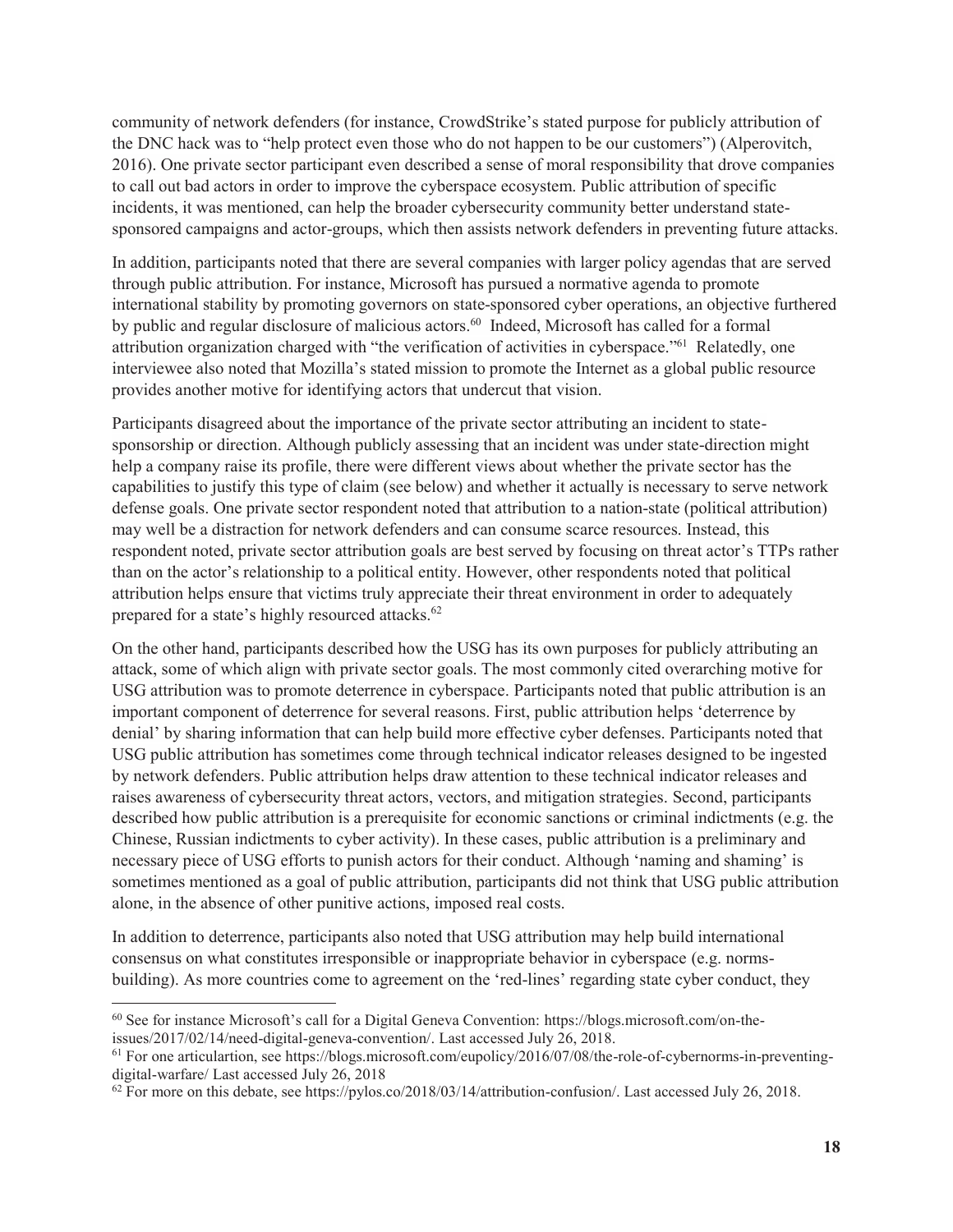will be better able to coordinate and impose collective punitive action. Interview participants currently in government drew attention to the coordinated Five Eyes (FVEY63) attribution of the WannaCry and NotPetya attacks and argued that these cases demonstrated coordinated action that can be used to further marshal international attention and collective responses.<sup>64</sup> So, unlike the private sector, participants discussed how the USG publicly attributes cyber incidents to further norm-building efforts and to rally the international community to take action.

A summary of these themes is presented in Table 3.

|  | Table 3: Respondents' views on Purpose of Public Attribution by the Private Sector and the USG |  |  |
|--|------------------------------------------------------------------------------------------------|--|--|
|--|------------------------------------------------------------------------------------------------|--|--|

| <b>Private Sector</b>                                     | USG                                                                                      |
|-----------------------------------------------------------|------------------------------------------------------------------------------------------|
| Profile raising and business development                  | Promotes deterrence                                                                      |
| Informs network defenders                                 | Informs network defenders                                                                |
| Promotes broader corporate policy and<br>normative agenda | Prerequisite for other punitive actions (e.g.<br>sanctions and indictments)              |
|                                                           | Support norms-building and rallies<br>international partners for coordinated<br>response |

#### Benefits and risks of private sector attribution

We next asked participants about any benefits or risks of private sector attribution of cyber incidents that would be enjoyed, or borne by USG agencies, respectively.

#### **Benefits**

 $\overline{a}$ 

Overall, participants felt that private sector attribution was beneficial for the USG because it leveraged the private sector's technical capabilities (discussed below), thereby crowdsourcing the identification and association of malicious cyber activity with nefarious actors. One participant described this is a form of "self-policing" of bad behavior. This would help the USG by corroborating or validating their own public attribution, lending further credibility to any public statements. For example, FireEye was cited many times in a report by the Office of the United States Trade Representative describing Chinese theft of U.S. intellectual property.65

This kind of corroborating disclosure, it was suggested, could also help encourage the public to take a given attack more seriously, which may assist in support of a larger deterrence campaign. Participants also mentioned how private sector attribution may also help support internal governmental discussions, or inter-agency deliberations with government employees who may not have appropriate security clearances.

A number of participants also mentioned that private sector attribution would help the USG avoid having to give up sources and methods by disclosing IOCs, TTPs, or other details publicly. Further, when private sector companies invest their considerable resources providing technical attribution details, it was suggested that this could free up resources by the IC and LE, enabling them to focus on the harder problems of political attribution and understanding nation-state or criminal motives.

<sup>63</sup> See [https://en.wikipedia.org/wiki/Five\\_Eyes.](https://en.wikipedia.org/wiki/Five_Eyes) Last accessed August 10, 2018.

<sup>64</sup> See [https://www.whitehouse.gov/briefings-statements/press-briefing-on-the-attribution-of-the-wannacry-ma](https://www.whitehouse.gov/briefings-statements/press-briefing-on-the-attribution-of-the-wannacry-malware-attack-to-north-korea-121917/)lwareattack[-to-north-korea-121917/. La](https://www.whitehouse.gov/briefings-statements/press-briefing-on-the-attribution-of-the-wannacry-malware-attack-to-north-korea-121917/)st accessed July 26, 2018.

<sup>65</sup> See [https://ustr.gov/sites/default/files/Section%20301%20FINAL.PDF.](https://ustr.gov/sites/default/files/Section%20301%20FINAL.PDF) Last accessed July 26, 2018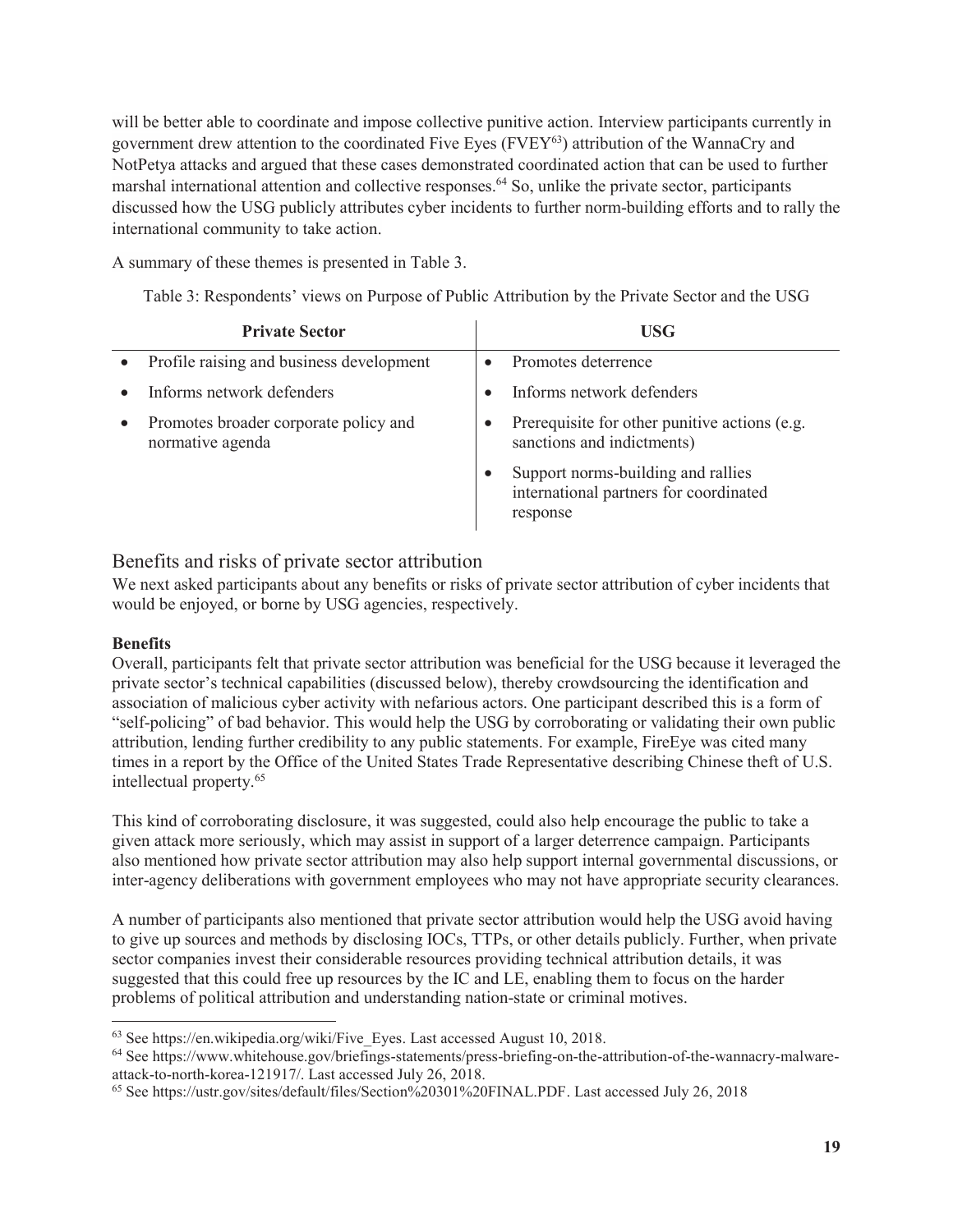Further, one participant mentioned how private attribution can bring together alliances (FVEY), and particularly, more than just attribution, it becomes the *process* of attribution that helps develop these relationships (as was likely the case with the FVEY reports of the WannaCry attack; BBC, 2017).<sup>66</sup>

On the other hand, one participant was much less optimistic about private sector (or any kind of strong technical) attribution. While not a risk, per se, the participant mentioned that even if USG or private sector could provide all the necessary information in a report, it would likely not matter because nations and their governments respond "politically, not factually." The thinking was that the USG needn't convince those who won't listen to the U.S. anyway, and so it becomes futile to disclose more information.

#### **Risks**

 $\overline{a}$ 

Participants cited numerous risks to the USG from private sector attribution. While public attribution can help corroborate the USG's message, it can similarly create confusion and uncertainty if the private sector contradicts it. For example, during the Sony data beach of 2014, some private individuals and companies cast doubt on the USG's announcement of North Korea involvement, suggesting that it was instead caused by and insider.67 The disagreement within private sector over the *Olympic Destroyer* attack (in which North Korea was initially thought to have been responsible, but later was attributed to Russia) provides another example of how easily disputes can arise during attribution.68 One participant even critically mentioned that if the government was "more effective" at attributing cyber incidents, there would be less opportunity for confusion or conflicting statements.

Overall, the risk of interfering with U.S. foreign policy was a major issue highlighted by a number of participants. One concern is that "attribution of malicious cyber activity to a state actor has foreign policy implications" and if US-based companies are viewed as having too close of a relationship with the USG, then any public attribution by these company might be interpreted as official U.S. policy. This could have many repercussions, it was mentioned, such as destabilizing sensitive negotiations the U.S. might be having with adversarial countries, or reducing the USG's ability to control its own message internationally when forming a coherent deterrence effort. Now, while the concern may be legitimate, none of the participants were able to point to a specific example of this occurring.

Similarly, participants mentioned that perception of too close a relationship between USG and private sector may cast doubt on the editorial independence of each party's conclusion – that rather than presenting corroborating evidence that is "independent, credible, and legitimate," attributions would be viewed as "two voices with the same conclusion."

Further, there were concerns from both USG and private sector participants about interfering -- either accidentally, or intentionally -- with an ongoing law enforcement, military or IC operation. One participant from a private sector company mentioned that they take precaution to avoid "tripping into" such situations and dutifully comply with government requests to stand down their investigation if it

[<sup>66</sup> See https://www.whitehouse.gov/briefings-statements/press-briefing-on-the-attribution-of-the-wannacry-malware](https://www.whitehouse.gov/briefings-statements/press-briefing-on-the-attribution-of-the-wannacry-malware-attack-to-north-korea-121917/)attack-to-north-korea-121917/. Last accessed July 26, 2018.

[<sup>67</sup> See http://www.latimes.com/entertainment/envelope/cotown/la-et-ct-sony-hack-inside-job-not-north-korea-](http://www.latimes.com/entertainment/envelope/cotown/la-et-ct-sony-hack-inside-job-not-north-korea-20141231-story.html)20141231-story.html. Last accessed July 26, 2018.

<sup>68</sup> [https://medium.com/@theCTIGuy/attribution-versus-actor-centric-threat-intelligence-8ed722a7d4aa.](https://medium.com/@theCTIGuy/attribution-versus-actor-centric-threat-intelligence-8ed722a7d4aa) Last accessed July 26, 2018.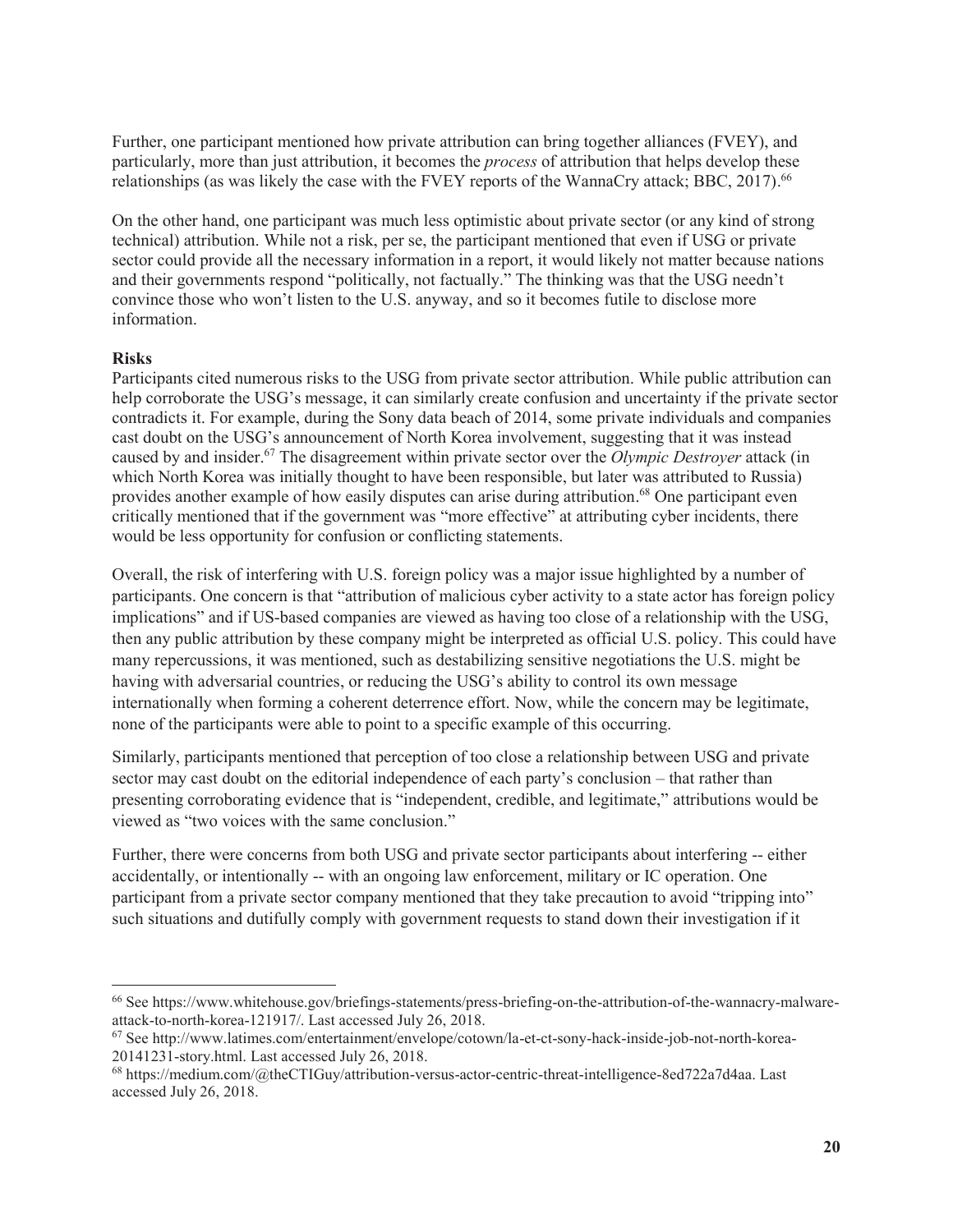would jeopardize a USG operation.<sup>69</sup> The same participant mentioned that while there is always a risk of interference, that the private sector doesn't (or shouldn't) have the responsibility to "guess what the government is doing." A USG participant added that private companies "can't assess the risk of stumbling on and undermining an ongoing government investigation" because the company wouldn't know *ex ante*  what the government is pursuing.

A further concern related to how public attribution could affect adversary behavior. Participants mentioned that publication of technical attribution and IOCs had, at best, very short term utility, because a company's announcement would tip off an adversary, driving the adversary to change her tactics. However, as mentioned by two participants, there is no escaping this -- the same situation exists with vulnerability scanners or anti-virus software cause adversaries to update their tools based on new signatures.

Numerous participants were also concerned that private sector attribution could pressure the USG into taking action against the offending country.<sup>70</sup> On one hand, this was viewed as a useful catalyst if the USG was prepared and willing to take a public position or action against the nation-state. It could also be a positive outcome if it resulted in a social good, such as informing the public that the USG is aware of a particular threat, and is therefore doing something about it, or to prod the USG into taking action that it wouldn't have otherwise taken. On the other hand, the concern was that it may induce the USG into an action where it otherwise wouldn't be able or willing to act. For example, while some private organizations have associated the 2015 Office of Personnel and Management (OPM) breach with the Chinese government, the U.S. government has only gone so far as to say, through a public statement by former DNI James Clapper, that China is the leading suspect, with no formal attribution made subsequently. $71$ 

One very interesting consequence of private sector attribution that was raised was how it may lead to the creation of an international norm or law concerning an evidentiary standard for attributing a nation state with an act of war. In particular, public attribution may pose problems for the USG if such norms are driven by the private sector, and if the USG would be unable to keep up with the pace or technical sophistication of the reports. The USG has claimed there is no legal requirement to lay out evidence behind attribution (Egan, 2016). However, the 2015 report by the United Nations Group of Government Experts on Information Security (GGE) describes how countries must substantiate claims of international wrongdoing by states, though does not provide further detail.<sup>72</sup> According to our interviews, Russia and China have explicitly referenced this in response to USG attribution claims.

While not a risk to the USG, participants also described a particular risk to private sector companies, when publicly outing threat actors. Participants suggested that private sector attribution or even public disclosure of an investigation into cyber activities of an attack by a nation-state or criminal organization could produce unintended blowback for the company, either in terms of missed business opportunities, or risk to personal safety of the employees. For example, Costin Raiu, director of Global Research and Analysis Team at Kaspersky Labs, described in 2015 how, while analyzing a particular malware, someone allegedly broke into his home and left a message signaling him to "take a break" (Raiu, 2015).

<sup>&</sup>lt;sup>69</sup> But not all firms are as considerate. In March 2018, the security firm Kaspersky released a report describing an alleged US-led counter ISIS operation (*Slingshot*[\), https://www.cyberscoop.com/kaspersky-slingshot-isis-operation](https://www.cyberscoop.com/kaspersky-slingshot-isis-operation-socom-five-eyes/)socom-five-eyes/. Last accessed July 26, 2018.

 $70$  Although another participant suggested that this was not a concern – the USG has every opportunity and freedom to act or not act at their choosing.

<sup>71</sup> See [https://www.reuters.com/article/us-cybersecurity-usa-china-idUSKBN0P525G20150626.](https://www.reuters.com/article/us-cybersecurity-usa-china-idUSKBN0P525G20150626) Last accessed July 24,2018.

<sup>72</sup> See [http://undocs.org/A/70/174.](http://undocs.org/A/70/174) Last accessed July 24,2018.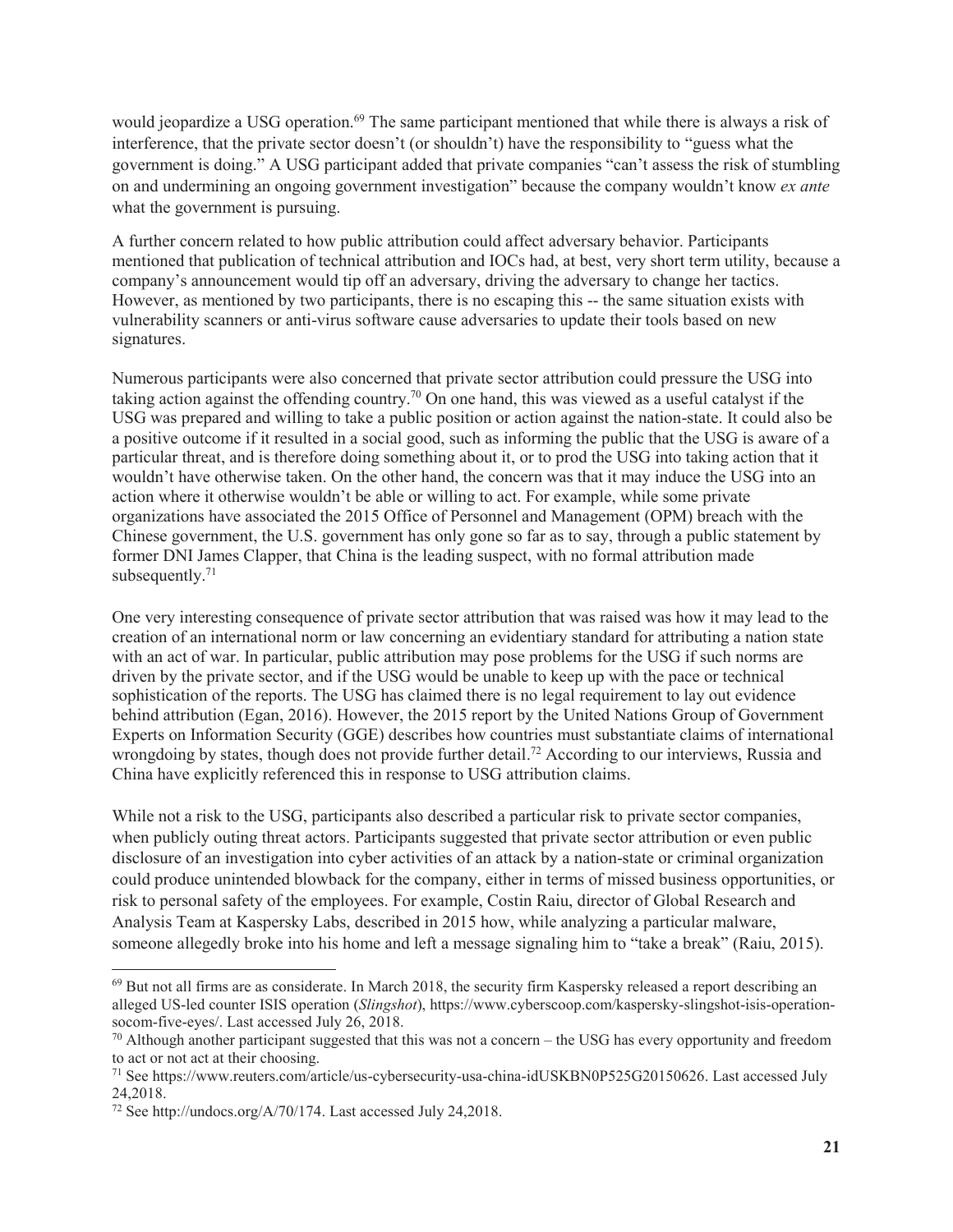And so for at least one of our participants, the personal risk to their employees was considerable enough that they had become very cautious about international travel, and releasing any personal or identifiable information in their threat reports.

These benefits and risks are summarized in Table 4.

|  |  |  | Table 4: Respondents' views on benefits and risks of private sector attribution |
|--|--|--|---------------------------------------------------------------------------------|
|--|--|--|---------------------------------------------------------------------------------|

| <b>Benefits</b>                                                                                                                                                                                                                                                                                                                                                                                                      |           | <b>Risks</b>                                                                                                                                                                                                                                                                                                                                                 |
|----------------------------------------------------------------------------------------------------------------------------------------------------------------------------------------------------------------------------------------------------------------------------------------------------------------------------------------------------------------------------------------------------------------------|-----------|--------------------------------------------------------------------------------------------------------------------------------------------------------------------------------------------------------------------------------------------------------------------------------------------------------------------------------------------------------------|
| Private sector reinforcing/validating USG<br>policy initiatives in order to lend credibility,<br>without disclosing sources and methods                                                                                                                                                                                                                                                                              | $\bullet$ | Can lead to confusion if USG is trying to<br>coordinate a message and private sector<br>makes erroneous or conflicting statements                                                                                                                                                                                                                            |
| Private sector willing to make assertions<br>where government will not (e.g. OPM)                                                                                                                                                                                                                                                                                                                                    |           | Can interfere with an ongoing LE or IC<br>investigation. e.g. Slingshot                                                                                                                                                                                                                                                                                      |
| Naming and shaming by private sector may<br>help build norms, and deter bad behavior                                                                                                                                                                                                                                                                                                                                 |           | Attackers may get tipped off and change their<br><b>TTPs</b>                                                                                                                                                                                                                                                                                                 |
| Helps support or inform government analysis<br>Acts as informal outsourcing, and force<br>multiplier by crowdsourcing efforts, thereby<br>freeing the IC and LE to focus on harder<br>problems of political agenda<br>Can help pressure USG into action, which<br>may be good if it is prepared and willing to<br>take action; or of there is a legitimate social<br>good from this, such as signaling to the public |           | May lead to norms in regard to a standard for<br>quality of attribution $-$ a standard that the<br>USG would be unable or unwilling to meet<br>Attribution to nation-states is a foreign policy<br>affair and should therefore only be conducted<br>by USG<br>Speed of private sector makes USG look slow<br>As a risk to the private firms, attribution can |
| that the U.S. is aware of a threat                                                                                                                                                                                                                                                                                                                                                                                   |           | put these companies, and in some cases,<br>employees at personal risk; and perhaps lead<br>to missed business opportunities                                                                                                                                                                                                                                  |

Comparing attribution capabilities between the private sector and USG Next, we asked participants what they thought were the relative technical capabilities between private and public sector regarding attribution of cyber incidents.

Participants were unanimous in the belief that there was no single agency or company that had universally superior capabilities. Instead, most participants agreed that each stakeholder had unique strengths. For example, most thought that the private sector had greater visibility into domestic computing networks, as well as internationally because of the security software agents (sensors) installed on these networks. For example, FireEye claims to have information on "over half the Fortune 500…with devices in more than 67 countries worldwide,"73 and Dell SecureWorks claims to have 4400 customers in 55 countries.74 It is this visibility and access, it is argued, that enables them to examine IOCs, and track strains of malware, and APTs more quickly than USG. In fact, this was a capability that one law enforcement participant mentioned was an advantage for private sector, because law enforcement would be subject to legal process in order to acquire the same information.

 $\overline{a}$ 73 See https://lawfareblog.com/private-sector-cyber-intelligence-could-be-key-workable-cyber-arms-control-treaties. Last accessed July 26, 2018.

<sup>74</sup> See [https://www.secureworks.com/.](https://www.secureworks.com/) Last accessed July 18, 2018.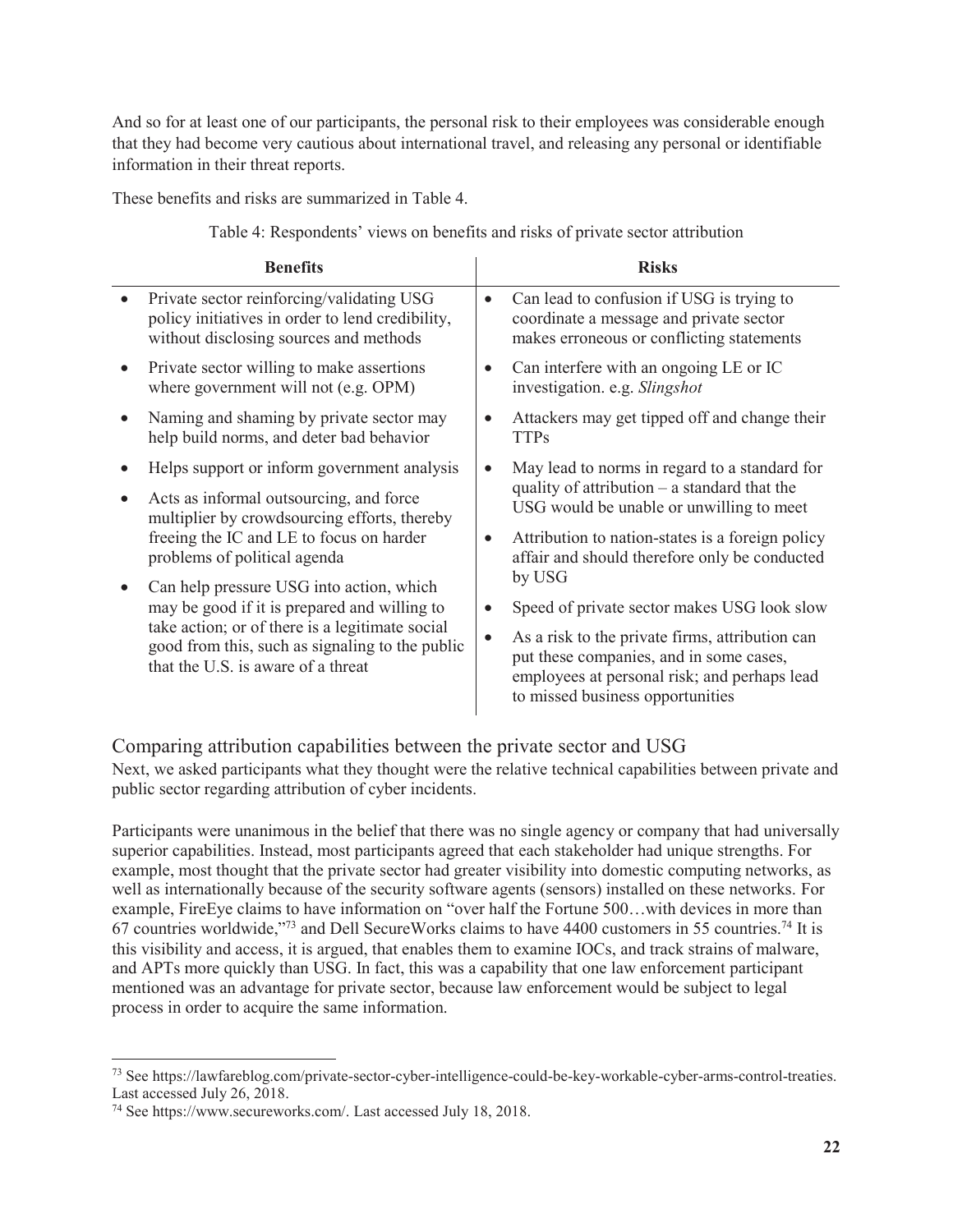In addition, a senior manager at a threat intelligence company suggested that private sector companies also have the added advantages of speed and developing insights into identifying and tracking ongoing threats across multiple sectors simultaneously. This participant described how the business practices of private sector companies allow them to analyze broader trends more efficiently than the USG.

Another participant mentioned how an additional capability comes not from software or hardware, but the private sector's ability overall to attract and retain a more experienced workforce, often composed of former intelligence community and law enforcement career professionals.

However, despite this, participants noted that U.S. intelligence agencies and law enforcement have their own advantages over private companies. First, only they, it was argued, could achieve the highest confidence when attributing a cyber incident to a particular nation's command and control entity. That is, only through their intelligence apparatus would they be able to assess the context and the "greater [political] purpose, motives, and directives of the adversary." So while most participants agreed that this kind of political attribution would be difficult for private sector companies, one participant suggested quite strongly that because nation-state attribution is a foreign policy matter, it is not the role of the private sector to provide this level of resolution. Instead, it should be left to the government – that only it would have insights into the direction and intent of an adversary, especially in light of deterrence messaging, and the potential for false flag operations.

In addition, one participant suggested that law enforcement is in one of the best positions to acquire evidence and attribute an incident because of their authorities to compel evidence through warrants, subpoenas, and international cooperative agreements. Further, law enforcement organizations, it was suggested, have uniquely very strong cultures of policies and procedures regarding the documentation, preservation, defense, and presentation of evidence which aids in attribution, as well as public messaging.

Importantly, one participant mentioned that even despite the strong capabilities of the private sector, only the USG can impose significant consequences on an adversary through criminal indictments, convictions, formal sanctions, or other lawful effects.

In summary, therefore, the feeling was that while private sector companies may enjoy greater visibility and data collection domestically as well as internationally, and may have better business processes for analyzing these data and performing technical attribution, the U.S. intelligence community is the only entity that can (and perhaps *should*) reliably and credibly be attributing cyber incidents to nation states.

The key capabilities of each stakeholder are summarized in Table 5.

| <b>Private Sector</b>                                                                                                                                    | USG (IC and LE)                                                                                                                                           |
|----------------------------------------------------------------------------------------------------------------------------------------------------------|-----------------------------------------------------------------------------------------------------------------------------------------------------------|
| Have sensors on more computers and<br>networks domestically, and internationally,<br>allows them to perform better technical<br>attribution more quickly | Federal government agencies have unique<br>capabilities that better enable them to assess<br>political motives (e.g. access to classified<br>information) |
| Advantage of better supply of workforce<br>because of higher salaries and simpler hiring<br>process                                                      | Law enforcement has best culture for<br>collection, documentation, preservation and<br>publication of information, because of their                       |
| Companies have an efficiency that the USG<br>doesn't, which comes from technical                                                                         | necessity for judicial review                                                                                                                             |

Table 5: Respondents' views on comparison of capabilities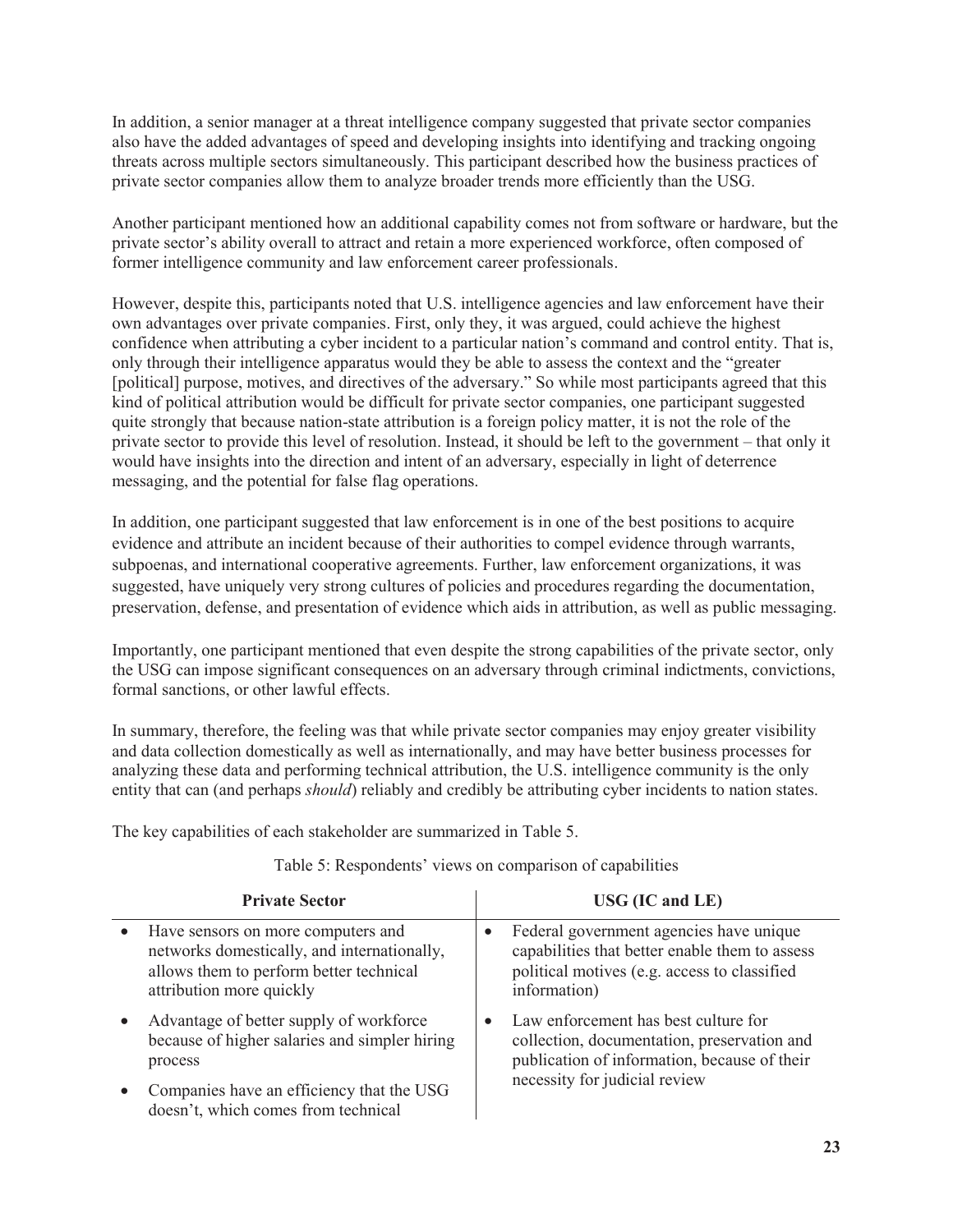capabilities (visibility), and also business processes which leverage this visibility in order to gain insights into threat actors and the risk landscape across industries

- Law enforcement has unique authorities to subpoena/acquire and compel information
- Law enforcement and IC have intelligence relationships with foreign governments which may provide advanced warning of impending or active cyber activity

#### Collaboration

 $\overline{a}$ 

All of the participants agreed that there was genuine value in collaboration between the USG and the private sector regarding public attribution. Participants noted that there is a lot the USG can learn from private firms, including information about the cyber threat environment, the TTPs used by malicious cyber actors, and investigatory details and techniques that can help it conduct its own attribution investigations. In addition, participants observed that if the USG decides to publicly attribute an incident, it can make the public case more persuasively by leveraging the work of private firms. Rather than releasing its own evidence and jeopardizing sources and methods, the USG can refer to the details released through private sector findings.75 However, participants felt it is important for the USG to validate the private findings before leveraging those for its purposes.

Participants noted specific opportunities for collaboration, but also pointed to attendant risks. More formalized modes of collaboration could have a multiplicative effect where the full range of private sector capabilities could inform government investigations. However, participants noted that too close of a relationship poses risks to both the government and the private firm. One subject thought that the government, and especially law enforcement, would need to be careful that formalized collaboration did not violate laws regulating government dealings with the private sector. The private sector also might bear reputational or other risks if they are seen as an arm of the USG, rather than an independent entity. In particular, business opportunities abroad might be hampered if there is a perception that the firm shares client or other valuable information with the USG. Too close of a collaboration might also play in to a Chinese or Russian narrative that U.S. firms are really just extensions of USG policy. Participants did not offer actual cases of formalized collaboration that poses these risks, however one example might be the case of Kaspersky where the USG removed and banned Kaspersky products from Federal networks because of suspected ties with the Russian government.<sup>76</sup>

Informal collaboration between the USG and the private sector might provide benefits to each side without the risks associated with formalized modes. For instance, there are reports that Mandiant alerted the USG about the release of its APT1 report ahead of time, and FireEye has claimed that they regularly give government partners a notice before publication of a report.<sup>77</sup> Participants noted that this type of notification from a company might give the government an opportunity to prepare messaging and other responses once the attribution is public. It might also give the government the opportunity to assess the firm's findings and offer feedback that improves the firm's conclusions. Following the release of the Mandiant APT1 report, the USG incorporated some of the technical data released by Mandiant in their release designed to assist companies in combatting the Chinese IP threat.78

<sup>75</sup> E.g. see WannaCry statement at [https://www.us-cert.gov/ncas/alerts/TA17-132A.](https://www.us-cert.gov/ncas/alerts/TA17-132A) Last accessed July 27, 2018. [76 See https://www.reuters.com/article/us-usa-cyber-kaspersky/trump-signs-into-law-u-s-government-ban-on](https://www.reuters.com/article/us-usa-cyber-kaspersky/trump-signs-into-law-u-s-government-ban-on-kaspersky-lab-software-idUSKBN1E62V4)kaspersky-lab-software-idUSKBN1E62V4. Last accessed July 26, 2018.

<sup>77</sup> See [http://fortune.com/2016/06/25/fireeye-mandia-china-hackers/.](http://fortune.com/2016/06/25/fireeye-mandia-china-hackers/) Last accessed July 24, 2018.

[<sup>78</sup> See https://www.us-cert.gov/ncas/current-activity/2013/02/22/Ongoing-Malicious-Cyber-Activity-Against-US-](https://www.us-cert.gov/ncas/current-activity/2013/02/22/Ongoing-Malicious-Cyber-Activity-Against-US-Government-and-Private)Government-and-Private. Last accessed July 24, 2018.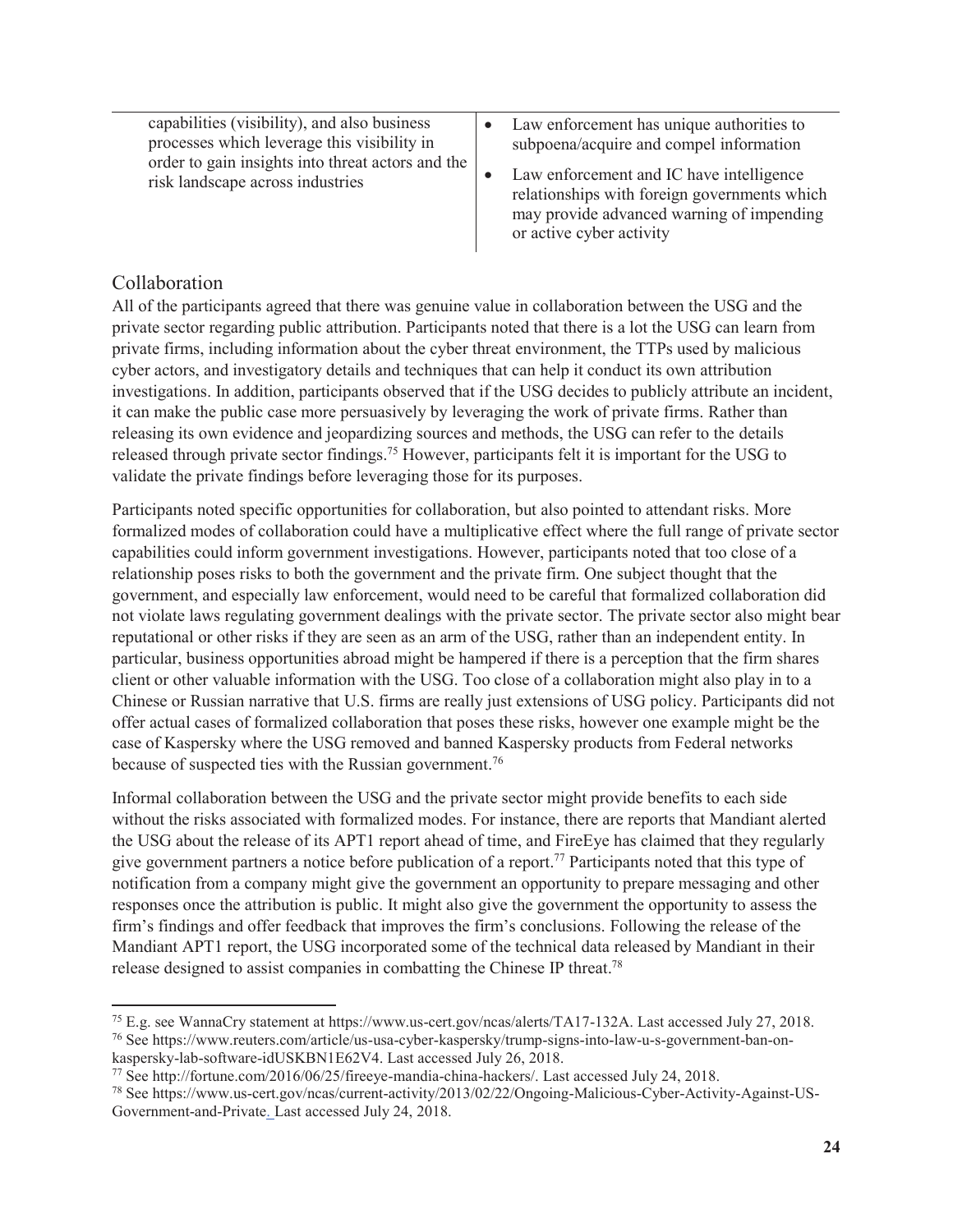Another informal type of collaboration, which has become quite common, was demonstrated with CrowdStrike's analysis of the DNC hack. In that case, CrowdStrike provided its forensics analysis to the FBI so that the FBI was able to conduct an investigation and reach its own findings. There might be other cases where cyber incident victims do not want the USG to conduct and direct investigation, but might be amenable to the USG indirectly reviewing a threat intelligence firm's analysis.

In all these cases of formal or informal collaboration, participants noted that there is a question as to the extent that the USG or the private firm should be transparent. More transparency might improve credibility, but also risks a perception that there is more that is not being shared.

It is also important to note that collaboration between the USG and private firms is currently facilitated by personal relationships. Many threat intelligence firms have been founded by or include senior representation from persons formally occupying senior government roles (e.g. CrowdStrike, Palo Alto Networks). The former government officials who occupy senior roles in private firms will have an understanding of how government functions and how the private firm might be well-positioned to assist.

Participants noted two other varieties of collaboration that present opportunities for the USG. First, is collaboration among private firms. Private firms involved in cybersecurity have collaborated on a range of issues including critical vulnerability scoring, information sharing, and other cybersecurity practices. These companies also collaborate on cyber attribution. One noteworthy example is Novetta's Operation Blockbuster report that attributed the Sony attack to the Lazarus group through collaboration among a private sector coalition that included Symantec and Kaspersky.79

Second, our interviews also suggested an important role for collaboration between governments. The WannaCry and NotPetya attributions featured coordination between the FVEY governments. This type of collaboration can potentially bolster the credibility of the attribution findings and rally others in the international community, even in the absence of publicly releasing the evidence that supported the findings. One risk however is that these types of coordinated roll-outs might further slow down an already lengthy public attribution process.

Lastly, participants drew attention to the various proposals for the creation of new formalized cyber attribution organizations. For instance, Microsoft has proposed the creation of a public-private organization<sup>80</sup> while others have argued that a new attribution organization would be most credible and transparent if it was composed entirely of private sector and non-government organizations. (Davis et al, 2017) Despite interest in further exploring these proposals, our interviewees noted that the extensive disagreement between governments and the divergence of approaches among private sector companies create doubts that any of the existing proposals would resolve the standardization, transparency, and credibility challenges with public attribution.

These disparate forms of collaboration are listed in Table 6.

 $\overline{a}$ 

Table 6: Respondents' views on modes of collaboration

#### **Modes of Collaboration for Attribution**

Formal Public Private Collaboration

 $79$  See, [http://www.novetta.com/2016/02/novetta-exposes-depth-of-sony-pictures-attack/.](http://www.novetta.com/2016/02/novetta-exposes-depth-of-sony-pictures-attack/) Last accessed August 10, 2018.

<sup>80</sup> See [https://blogs.microsoft.com/eupolicy/2016/07/08/the-role-of-cybernorms-in-preventing-digital-warfare/.](https://blogs.microsoft.com/eupolicy/2016/07/08/the-role-of-cybernorms-in-preventing-digital-warfare/) Last accessed July 26, 2018.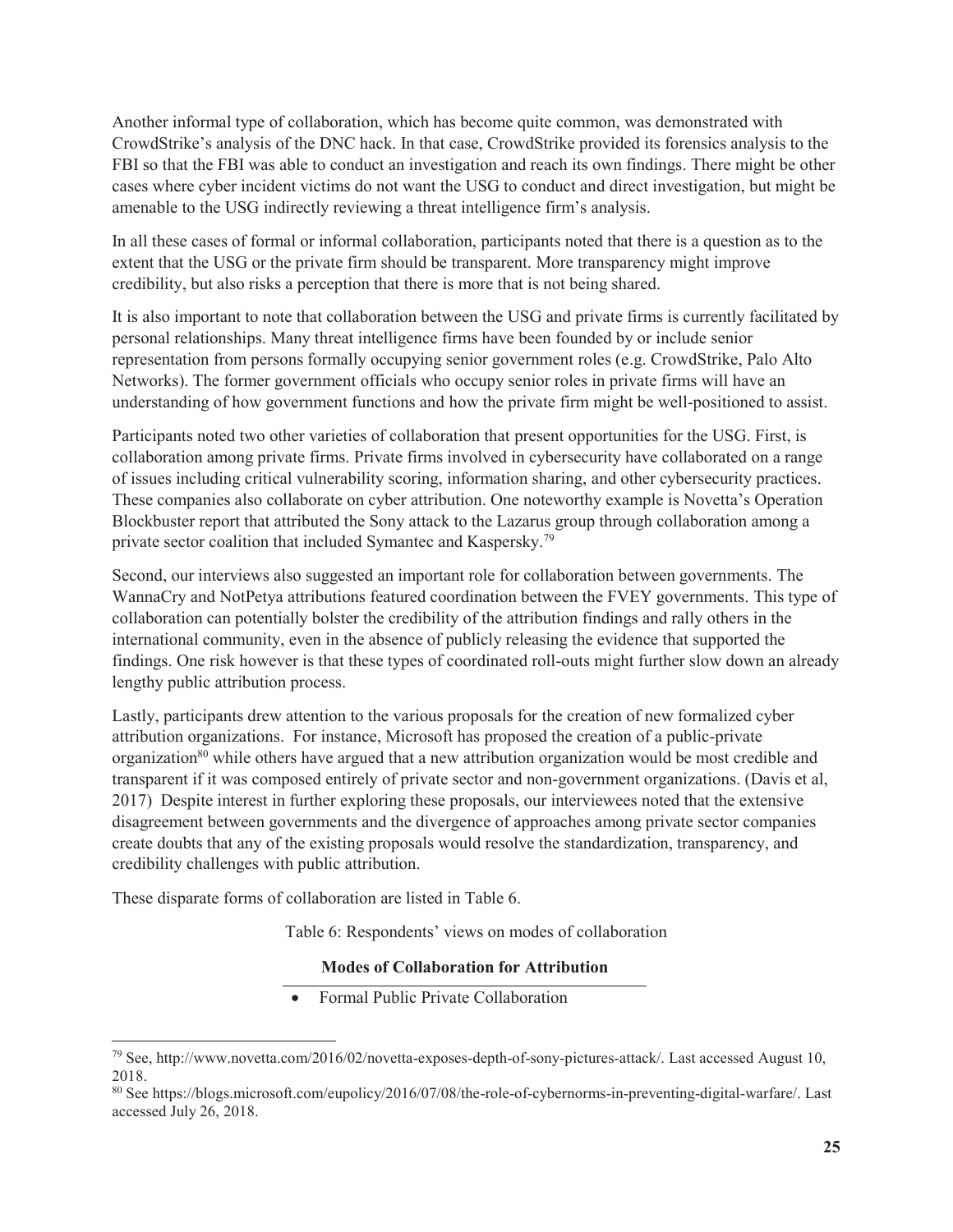- Informal Public Private Collaboration (Mandiant and APT1, CrowdStrike and FBI)
- Collaboration Among Private Sector (Operation Blockbuster)
- Collaboration Among Governments (WannaCry, NotPetya)

### Discussion

In this Article, we differentiated between technical vs political attribution and discussed how the practice of cyber attribution is a complicated, inexact art, with many stakeholders and equities. We described the attribution statements by the USG and the private sector, and examined a dataset of known attribution incidents. In particular, we observed that while the USG has attributed only a handful of cyber activity (14), the private sector is much more prolific in identifying, naming, and discussing in great detail the IOCs and TTPs of these threat groups. Now, some people may argue that this is normal and appropriate – that the USG has materially different interests and responsibilities compared with private companies, and that it is not the role of the USG (or any federal government) to publicly expose every nation or statesponsored group for malicious cyber activity. However, the growing private marketplace and prolific attribution from the private sector creates a sharp contrast with the Federal government. This dynamic might mean that victims, media, and even foreign governments will increasingly look to private sector companies for assistance and information, and not see the USG as a valuable resource in incident response, thereby sidelining the USG's role and prominence in attribution of cyber incidents. It also may potentially create the appearance that the USG lacks the ability or resources to conduct its own attribution investigations, and thus is not able to effectively deter nation-state actors. The private sector may further come to the belief that they can operate without USG assistance, and undertake increasingly aggressive actions in external networks to investigate and attribute incidents (see also Defense Science Board, 2018 which advocates for increased authorities for private sector companies).

The increase in private and public organizations conducting cyber attribution, together with the ambiguity and difficulty in conducting proper cyber attribution, has led to a confusing state of affairs. These organizations do not operate with standardized (common) evidence collection and assessment practices. An attribution reached at high confidence by one company might not be assessed at the same confidence by another. This dynamic also applies to U.S. intelligence agencies which might have (healthy) disagreement about the strength and meaning of specific pieces of evidence. In addition, different organizations do not always distinguish whether they are attributing merely to machines, persons, or ultimate responsible parties. And if they attribute to a nation-state, they are not always clear about the extent to which the nation-state exercised direction and control over the operation. On the other hand, some private companies have been resistant to attribute to ultimate responsible parties, while others appear to leverage them for maximal marketing and sales opportunities. The use of a variety of naming conventions (e.g. FANCY BEAR, APT 28, SOFACY) further complicates the matter. It is likely because of this confusion that volunteer and non-profit efforts like Florian Roth's Google Doc, APTNotes, the Council on Foreign Relations' dataset have emerged to track and catalogue the full scope of attributions and named APTs. Yet, despite these attempts, further efforts to standardize naming, style, and content of attribution reports is greatly needed.

#### Expert Interviews

Regarding our interviews, it was interesting that the majority of experts from the private sector came from government – mostly either from law enforcement, or the intelligence community. This point was made a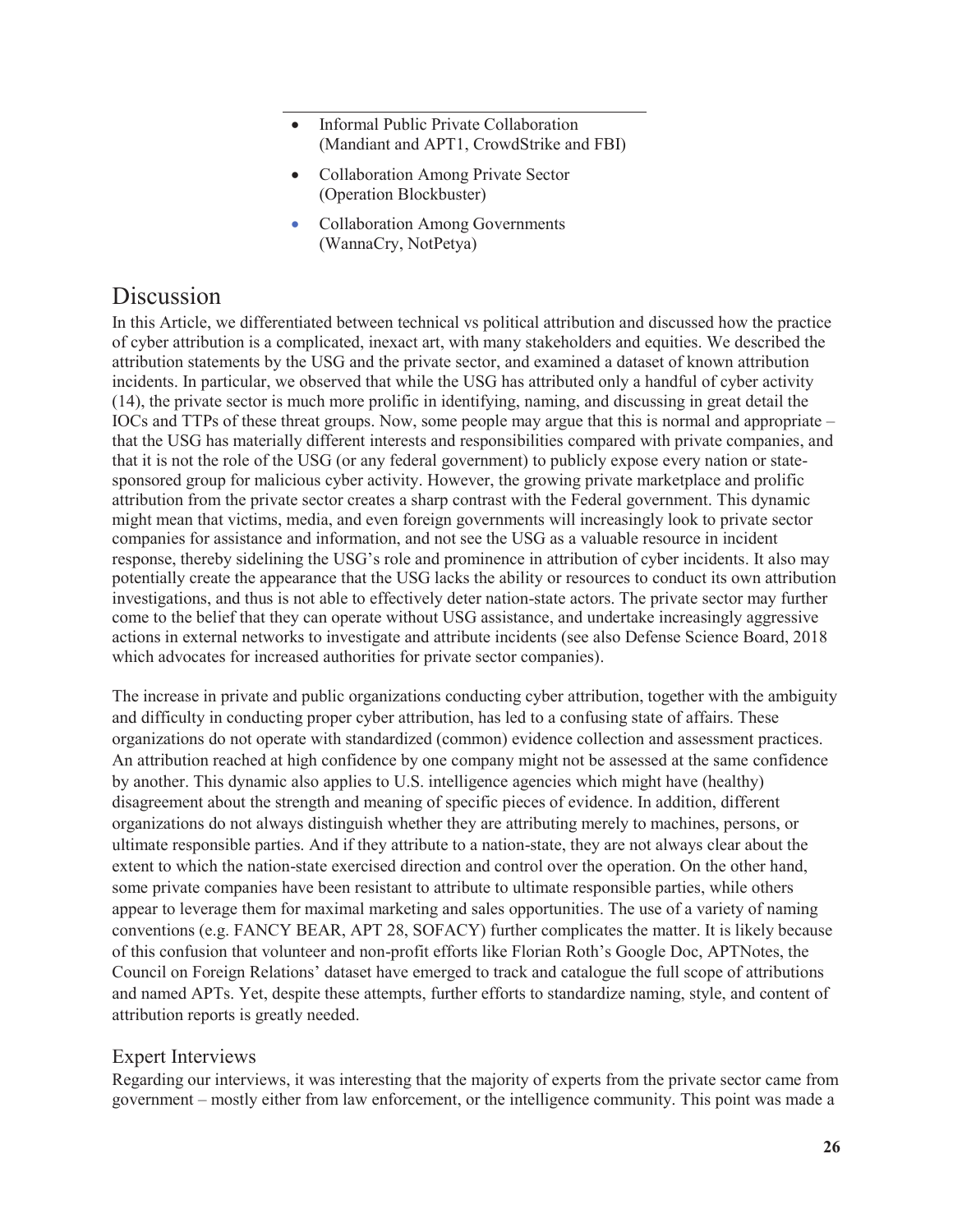number of times during conversations, and the consensus was that this was a positive development because it brought a culture of formal investigative tradecraft and legal responsibility to the job. Indeed, as was shown during a recent controversy concerning a private company and its alleged inappropriate collection of images from PLA laptops, $81$  such actions may draw interest from federal prosecutors for violations of the Computer Fraud and Abuse Act (CFAA) or the Wiretap Act had the firm accessed a computer within the U.S. or internationally without authorization.<sup>82</sup>

Another observation we had during our conversations, was that all participants exhibited a deep and genuine commitment for what they were doing. Part of this is likely a function of the excitement for the job (e.g. catching bad guys in cyberspace is clearly a thrilling profession), but also there seemed to be a legitimate respect for national interests and security (e.g. catching bad guys who attack your country). Indeed, while interviews were only scheduled for 1 hour, they often lasted longer because participants were so passionate about the topic and eager to share their views.<sup>83</sup>

The conversations also revealed how there is much more collaboration both between private threat intelligence companies, and between private sector and the USG than most people would likely realize. However, the dynamics and frequency of the engagements are not fully clear. What does seem to be the case is that the USG relies heavily on the private sector for threat reports, and awareness, of malicious cyber incidents. While we cannot measure the extent to which each IOC or TTP is consumed by the USG, the reports, themselves, appear to provide them with valuable information that it can then reference, discuss publicly, and use to justify further actions.

#### What About Attribution of Cyber Incidents to the USG?

It is worth noting that no U.S. based threat intelligence company openly attributes cyber operations to the USG.84 However, the cyber operations tracker at CFR states that "[n]ineteen countries are suspected of sponsoring cyber operations, including the United States," and that of the 204 state-sponsored incidents, 11 were recorded as being sponsored at least in part, by the USG.85

There are several possible explanations for the small number of U.S. observations. The simplest but least likely is that the U.S. does not conduct as many cyber operations as its rivals. This is unlikely given U.S. investments in cyber operation capabilities and reports about U.S. cyberspace activity. A more plausible explanation is that the U.S. has been more stealthy with its operations than other states, and that it dedicates significant care and resources to not be caught. A third and complementary explanation is that most cyber attribution capabilities in the private sector are possessed by U.S. companies who either don't have sensors and visibility in foreign (adversarial) networks, or simply do not track USG operations. It is reasonable to think that U.S. based firms do this out of respect for U.S. operations, patriotism, and in order to maintain a good working relationship with USG entities and agencies.

If these latter explanations (for the rarely attributed U.S. incidents) are true, then there is an important question about how long this will remain the case. We have described an environment of a growing set of capabilities in the private sector to attribute, and it is likely that these capabilities are not owned strictly by U.S. companies. Indeed, start-up threat intelligence companies around the world might find that their

<sup>81</sup> See. [https://www.fireeye.com/blog/executive-perspective/2018/06/doing-our-part-without-hacking-back.html.](https://www.fireeye.com/blog/executive-perspective/2018/06/doing-our-part-without-hacking-back.html) Last accessed July 24, 2018.

<sup>82</sup> For CFAA, see 18 U.S.C. § 1030. For Wiretap Act, see 18 U.S.C. § 2511.

<sup>&</sup>lt;sup>83</sup> Obviously there are many reasons why people enjoy talking. Here, we are highlighting those relevant to this discussion.

<sup>&</sup>lt;sup>84</sup> While Kaspersky is clear not to attribute cyber operations to any nation state, they have disclosed activities suspe[cted to be linked with the US. For example, see pr](https://www.cfr.org/interactive/cyber-operations)evious reference to the Slingshot operation. <sup>85</sup> See [https://www.cfr.org/interactive/cyber-operations.](https://www.cfr.org/interactive/cyber-operations) Last accessed July 27, 2018.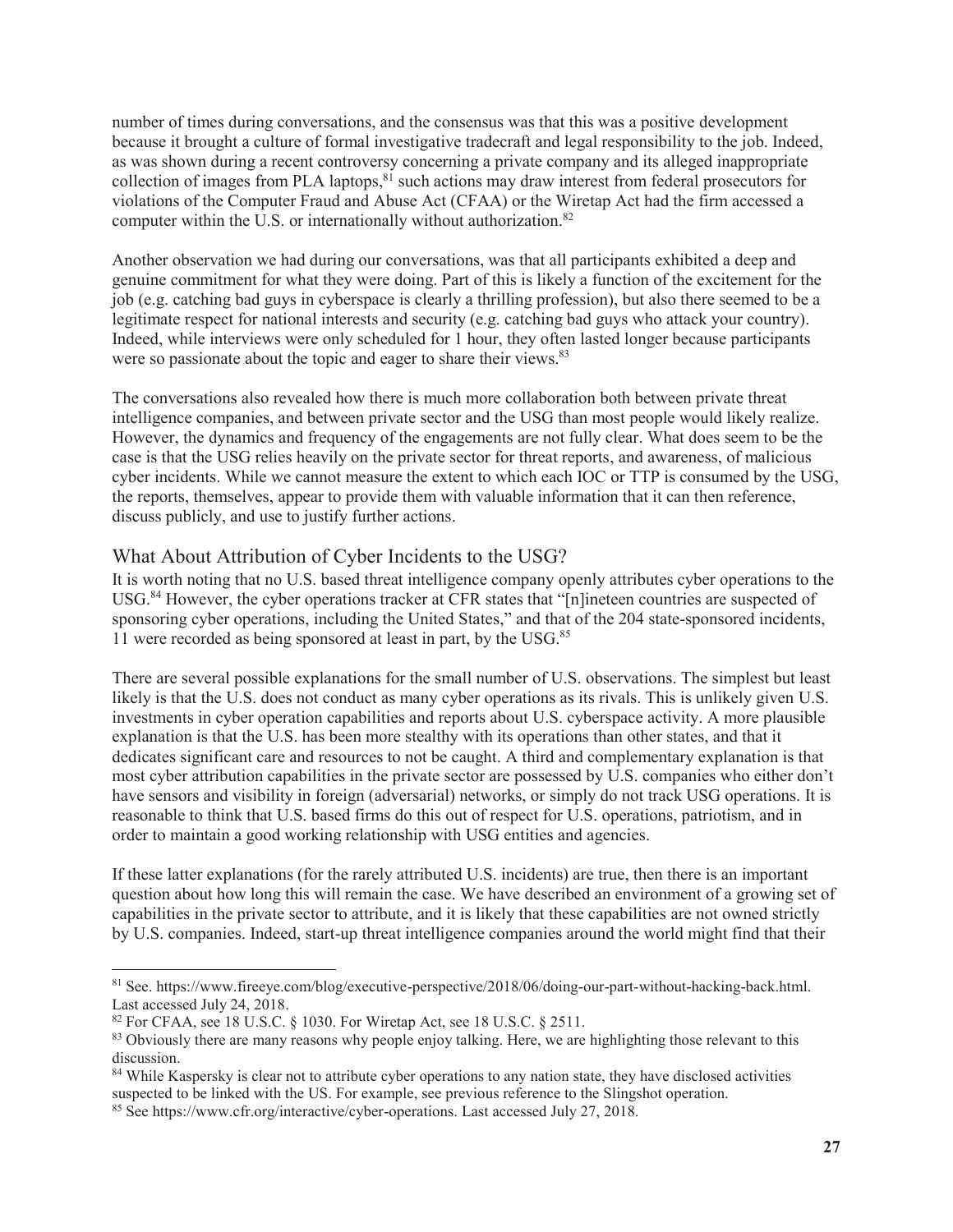profile would be significantly raised if they can credibly attribute operations to the U.S.. And so, then perhaps the USG should prepare for this kind of exposure.

#### Attribution for Deterrence?

One of the major benefits of attribution is to serve as a deterrent against future malicious activity. But public attribution of a cyber incident to a nation-state does not necessarily imply any further punitive response. In some cases, public attribution might serve to denounce or name-and-shame a responsible party in a way that could be costly. For example, law enforcement hopes that indictments will restrict life opportunities for the accused (e.g. jobs, travel, etc.). However, in other cases public attribution will not itself be the primary response, and will precede other forms of cost-imposition, such as sanctions. Yet, the benefits of an indictment are not universally shared. One commentator argued that, "as a substitute for other responses to serious cyber intrusions, indictments on balance signal weakness" (Goldsmith, 2018).

Turning back to the CFR dataset, of the 48 cases for which a response by a nation-state was recorded, the action was predominantly a denouncement, as shown in Figure 10. Specifically, the left panel shows the responses (x axis) as a function of the top 4 offending countries (y axis), and highlights that China, Iran, and Russia each received criminal charges; that North Korea and Russia were the only countries to receive sanctions; and that all countries received multiple denouncements.



Figure 10: Nation-state response to cyber incident (n=48)

In addition, the crosstabulation in the right panel shows responses (x axis) as a function of type of incident (y axis), for the 48 incidents for which there was a response. For example, this shows that denouncements were by far the most common kind of response, and issued for every type of incident.

Together this suggests that while attribution (aka denouncement) is a relatively popular nation-state response, it is often not followed up with additional measures like sanctions.

### Privacy and Safety Concerns

An emerging concern regarding attribution relates to individual privacy and safety. In this Article, we touched briefly on potential risks that employees of threat intelligence firms face when conducting their investigations into APT activities. And at least one of the managers we interviewed would frequently check with their employees about concerns over travelling abroad because of their work.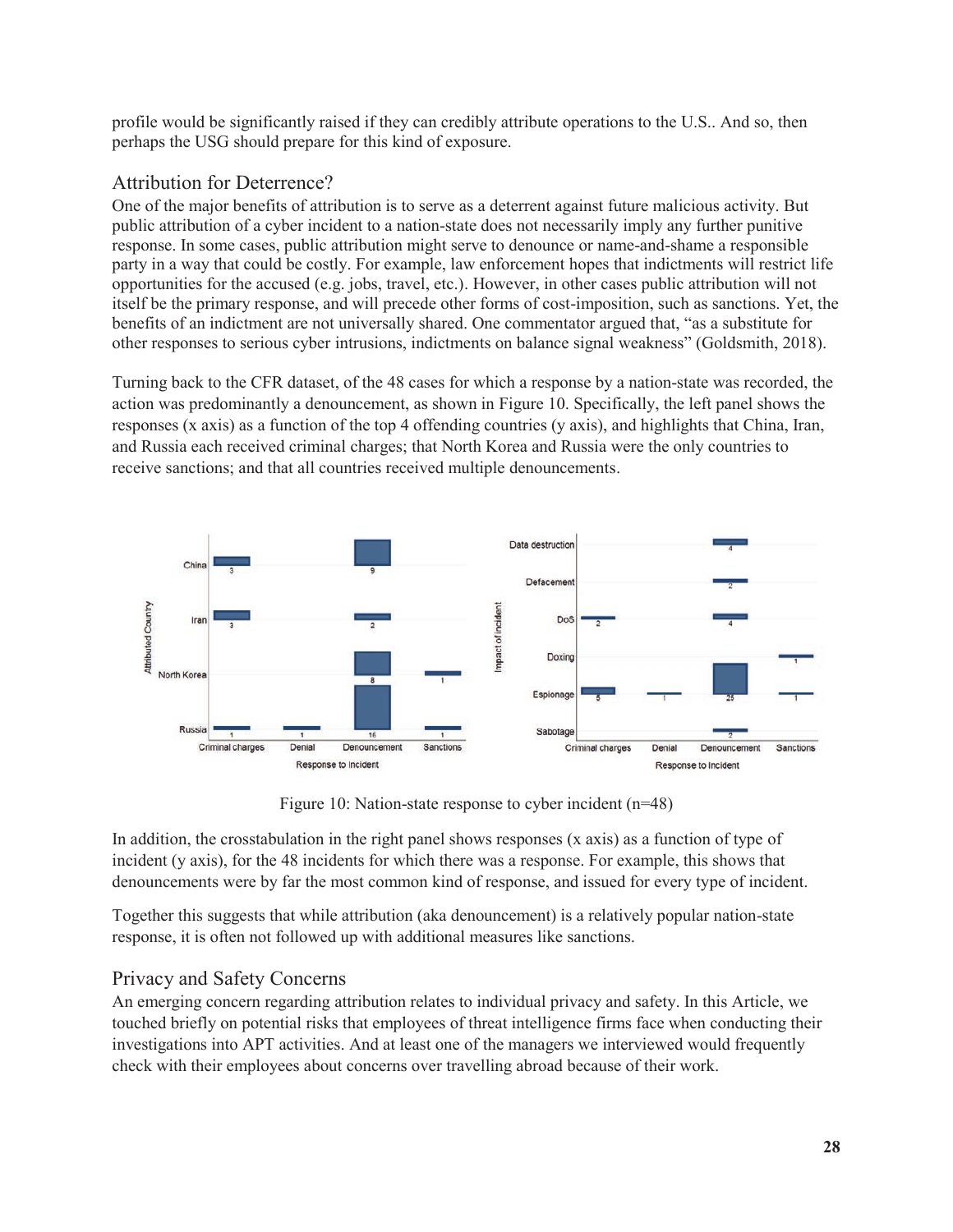In addition, the more threat intelligence reports that are produced with more complete information about the individuals behind the operations, one wonders whether this creates a harmful norm for retaliation by other countries that could endanger U.S. persons. Indeed, one commenter wrote, "[h]ow will the United States respond when Russia and China and Iran start naming and indicting U.S. officials? …The Shadow Brokers revealed the identities of specific NSA operators, so even if the National Security Agency is great at concealment as a matter of tradecraft that is no protection against an insider threat" (Goldsmith, 2018). We are not aware of any specific instance where a private sector employee of a threat intelligence company was harmed as a result of their investigations or reporting, and we sincerely hope this does not become a reality.

Further there may be legitimate concerns regarding the privacy of U.S. persons and businesses if a U.S. or foreign government entity were to conduct enhanced surveillance in an effort to detect and attribute malicious cyber activity on privately owned networks. Certainly this is a complicated issue that will not be resolved by this Article. We merely wish to maintain awareness in order to promote transparency.

#### Intelligence Gain/Loss

Another concern raised during our interviews was the risks of tipping off an adversary with a threat report. This speaks to the familiar issue of intelligence gain/loss (IGL), and the practice of publicly calling out powerful adversaries for their malicious activity is not without careful consideration and deliberation. For example, Mandiant justified their 2013 APT1 report with:

"It is time to acknowledge the threat is originating in China, and we wanted to do our part to arm and prepare security professionals to combat that threat effectively. The issue of attribution has always been a missing link in publicly understanding the landscape of APT cyber espionage. Without establishing a solid connection to China, there will always be room for observers to dismiss APT actions as uncoordinated, solely criminal in nature, or peripheral to larger national security and global economic concerns. We hope that this report will lead to increased understanding and coordinated action in countering APT network breaches" (Mandiant, 2013).

Further, Cylance writes, "[w]e believe that if the operation is left to continue unabated, it is only a matter of time before the world's physical safety is impacted by it. While the disclosure of this information will be a detriment to our ability to track the activity of this group, it will allow the security industry as a whole to defend against this threat. As such, we are exposing this cyber campaign early in an attempt to minimize additional real-world impact and prevent further victimization" (Cylance, 2014).

In effect, these firms are recognizing that while public disclosure of adversary TTPs may cause them to abandon ongoing operations and change their practices, those risks are outweighed by the benefit of exposing the activities. Unfortunately, there does not appear to be sufficient information available that could be used to fully answer the question of whether the gains outweigh the losses. If there ever are formal efforts to standardize attribution indicators (IOCs) and reports, they should also include recommendations for assessing IGL.

## Conclusion

After analysis and reflection, we believe that the private sector provides valuable capabilities that augment and support USG interests regarding investigation and attribution of malicious cyber activity. The capabilities and reach of the private sector is obviously strong and broad, and it offers additional information and insights that can bolster existing USG capabilities to detect and manage nation-state and criminal threats.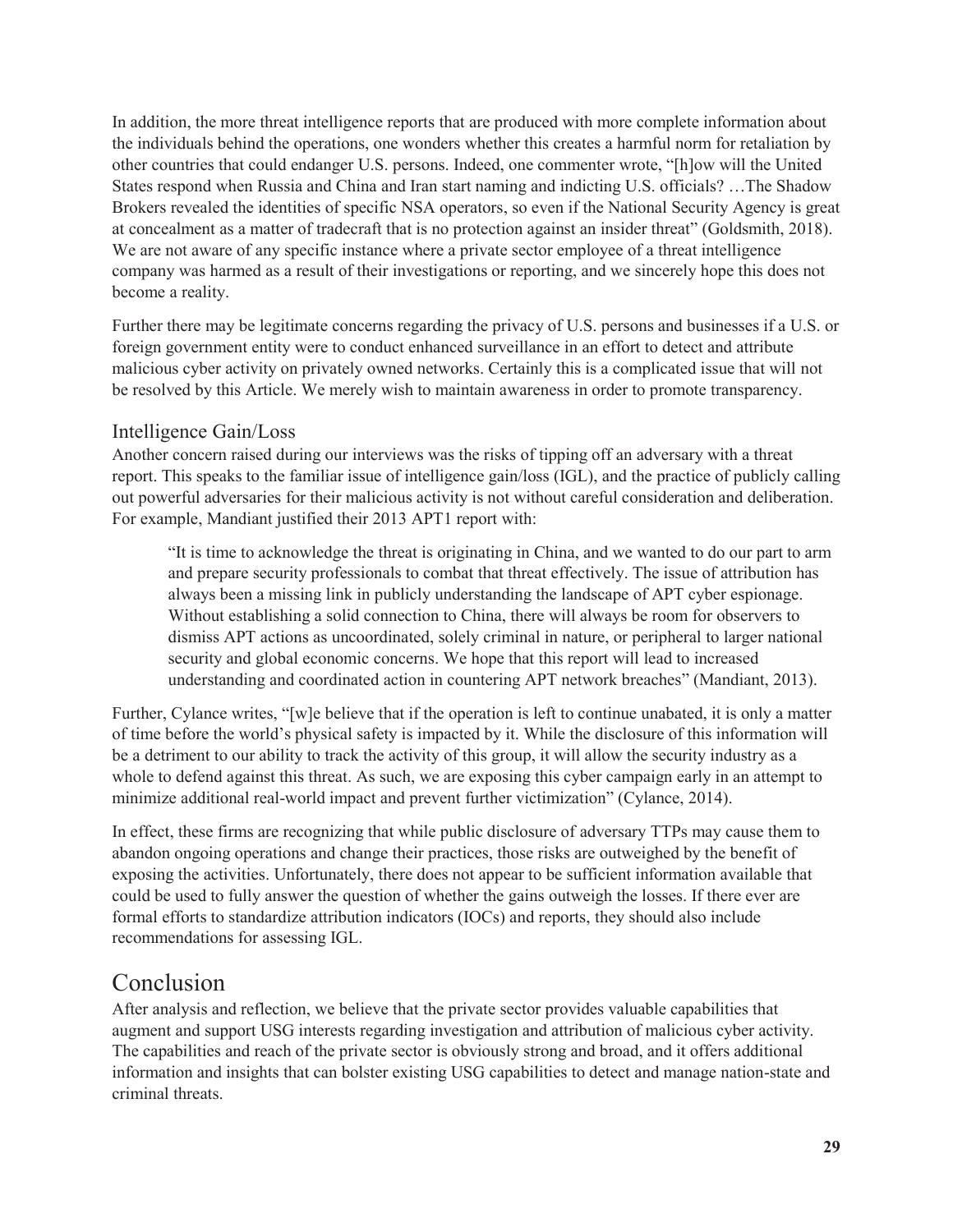Specifically, there are opportunities for increased collaboration between public and private sector that can (and should) leverage personal relationships between former colleagues. And there may be more opportunities for more formal, structured, or frequent interactions. However, as was mentioned during our interviews, a collaboration that is too close or structured could well backfire. And so careful and thoughtful, but deliberate interactions will likely produce the best results for detecting and managing malicious cyber activity directed toward U.S. persons and businesses.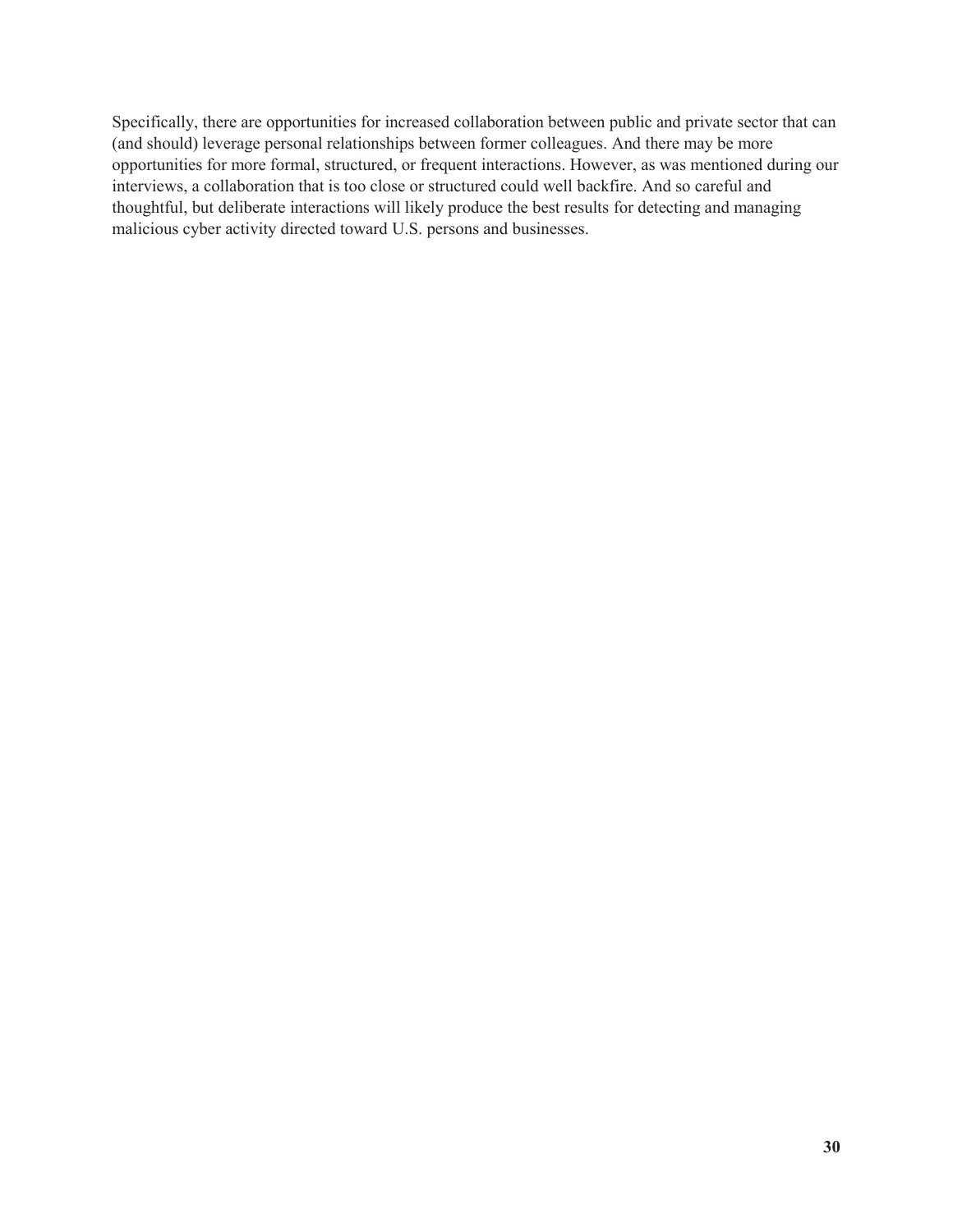### References

Accenture, (2017), Cyber Threat-Scape Report: Midyear cybersecurity risk review forecast and remediation.

Anderson, Collin (2018), When Indicators of Compromise Become Indicators of Counterterrorism, Blog, available at<https://cda.io/notes/indicators-of-compromise-counterterrorism/>. Last accessed April 20, 2018.

Andres Guerrero-Saade, Juan (2015) The ethics and perils of APT research: an unexpected transition into intelligence brokerage, Virus Bulletin Conference (VB2015). Available at https://www.red John S. hill.net.nz/files/r/Guerrero-Saade-VB2015.pdf. Last accessed April 20, 2018.

Alperovitch, Dmitri (2016), Bears in the Midst: Intrusion into the Democratic National Committee, [CrowdStrike. Available at https://www.crowdstrike.com/blog/bears-midst-intrusion-democratic-national](https://www.crowdstrike.com/blog/bears-midst-intrusion-democratic-national-committee/.31)committee/. Last accessed August 8, 2018.

Bartholomew, Brian, & Andres Guerrero-Saade, Juan, (2016) Wave Your False Flags! Deception Tactics Muddying Attribution In Targeted Attacks, Virus Bulletin Conference (VB2016) October 2016. Available at [https://cdn.securelist.com/files/2016/10/Bartholomew-GuerreroSaade-VB2016.pdf.](https://cdn.securelist.com/files/2016/10/Bartholomew-GuerreroSaade-VB2016.pdf) Last accessed April 20, 2018.

BBC, (2017), Cyber-attack: US and UK blame North Korea for WannaCry. Available at [https://www.bbc.com/news/world-us-canada-42407488.](https://www.bbc.com/news/world-us-canada-42407488) Last accessed June 25, 2018.

Bishop, Matt, Gates, Carrie, & Hunker, Jeffrey (2009), Sisterhood of the Travelling Packets, NSPW'09, September 8-11, 2009, Oxford United Kingdom.

Caltagirone, Sergio, Pendergast, Andrew, Betz, Christopher (2013), The Diamond Model of Intrusion Analysis. Center For Cyber Intelligence Analysis And Threat Research. Available at [http://www.dtic.mil/dtic/tr/fulltext/u2/a586960.pdf.](http://www.dtic.mil/dtic/tr/fulltext/u2/a586960.pdf) 

Cylance (2014), Operation Cleaver, Cylance.

Eichensehr, Kristen (2017) Public-Private Cybersecurity, Texas Law Review, 95:467-538.

Davis II, John S., Benjamin Boudreaux, Jonathan William Welburn, Jair Aguirre, Cordaye Ogletree, Geoffrey McGovern, Michael S. Chase (2017), Stateless Attribution: Toward International Accountability in Cyberspace, RAND Corporation.

Edwards, Benjamin, Alexander Furnas, Stephanie Forrest, Robert Axelrod (2017) Strategic Aspects of Cyberattack, Attribution, and Blame, PNAS vol. 114, no 11

Egan, Brian J., (2016) Remarks on international law and stability in cyberspace, Legal Adviser, Berkeley [Law School, California, November 10, 2016. Available at https://www.law.berkeley.edu/wp](https://www.law.berkeley.edu/wp-content/uploads/2016/12/egan-talk-transcript-111016.pdf)content/uploads/2016/12/egan-talk-transcript-111016.pdf. Last accessed May 1, 2018.

FireEye (2017), Senate Intelligence Committee: Russia and 2016 Election, FireEye.

FireEye, (2018), APT 37 (REAPER), The Overlooked North Korean Actor, FireEye.

FireEye, (2018b) M-Trends2018, FireEye.

Glaser, B. G., & Strauss, A. L. (1967). The discovery of grounded theory: Strategies for qualitative research. Hawthorne, NY: Aldine.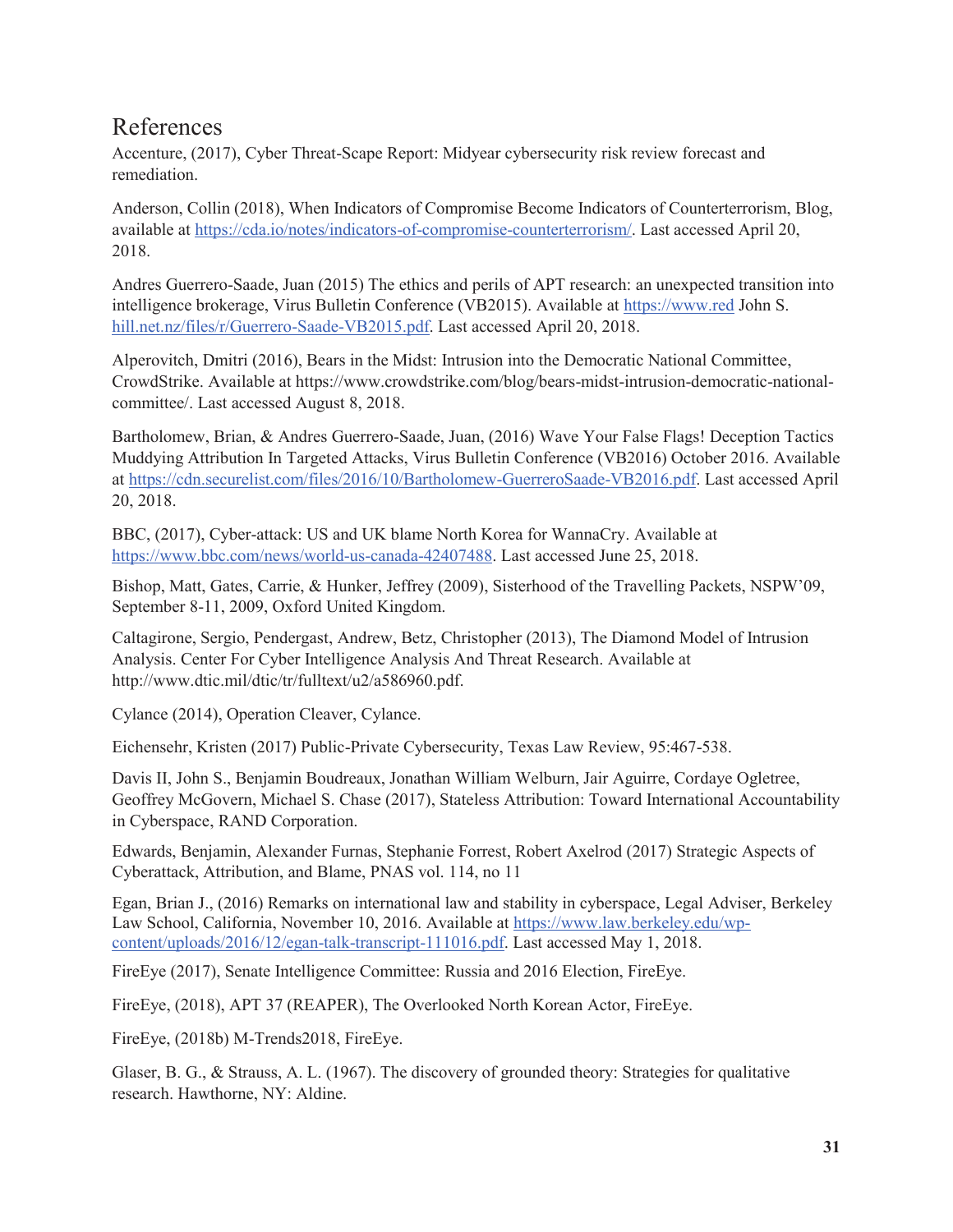Goldsmith, Jack (2018) Uncomfortable Questions in the Wake of Russia Indictment 2.0 and Trump's [Press Conference With Putin, Lawfare Blog. Available at https://www.lawfareblog.com/uncomfortable](https://www.lawfareblog.com/uncomfortable-questions-wake-russia-indictment-20-and-trumps-press-conference-putin)questions-wake-russia-indictment-20-and-trumps-press-conference-putin. Last accessed July 24, 2018.

Goodman, L.A. (1961). Snowball sampling. Annals of Mathematical Statistics. 32 (1): 148–170. doi:10.1214/aoms/1177705148.

Guest, G., Bunce, A., & Johnson, L. (2006). How many interviews are enough? An experiment with data saturation and variability. Field Methods, 18(1), 59-82. doi:10.1177/1525822X05279903.

iDefense, (2017) "Cyber-Espionage Threat Group Table, iDefense IntelGraph Reporting. Cyberoperations and Capabilities, iDefense.

Lin, Herbert, (2016) Attribution of Malicious Cyber Incidents: From Soup to Nuts, Working Paper, [Stanford Institute for International Studies. Available at https://fsi.stanford.edu/publication/attribution](https://fsi.stanford.edu/publication/attribution-malicious-cyber-incidents-soup-nuts)malicious-cyber-incidents-soup-nuts

Maurer, Tim (2018), Cyber Mercenaries, Cambridge University Press.

Healey, Jason (2011), Beyond Attribution: Seeking National Responsibility for Cyber Attacks, Atlantic Council Issue Brief.

Mandiant, (2013), APT1: Exposing One of China's Cyber Espionage Units, Mandiant.

McHugh, M. L. (2012). Interrater reliability: the kappa statistic. Biochemia Medica, 22(3), 276–282.

Nuenendorf, Kimberly, A. (2002), Content Analysis Guidebook, Sage Publications,

Porter, Chris, (2016), Toward Practical Cyber Counter Deception, Journal of International Affairs, Winter, 2016.

Raiu, Costin (2015), Keynote address at Vulnerability Bulletin 2015 (VB2015), Video, available at [https://www.youtube.com/watch?v=Pne5zQU0qpQ,](https://www.youtube.com/watch?v=Pne5zQU0qpQ) approximately minute 2:30. Last accessed April 20, 2018.

Rid, Thomas & Buchanan, Ben, (2015) Attributing Cyber Attacks, Journal of Strategic Studies, 38:1-2, 4- 37. [http://dx.doi.org/10.1080/01402390.2014.977382.](http://dx.doi.org/10.1080/01402390.2014.977382) 

Simonite, Tom, (2015), Waiting for a Drop in Corporate Hacks after U.S.-China Deal, Technology [Review, available at https://www.technologyreview.com/s/541706/waiting-for-a-drop-in-corporate-hacks](https://www.technologyreview.com/s/541706/waiting-for-a-drop-in-corporate-hacks-after-us-china-deal/)after-us-china-deal/.

Weinbaum, Cortney, Berner, Steven, McClintock, Bruce (2017), SIGINT for Anyone: The Growing Availability of Signals Intelligence in the Public Domain, RAND Corporation.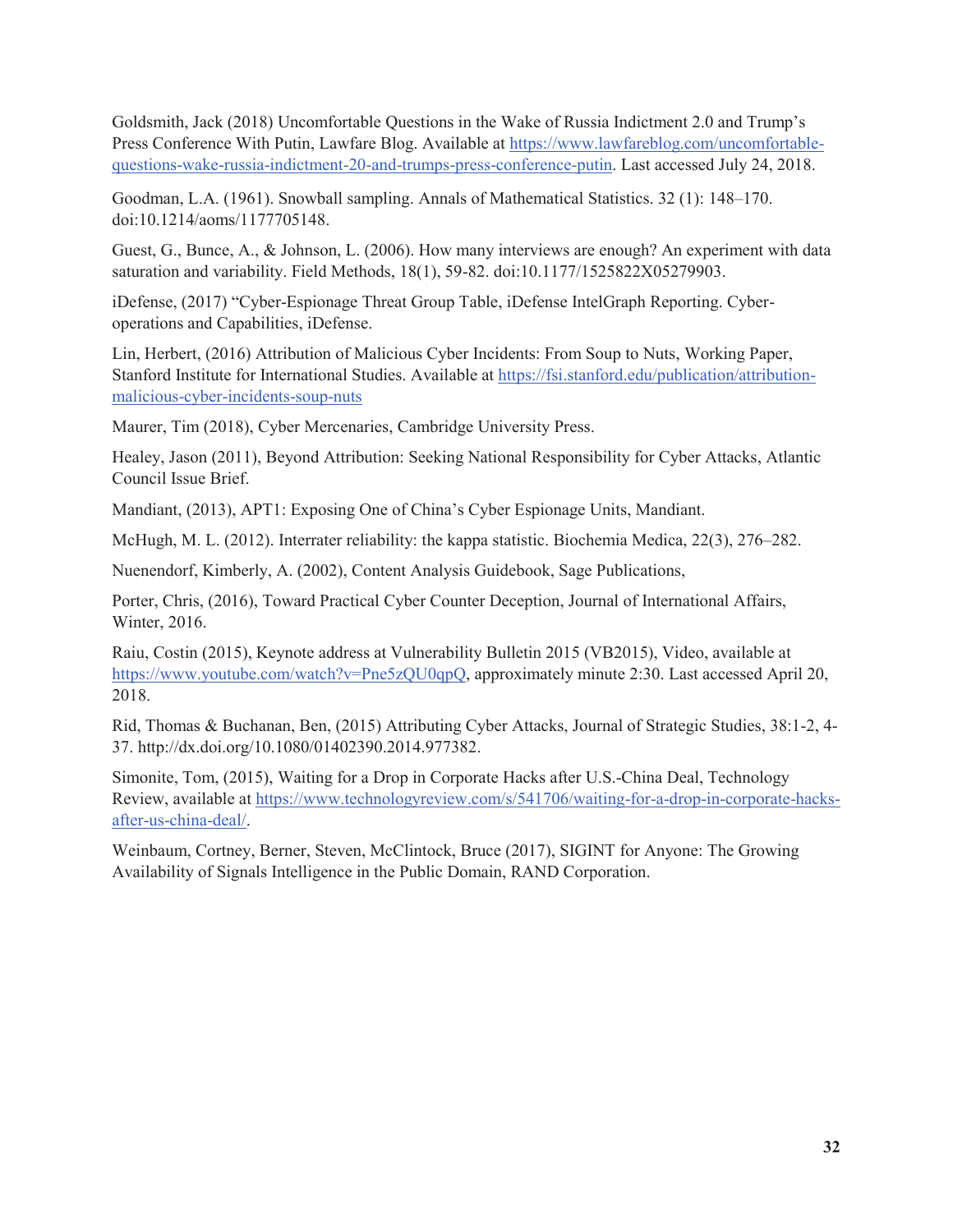## Appendix

## Threat Reports

## **FireEye**

Threat reports are available at<https://www.fireeye.com/current-threats/threat-intelligence-reports.html> and https://www.fireeye.com/blog/threat-research.html/category/etc/tags/fireeye-blog-threat[research/threat-research/threat-intelligence. These references include blog posts and links to specialized](https://www.fireeye.com/blog/threat-research.html/category/etc/tags/fireeye-blog-threat-research/threat-research/threat-intelligence)  documents dating back to 2013. The reports provide both summaries of newly identified trends in threats or tactics, short writeups of new APT groups, annual threat report summaries (M-Trends), industryspecific and detailed regional analyses. In addition, FireEye also manages a GitHub repository for IOC from select APTs.86 The authors of the blog entries are generally, though not always, fully identified to a person.

#### **CrowdStrike**

[Threat reports are mostly available from https://www.CrowdStrike.com/blog/category/threat-intel](https://www.CrowdStrike.com/blog/category/threat-intel-research/)research/, and include detailed analyzes of nation-state threat actors (i.e. through "Adversary of the Month") posts, as well as reports on malware, other cyber attacks, and best practices for protecting one's network – with most articles dutifully including marketing and sales information. The reports are quite colorful, often depicting custom APT graphic art, and are attributed to the human author.

#### **Cisco Talos**

Reports are available at available at <https://blog.talosintelligence.com/>, and attribute cyber campaigns, APT threat groups, and malware (typically RATs), and include both specific APT reports, as well as annual summaries. The products are clearly dated in blog posts and identify any contributing authors. They produce reports describing individual APT groups, weekly "Roundups" of IOCs and threat observed that week, all in considerable detail that includes registry keys, IP addresses, domains, and file hashes.<sup>87</sup>

In addition to the description Cisco Talos takes the following approach to attribution:

"Everyone has certain characteristics that can be recognised. This may be a way of walking, an accent, a turn of phrase or a style of dressing. If you know what to look for you can easily spot a friend or acquaintance in a crowd by knowing what characteristics to look for. Exactly the same is true for threat actors. Each threat actor group may have certain characteristics that they display during their attack campaigns. These may be the types of malware that they use, a pattern in the naming conventions of their command and control servers, their choice of victims etc. Collecting attack data allows an observer to spot the characteristics that define each group and identify specific threat actors from the crowd of malicious activity on the internet."<sup>88</sup>

#### **Kaspersky**

 $\overline{a}$ 

Threat reports are available at [https://securelist.com/all/?category=908,](https://securelist.com/all/?category=908) and attribute APTs, campaigns, and individual attacks. The reports can be quite long, and include a great amount of detail. Most authors of the APT threat reports are anonymized, identified only as GReaT (an acronym for Kaspersky's Global Research & Analysis Team), though in some occasions, human authors are identified.

<sup>86</sup> See [https://github.com/fireeye/iocs. L](https://github.com/fireeye/iocs)ast accessed July 17, 2018.

<sup>87</sup> See [https://blog.talosintelligence.com/2018/06/threat-roundup-0616-0622.html#more.](https://blog.talosintelligence.com/2018/06/threat-roundup-0616-0622.html#more) Last accessed July 13, 2018.

<sup>88</sup> See [https://blog.talosintelligence.com/2014/10/threat-spotlight-group-72.html#more.](https://blog.talosintelligence.com/2014/10/threat-spotlight-group-72.html#more) Last accessed July 14, 2018.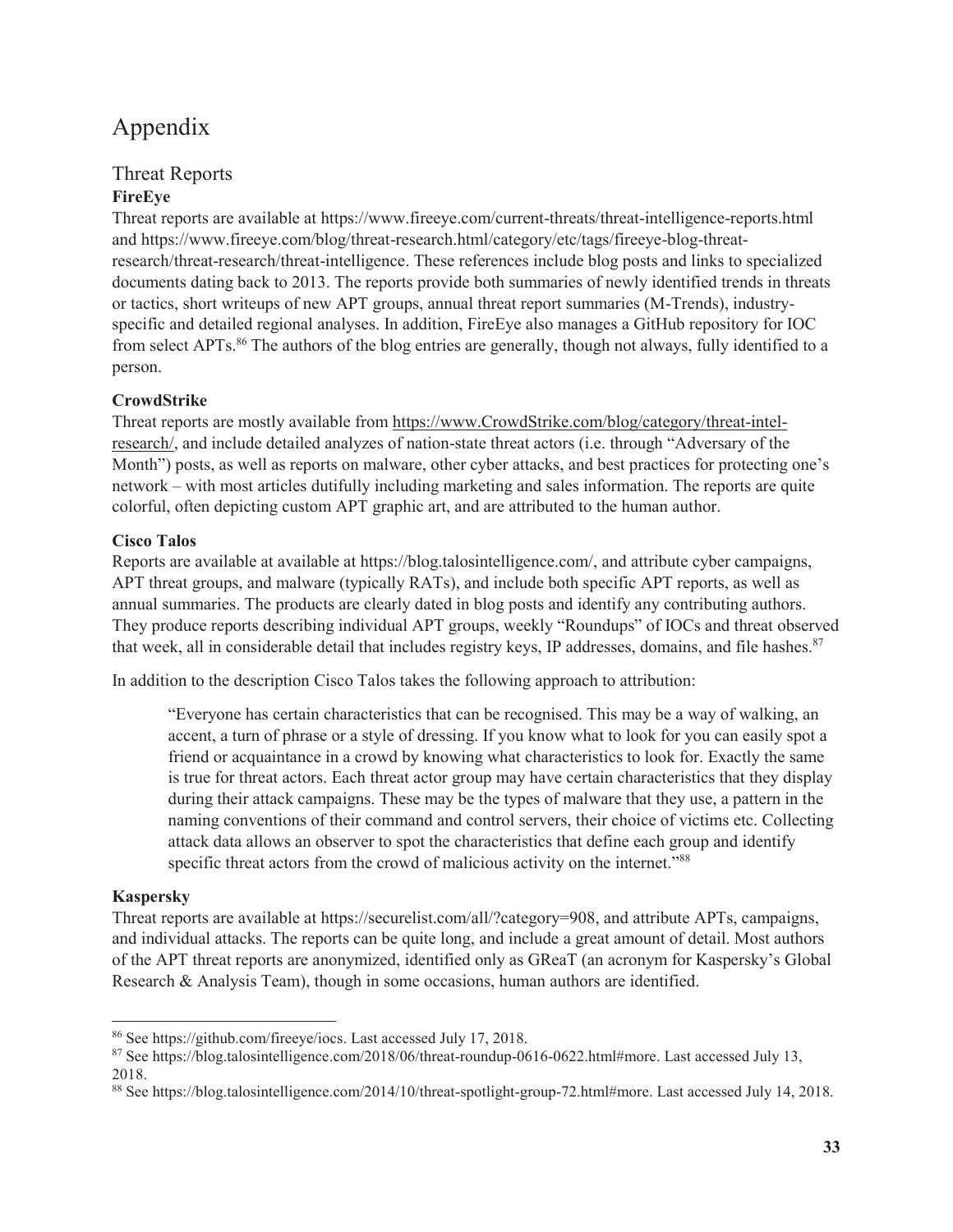As described in one blog post, Kaspersky likens their process for attribution to paleontology where investigators collect small bones (data) over the years, some of which may appear to be initially interesting, while most of it may be innocuous.<sup>89</sup> And over the years, as one acquires more evidence, more analysis is done and more connections are formed. That is, more parts of the skeleton are being put together until enough of it is assembled that it can be differentiated from other skeletons, and discussed holistically as a threat, and given a name.

#### **Dell SecureWorks**

#### These threat reports are available at

[https://www.secureworks.com/searchresults?contenttype=Threat%20Analysis&backresult=%2Fresearch,](https://www.secureworks.com/searchresults?contenttype=Threat%20Analysis&backresult=%2Fresearch)  and include at least 100 entries dating back to at least 2008. As with other firms, the posts provide information on new threats, techniques, ransomware, as well as very detailed intelligence reports. The authors of the blog entries are sometimes attributed to specific individuals, as well as the generic "Counter Threat Unit Research Team."

And Dell SecureWorks bases their attribution decision on the following: "In most cases, [Counter Threat Unit (CTU)] researchers do not have intelligence to directly attribute a threat group, so attribution relies on circumstantial evidence and is an assessment rather than a fact. CTU researchers draw on three distinct intelligence bases for evidence of attribution:

• Observed activity is gathered from CTU researchers' observation and investigation of a threat group's activity on a target network and across SecureWorks data, and analysis of TTPs the threat group employs.

• Third-party intelligence is gained from trusted relationships within the security industry and with other private and public sector organizations, as well as analysis of open source intelligence.

• Contextual analysis compares threat group targets against intelligence requirements of government agencies and other threat actors and compares tradecraft employed by a threat group to tradecraft of known threat actors."<sup>90</sup>

In addition, they justify their scoring criteria on that from the Office of the Director of National Intelligence (ODNI):

"• High confidence generally indicates that judgments are based on high-quality information, and/or that the nature of the issue makes it possible to render a solid judgment. A "high confidence" judgment is not a fact or a certainty, however, and such judgments still carry a risk of being wrong.

• Moderate confidence generally means that the information is credibly sourced and plausible but not of sufficient quality or corroborated sufficiently to warrant a higher level of confidence.

• Low confidence generally means that the information's credibility and/or plausibility is questionable, or that the information is too fragmented or poorly corroborated to make solid analytic inferences, or that [there are] significant concerns or problems with the sources."<sup>91</sup>

 $\overline{a}$ 

<sup>&</sup>lt;sup>89</sup> See [https://securelist.com/the-art-of-finding-cyber-dinosaur-skeletons/67928/.](https://securelist.com/the-art-of-finding-cyber-dinosaur-skeletons/67928/) [Last a](https://www.secureworks.com/research/iron-twilight-supports-active-measures)ccessed July 13, 2018.<br><sup>90</sup> See [https://www.secureworks.com/research/iron-twilight-supports-active-measures.](https://www.secureworks.com/research/iron-twilight-supports-active-measures) [Las](https://www.secureworks.com/research/threat-group-4127-targets-google-accounts)t accessed July 18,

<sup>2018.</sup>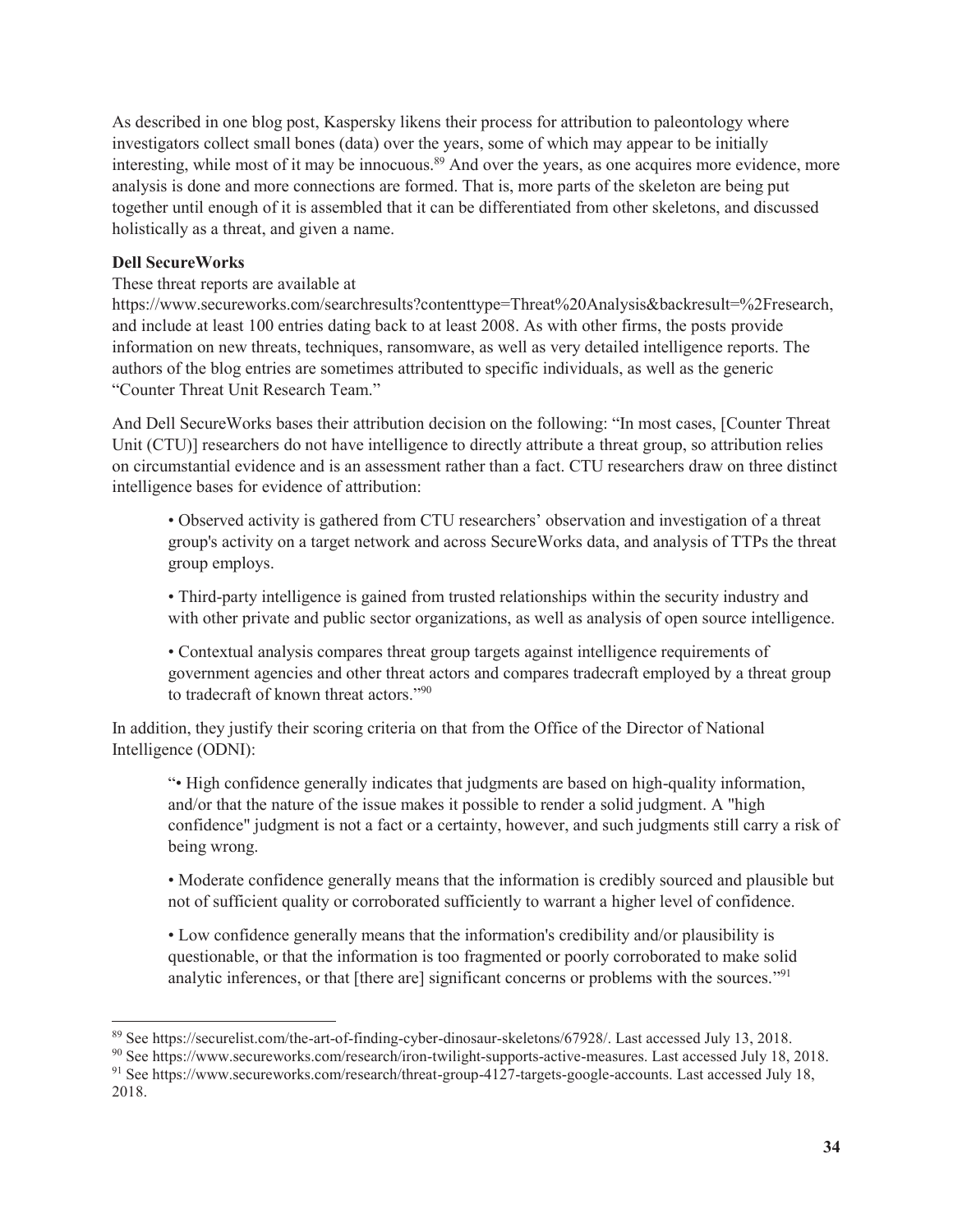#### **Other Sources**

 $\overline{a}$ 

The interested reader is also invited to browse the APTNotes, threat report repository at [https://github.com/aptnotes/data,](https://github.com/aptnotes/data) maintained by David Westcott and Kiran Bandla.<sup>92</sup>

#### Table of USG Attribution Statements

The list of USG attribution statements is shown in Table 7.

| Date of First<br><b>Incident</b> | Date of<br><b>Attribution</b> | Incident                                   | <b>Attribution</b>           | Mode of<br><b>Attribution</b>                                 |
|----------------------------------|-------------------------------|--------------------------------------------|------------------------------|---------------------------------------------------------------|
| 2006                             | 5/2014                        | IP Theft                                   | China                        | Indictment, 93<br>Statement                                   |
| 12/2014                          | 12/2014                       | Sony Attack                                | <b>DPRK</b>                  | Statement, 94<br>Sanction                                     |
| 02/2014                          | 02/2015                       | Sands Casino <sup>95</sup>                 | Iran                         | Statement                                                     |
| 2011                             | 03/2016                       | AP Twitter Feed,<br>Others                 | Syrian<br>Electronic<br>Army | Indictment <sup>96</sup>                                      |
| Late 2011-<br>2012               | 03/2016                       | DDoS on Banks,<br>Dam breach <sup>97</sup> | Iran                         | Statement,<br>Indictment <sup>98</sup>                        |
| 07/2015                          | 04/2016                       | $DNC$ hack <sup>99</sup>                   | Russia                       | Statement,<br>Technical<br>Alerts, <sup>100</sup><br>Sanction |

Table 7: USG attribution of cyber incidents

<sup>94</sup> See [https://www.fbi.gov/news/pressrel/press-releases/update-on-sony-investigation.](https://www.fbi.gov/news/pressrel/press-releases/update-on-sony-investigation) Last accessed July 24, 2018.

 $92$  Though, we make no assessment as to the completeness or accuracy of this repository.

<sup>&</sup>lt;sup>93</sup> See https://www.justice.gov/opa/pr/us-charges-five-chinese-military-hackers-cyber-espionage-against-us-corporations-and-labor. Last accessed July 24, 2018.

<sup>95</sup> See [http://money.cnn.com/2015/02/27/technology/security/iran-hack-casino/index.html.](http://money.cnn.com/2015/02/27/technology/security/iran-hack-casino/index.html) Last accessed July 24, 2018.

[<sup>96</sup> See https://www.justice.gov/opa/pr/computer-hacking-conspiracy-charges-unsealed-against-members-syrian](https://www.justice.gov/opa/pr/computer-hacking-conspiracy-charges-unsealed-against-members-syrian-electronic-army)electronic-army. Last accessed July 24, 2018.

[<sup>97</sup> See https://www.washingtonpost.com/world/national-security/justice-department-to-unseal-indictment-against](https://www.washingtonpost.com/world/national-security/justice-department-to-unseal-indictment-against-hackers-linked-to-iranian-goverment/2016/03/24/9b3797d2-f17b-11e5-a61f-e9c95c06edca_story.html?noredirect=on&utm_term=.660be7e66cf5)hackers-linked-to-iranian-goverment/2016/03/24/9b3797d2-f17b-11e5-a61f-

e9c95c06edca\_story.html?noredirect=on&utm\_term=.660be7e66cf5. Last accessed July 24, 2018.<br><sup>98</sup> See https://www.justice.gov/usao-sdny/pr/manhattan-us-attorney-announces-charges-against-seven-iraniansconducting-coordinated. Last accessed July 24, 2018.

<sup>99</sup> See [https://www.wired.com/story/dnc-lawsuit-reveals-key-details-2016-hack/.](https://www.wired.com/story/dnc-lawsuit-reveals-key-details-2016-hack/) Last accessed July 24, 2018.

<sup>&</sup>lt;sup>100</sup> See https://www.us-cert.gov/sites/default/files/publications/JAR\_16-20296A\_GRIZZLY%20STEPPE-2016-1229.pdf. Last accessed July 24, 2018.